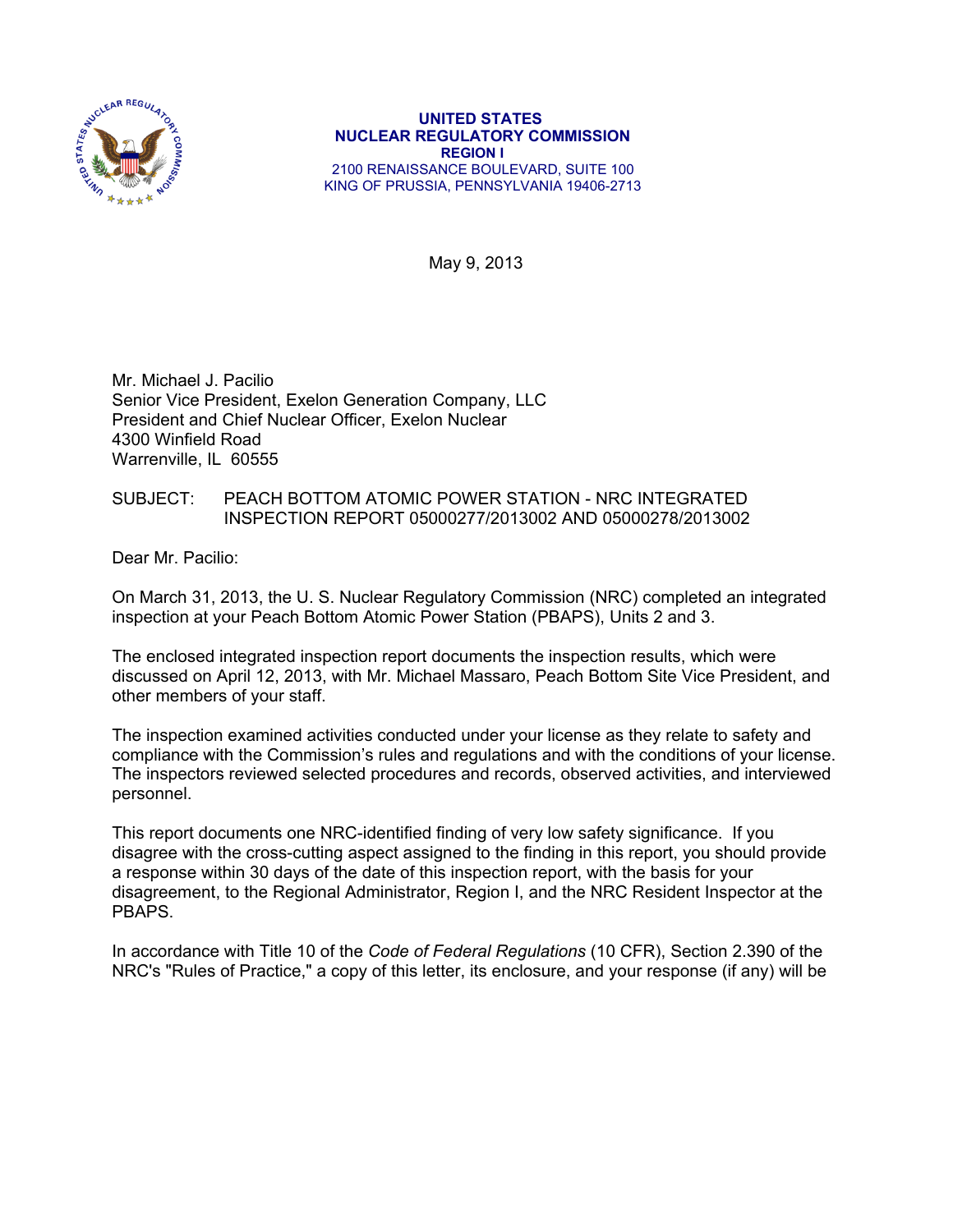available electronically for public inspection in the NRC Public Document Room or from the Publicly Available Records component of the NRC's Agencywide Documents Access Management System (ADAMS). ADAMS is accessible from the NRC Website at http://www.nrc.gov/reading-rm/adams.html (the Public Electronic Reading Room).

Sincerely,

**/RA/** 

Mel Gray, Chief Reactor Projects Branch 4 Division of Reactor Projects

Docket Nos.: 50-277, 50-278 License Nos.: DPR-44, DPR-56

Enclosure: Inspection Report 05000277/2013002 and 05000278/2013002 w/Attachment: Supplementary Information

cc w/encl: Distribution via ListServ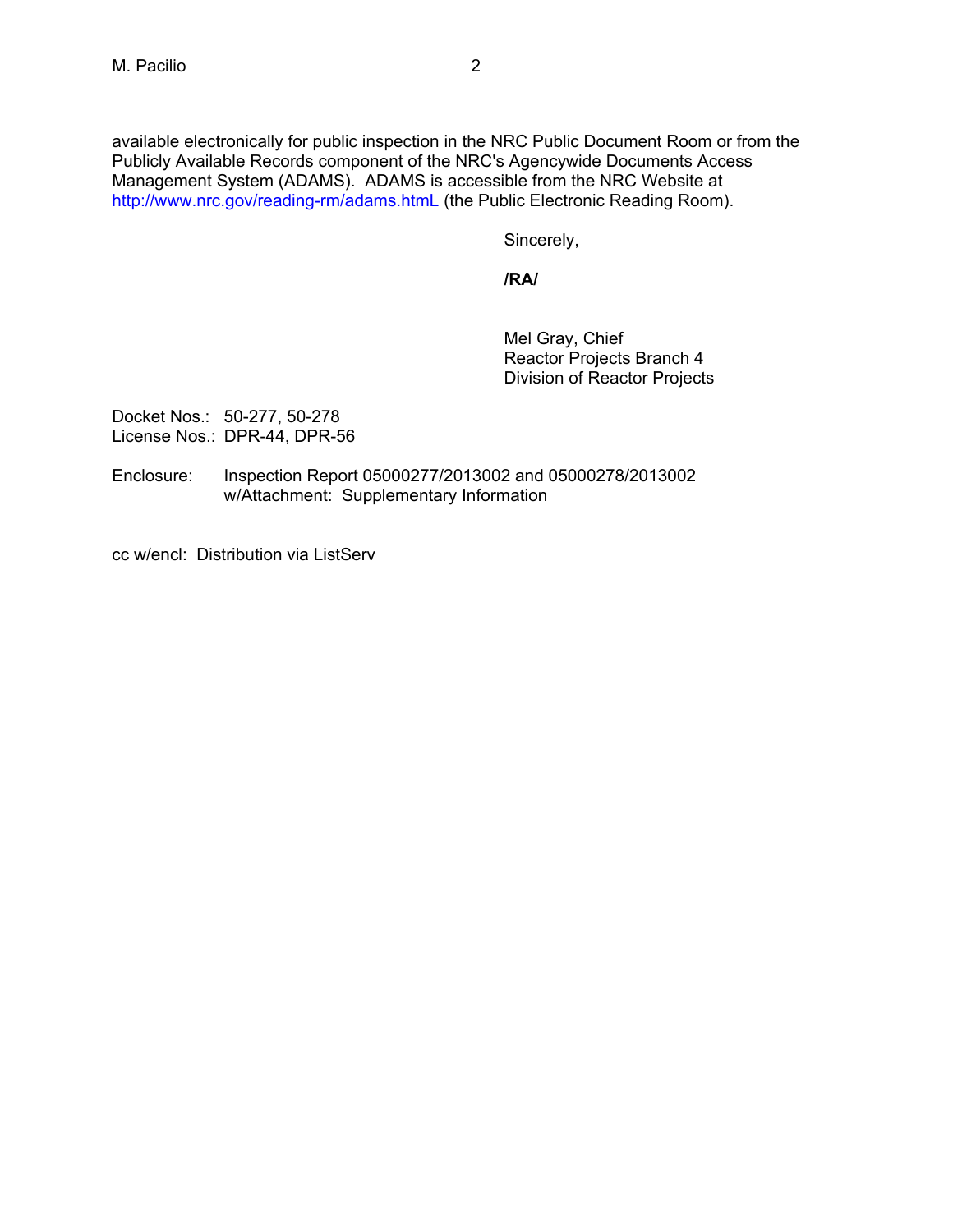Sincerely,

**/RA/** 

Mel Gray, Chief Reactor Projects Branch 4 Division of Reactor Projects

Docket Nos.: 50-277, 50-278 License Nos.: DPR-44, DPR-56

Enclosure: Inspection Report 05000277/2013002 and 05000278/2013002 w/Attachment: Supplementary Information

cc w/encl: Distribution via ListServ

Distribution w/encl: (via E-mail) W. Dean, RA D. Lew, DRA D. Roberts, DRP M. Layton, DRP C. Miller, DRS J. Clifford, DRS M. Gray, DRP S. Barber, DRP J. Ayala, DRP

A. Turilin, DRP S. Hansell, DRP, SRI A. Ziedonis, DRP, RI S. Schmitt, DRP, AA D. Huyck, RI, OEDO RidsNrrPMPeachBottom Resource RidsNrrDorlLpl1-2 Resource ROPreports Resource

Document Name: G:\DRP\BRANCH4\Inspection Reports\Peach Bottom\2013\1Q2013\PBIR2013002 Rev2.docx ADAMS Accession No.: ML13129A058

| $\triangledown$ SUNSI Review |                          | Non-Sensitive<br>Sensitive |                     | l۷ | <b>Publicly Available</b><br>Non-Publicly Available |  |
|------------------------------|--------------------------|----------------------------|---------------------|----|-----------------------------------------------------|--|
| <b>OFFICE</b>                | RI/DRP                   | RI/DRP                     | R <sub>1</sub> /DRP |    |                                                     |  |
| <b>NAME</b>                  | SHansell/ MG via telecon | SBarber/GSB                | MGray/MG            |    |                                                     |  |
| <b>DATE</b>                  | 05/07/13                 | 05/08 /13                  | 05/09/13            |    |                                                     |  |

OFFICIAL RECORD COPY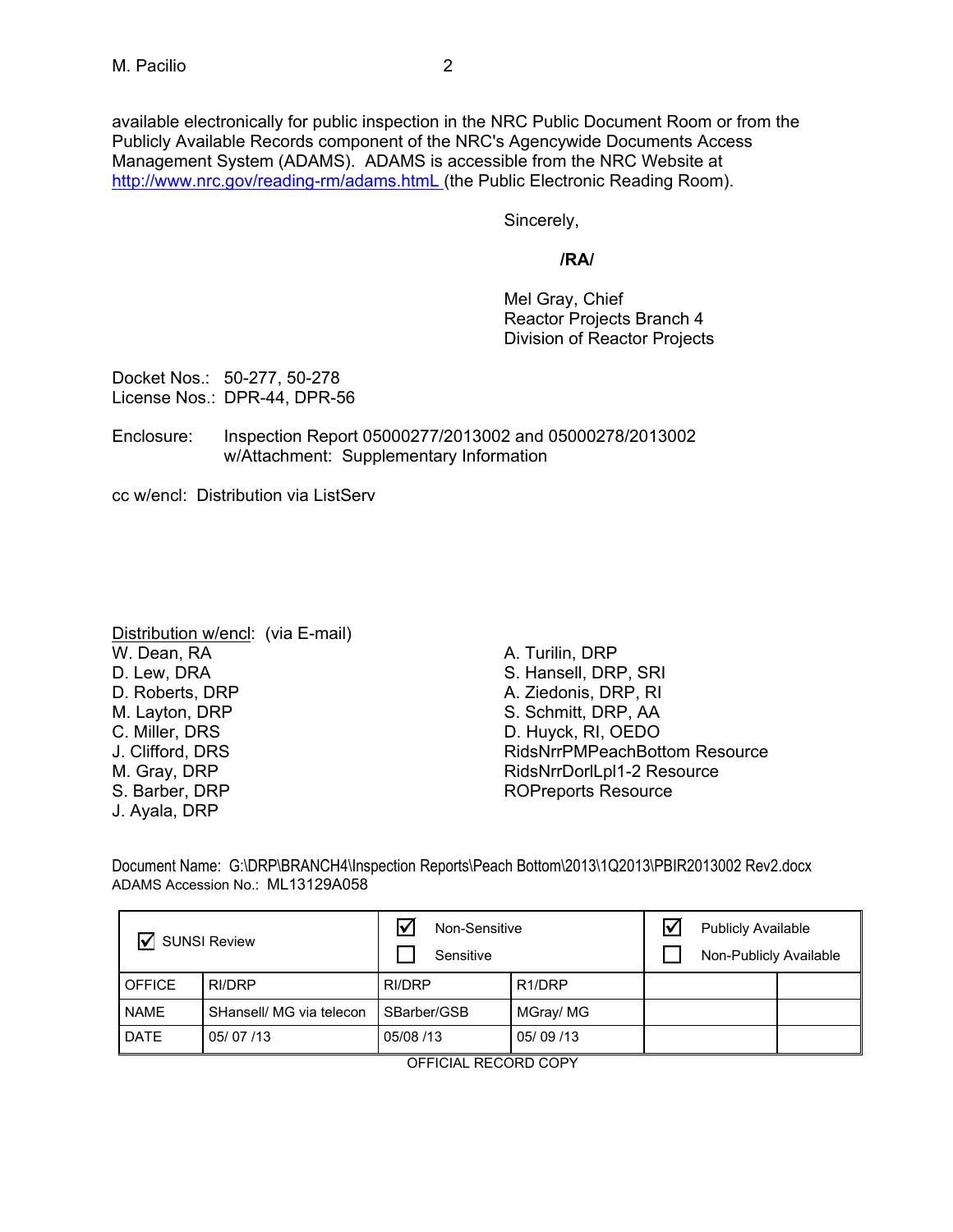# **U. S. NUCLEAR REGULATORY COMMISSION**

REGION I

| Docket Nos.:  | 50-277, 50-278                                                                                                                                                                                                                                                                                                                                                                              |
|---------------|---------------------------------------------------------------------------------------------------------------------------------------------------------------------------------------------------------------------------------------------------------------------------------------------------------------------------------------------------------------------------------------------|
| License Nos.: | DPR-44, DPR-56                                                                                                                                                                                                                                                                                                                                                                              |
| Report No.:   | 05000277/2013002 and 05000278/2013002                                                                                                                                                                                                                                                                                                                                                       |
| Licensee:     | Exelon Generation Company, LLC                                                                                                                                                                                                                                                                                                                                                              |
| Facility:     | Peach Bottom Atomic Power Station, Units 2 and 3                                                                                                                                                                                                                                                                                                                                            |
| Location:     | Delta, Pennsylvania                                                                                                                                                                                                                                                                                                                                                                         |
| Dates:        | January 1, 2013 through March 31, 2013                                                                                                                                                                                                                                                                                                                                                      |
| Inspectors:   | S. Hansell, Senior Resident Inspector<br>A. Ziedonis, Resident Inspector<br>S. Barr, Senior Emergency Preparedness Specialist<br>E. Burket, Emergency Preparedness Specialist<br>T. Fish, Senior Operations Engineer<br>J. Furia, Senior Health Physicist<br>J. Laughlin, Emergency Preparedness Inspector, NSIR<br>G. Meyer, Senior Reactor Inspector<br>J. Tomlinson, Operations Engineer |
| Approved by:  | Mel Gray, Chief<br>Reactor Projects Branch 4<br>Division of Reactor Projects                                                                                                                                                                                                                                                                                                                |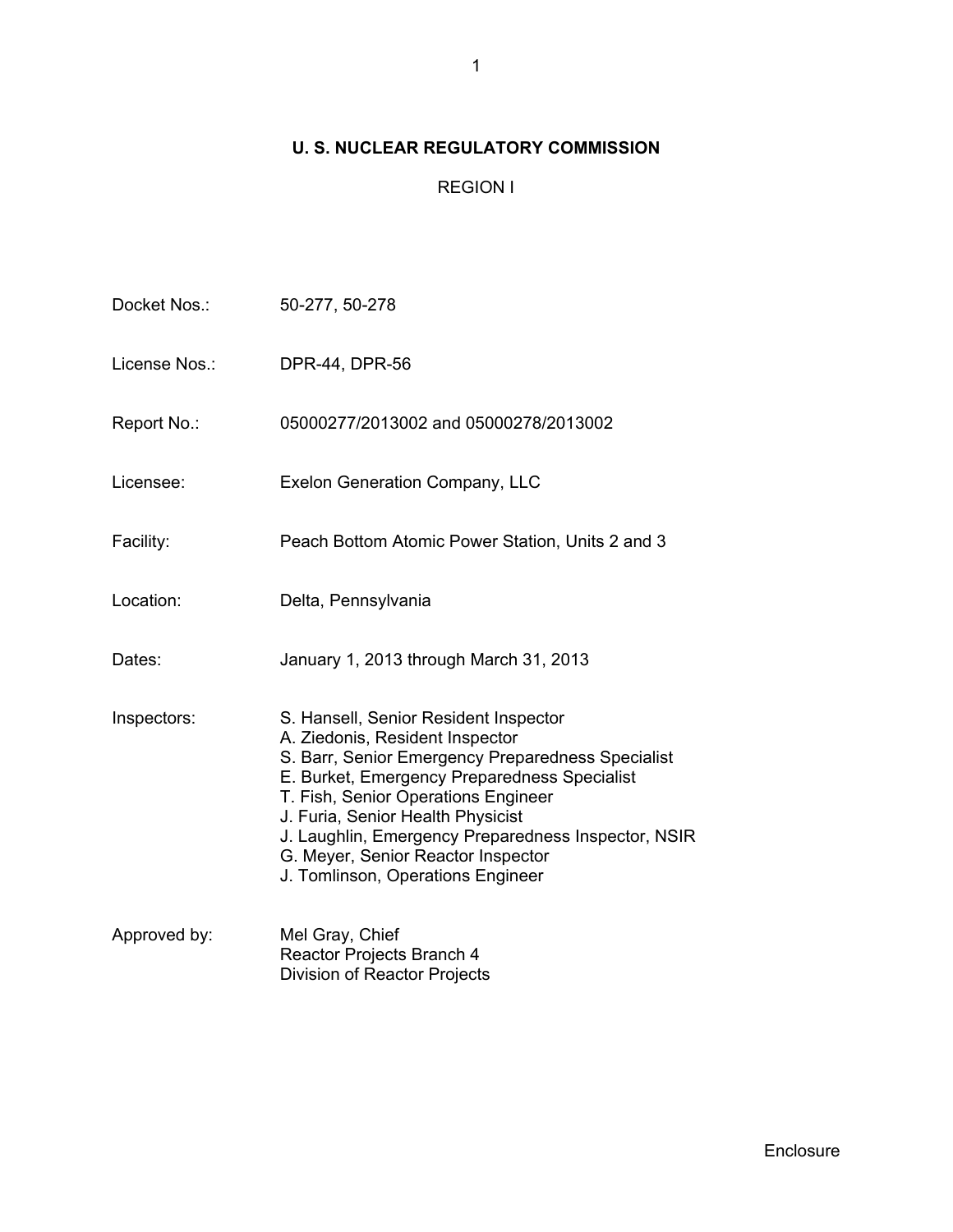# **TABLE OF CONTENTS**

| 1R01             |                                                                       |  |
|------------------|-----------------------------------------------------------------------|--|
| 1R04             |                                                                       |  |
| 1R05             |                                                                       |  |
| 1R07             |                                                                       |  |
| 1R11             |                                                                       |  |
| 1R12             |                                                                       |  |
| 1R <sub>13</sub> | Maintenance Risk Assessments and Emergent Work Control  12            |  |
| 1R <sub>15</sub> | Operability Determinations and Functionality Assessments  15          |  |
| 1R <sub>18</sub> |                                                                       |  |
| 1R <sub>19</sub> |                                                                       |  |
| 1R22             |                                                                       |  |
| 1EP <sub>2</sub> |                                                                       |  |
| 1EP3             | Emergency Response Organization Staffing and Augmentation System  18  |  |
| 1EP4             |                                                                       |  |
| 1EP <sub>5</sub> |                                                                       |  |
|                  |                                                                       |  |
| <b>2RS1</b>      |                                                                       |  |
| 2RS <sub>2</sub> | Occupational As Low as Reasonably Achievable Planning and Controls 20 |  |
| 2RS3             |                                                                       |  |
|                  |                                                                       |  |
| 40A1             |                                                                       |  |
| 4OA2             |                                                                       |  |
| 4OA5             |                                                                       |  |
| 4OA6             |                                                                       |  |
|                  |                                                                       |  |
|                  |                                                                       |  |
|                  |                                                                       |  |
|                  |                                                                       |  |
|                  |                                                                       |  |
|                  |                                                                       |  |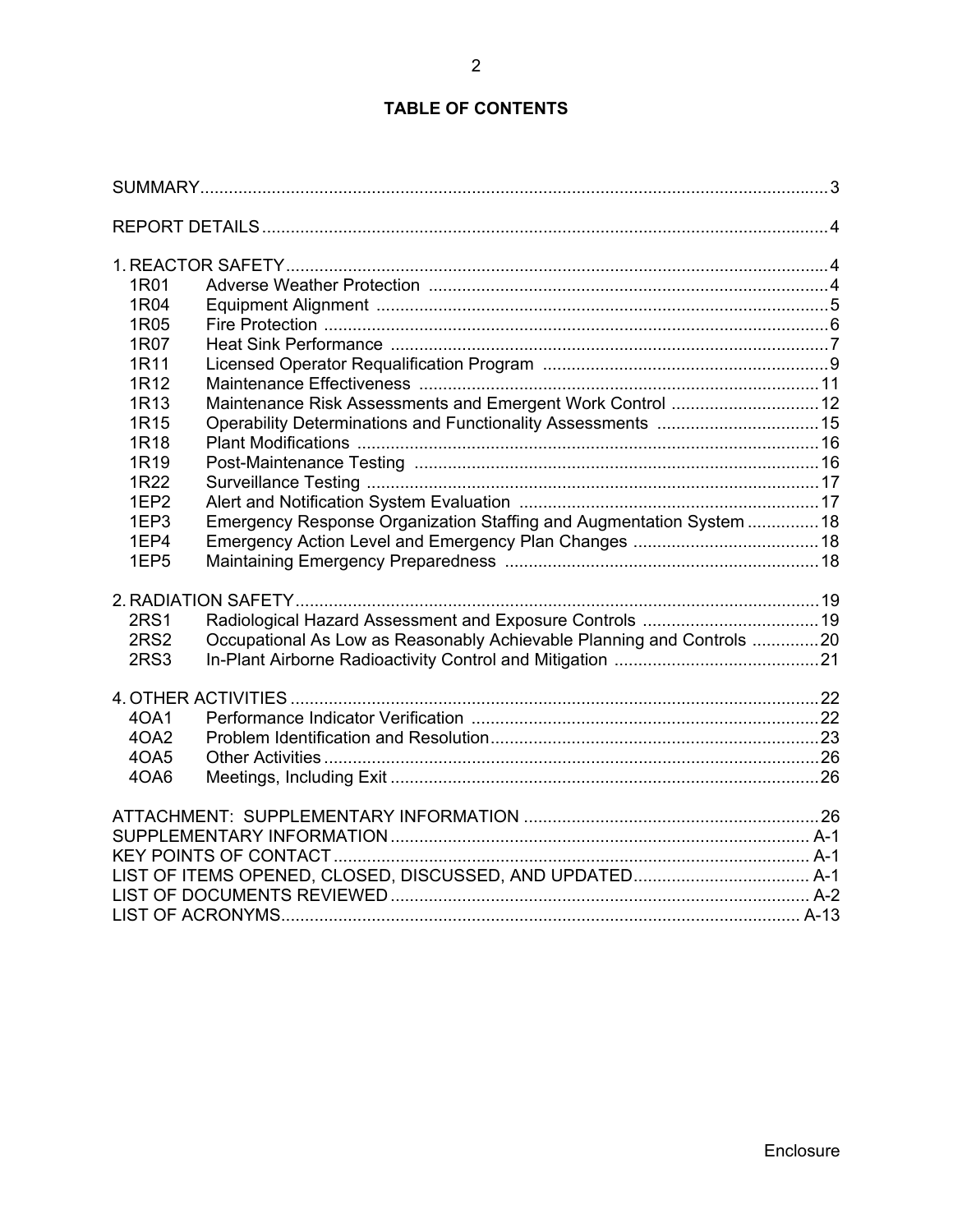### **SUMMARY**

IR 05000277/2013002, 05000278/2013002; 01/01/2013 – 03/31/2013; Peach Bottom Atomic Power Station (PBAPS), Units 2 and 3; Maintenance Risk Assessments and Emergent Work Control.

This report covered a three-month period of inspection by resident inspectors and announced inspections performed by regional inspectors. The inspectors identified one finding of very low safety significance (Green). The significance of most findings is indicated by their color (i.e., greater than Green, or Green, White, Yellow, Red) and determined using Inspection Manual Chapter (IMC) 0609, "Significance Determination Process" (SDP), dated June 2, 2011. Crosscutting aspects are determined using IMC 0310, "Components Within Cross-Cutting Areas," dated October 28, 2011. All violations of Nuclear Regulatory Commission (NRC) requirements are dispositioned in accordance with the NRC's Enforcement Policy, dated June 7, 2012. The NRC's program for overseeing the safe operation of commercial nuclear power reactors is described in NUREG-1649, "Reactor Oversight Process," Revision 4.

## **Cornerstones: Barrier Integrity**

 Green. The inspectors identified a Green finding for PBAPS's failure to follow the operability determination (OD) process described in Procedure OP-AA-108-115, "Operability Determinations." Specifically, on February 24, 2013, between 6:15 a.m. and 10:30 a.m., an immediate determination of operability was not made in a timely manner, and was not initially documented in accordance with the corrective action process (CAP), following discovery that Unit 2 was operating outside of the analyzed limits specified in the core operating limits report (COLR) with the power load unbalance (PLU) circuit out of service (OOS). Consequently, operators entered the Unit 2 minimum critical power ratio (MCPR) technical specification limiting condition for operation (TS LCO) 3.2.2, Condition A, after exceeding the two-hour required action completion time. The inspectors determined that the immediate determination of operability was not performed in a matter commensurate with the safety significance of the two-hour LCO required action completion time. The inspectors determined that this was not a violation of TSs because subsequent analysis by a third party vendor determined that MCPR thermal limits were satisfied between 85 percent and 100 percent reactor power with the PLU circuit OOS on Unit 2.

This finding is more than minor because it is associated with the design control attribute of the barrier integrity cornerstone and adversely affected the cornerstone objective of providing reasonable assurance that the physical design barriers (fuel cladding) protect the public from radionuclide releases caused by events. Using IMC 0609, Attachment 4, "Phase 1 – Initial Screening and Characterization of Findings," and IMC 0609, Appendix A, "The SDP for Findings At-Power," the inspectors determined that this issue screened to Green, because it was associated only with the fuel cladding barrier. The inspectors determined that this finding had a cross-cutting aspect in the area of Human Performance, decisionmaking, because PBAPS did not use conservative assumptions in decision making and did not adopt a requirement to demonstrate that the proposed action was safe in order to proceed rather than a requirement to demonstrate that it is unsafe in order to disprove the action [H.1(b)]. (Section 1R13)

## **Other Findings**

None.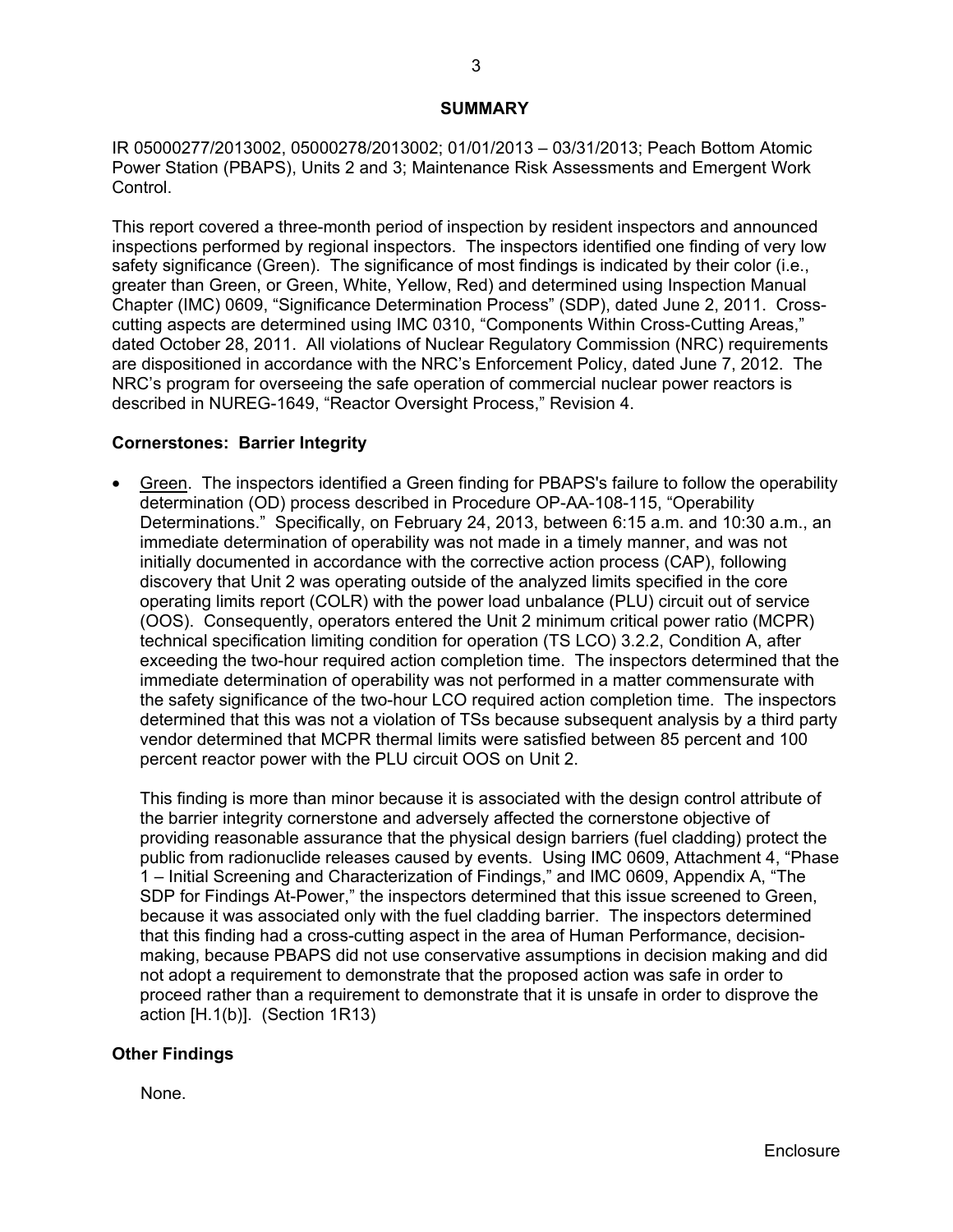# **REPORT DETAILS**

# Summary of Plant Status

Unit 2 began the inspection period at 100 percent power. On February 1, 2013, operators reduced power to approximately 60 percent to perform planned activities that included a control rod pattern adjustment, control rod testing, main turbine valve testing, main steam isolation valve (MSIV) testing, and reactor feed pump (RFP) maintenance and testing. The unit was returned to 100 percent RTP the next day. The unit remained at rated thermal power (RTP) through the end of the inspection period, except for brief periods to support planned testing and control rod pattern adjustments.

Unit 3 began the inspection period at 100 percent power. On January 13, 2013, operators reduced power to approximately 60 percent to perform planned activities that included control rod pattern adjustment, control rod testing, main turbine valve testing, MSIV testing, and RFP maintenance and testing. The unit was returned to 100 percent RTP the next day. The unit remained at RTP through the end of the inspection period, except for brief periods to support planned testing and rod pattern adjustments.

# **1. REACTOR SAFETY**

# **Cornerstones: Initiating Events, Mitigating Systems, and Barrier Integrity**

- 1R01 Adverse Weather Protection (71111.01 2 samples)
- .1 External Flooding (1 External Flooding sample)
- a. Inspection Scope

On February 13 and 14, 2013, the inspectors performed an inspection of the external flood protection measures for PBAPS. The inspectors reviewed TSs, procedures, design documents, and Updated Final Safety Analysis Report (UFSAR) Chapter 2.4.3.5, which depicted the design flood levels and protection areas containing safety-related equipment to identify areas that may be affected by external flooding. The inspectors conducted a walkdown of the internal and external features of the safety-related pump structure for Units 2 and 3, to ensure that PBAPS's flood protection measures were controlled in accordance with the flood protection design basis. The inspectors also reviewed operating procedures for mitigating external flooding during severe weather to determine if PBAPS planned or established adequate measures to protect against external flooding events.

b. Findings

No findings were identified.

- .2 Readiness for Impending Adverse Weather Conditions (1 Adverse Weather sample)
- a. Inspection Scope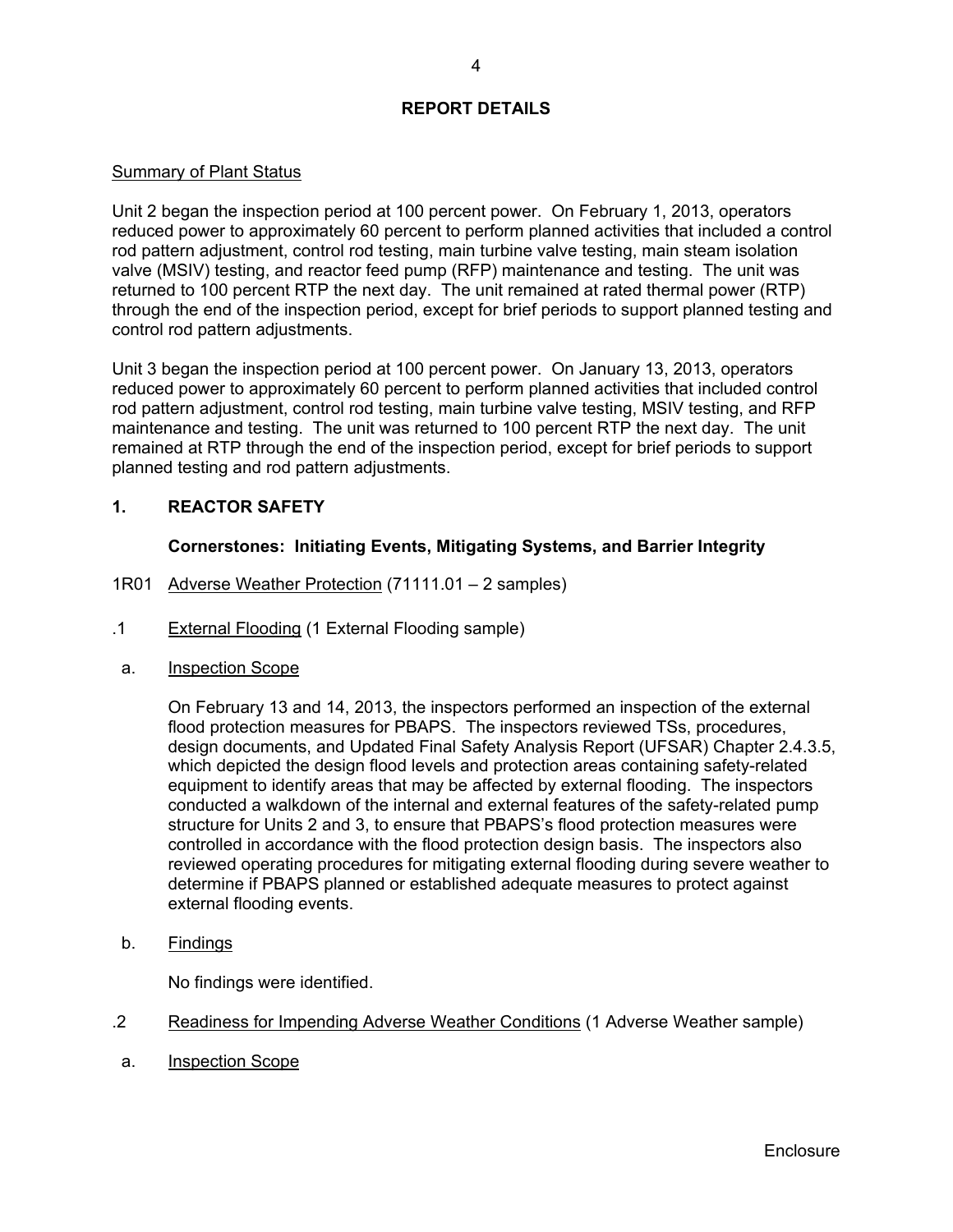The inspectors reviewed PBAPS's preparations for the onset of adverse weather on March 5 and 6, 2013. The inspectors reviewed the implementation of adverse weather preparation procedures before the onset of, and during, a winter snow and ice storm with high wind conditions. The inspectors walked down the emergency diesel generators (EDGs), ESW systems, high pressure service water (HPSW) systems, and emergency auxiliary transformers to ensure system availability. The inspectors verified that operator actions defined in PBAPS's adverse weather procedure maintained the readiness of essential systems. The inspectors discussed readiness and staff availability for adverse weather response with operations and work control personnel.

b. Findings

No findings were identified.

- 1R04 Equipment Alignment (71111.04 5 samples)
- .1 Partial System Walkdowns (71111.04 4 samples)
- a. Inspection Scope

The inspectors performed partial walkdowns of the following four systems:

- Unit 2 reactor core isolation cooling (RCIC) with high-pressure coolant injection (HPCI) OOS on January 3
- Unit 2 'A' core spray (CS) with 'B' CS OOS on January 7
- Unit 3 HPCI with RCIC OOS (yellow risk) on January 22
- E-1 and E-2 EDGs before diesel run on January 29

The inspectors selected these systems based on their risk-significance relative to the reactor safety cornerstones at the time they were inspected. The inspectors reviewed applicable operating procedures, system diagrams, the UFSAR, TSs, work orders (WOs), condition reports (CRs), and the impact of ongoing work activities on redundant trains of equipment in order to identify conditions that could have impacted system performance of their intended safety functions. The inspectors also performed field walkdowns of accessible portions of the systems to verify system components and support equipment were aligned correctly and were operable. The inspectors examined the material condition of the components and observed operating parameters of equipment to verify that there were no deficiencies. The inspectors also reviewed whether PBAPS staff had properly identified equipment issues and entered them into the CAP for resolution with the appropriate significance characterization.

b. Findings

No findings were identified.

- .2 Full System Walkdown (71111.04S 1 sample)
- a. Inspection Scope

On March 21 - 22, 2013, the inspectors performed a complete system walkdown of accessible portions of the Unit 3 CS room. The inspectors reviewed operating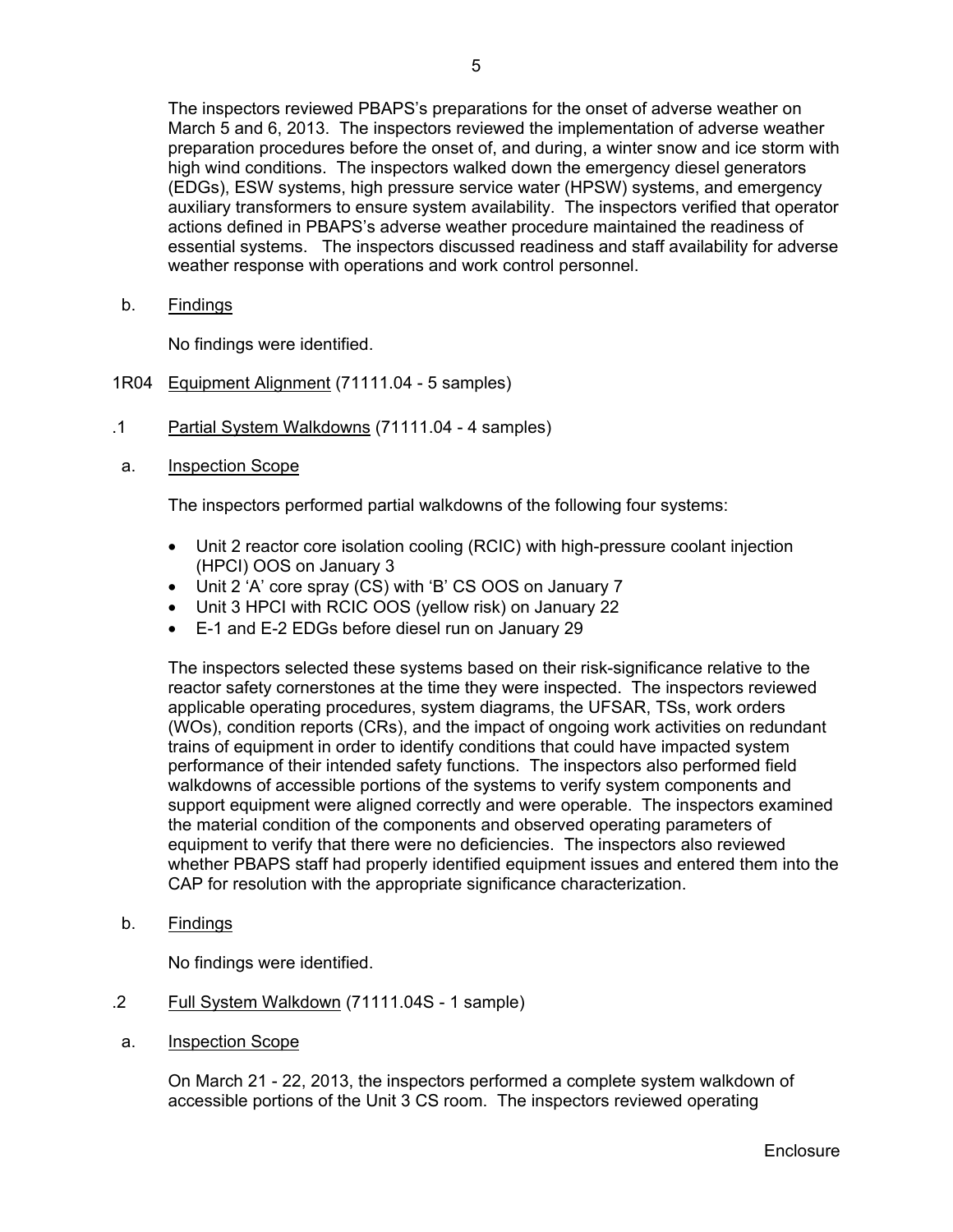procedures, surveillance tests (STs), drawings, equipment line-up check-off lists, and the UFSAR to verify the system was aligned to perform its required safety functions. The inspectors also reviewed electrical power availability, component lubrication and equipment cooling, hangar and support functionality, and operability of support systems. The inspectors performed field walkdowns of accessible portions of the systems to verify system components and support equipment were aligned correctly and operable. The inspectors examined the material condition of the components and observed operating parameters of equipment to verify that there were no deficiencies. Additionally, the inspectors reviewed a sample of related CRs and WOs to ensure PBAPS appropriately evaluated and resolved any deficiencies.

b. Findings

No findings were identified.

- 1R05 Fire Protection (71111.05 5 samples)
- .1 Resident Inspector Quarterly Walkdowns (71111.05Q 4 samples)
- a. Inspection Scope

The inspectors conducted tours of the areas listed below to assess the material condition and operational status of fire protection features. The inspectors verified that PBAPS controlled combustible materials and ignition sources in accordance with administrative procedures. The inspectors verified that fire protection and suppression equipment was available for use as specified in the area pre-fire plan, and passive fire barriers were maintained in good material condition. The inspectors also verified that station personnel implemented compensatory measures for OOS, degraded or inoperable fire protection equipment, as applicable, in accordance with procedures.

- Unit 2 RCIC on January 4
- Unit 2 and Unit 3 pump structures on February 13
- Unit 2 reactor building (RB), elevation 135'
- Unit 3 RB, elevation 135'
- .2 Fire Protection Drill Observation (71111.05A 1 sample)
- a. Inspection Scope

The inspectors observed a fire brigade drill scenario conducted on February 20, 2013, that involved a simulated fire in the Unit 2 turbine building (TB), elevation 116', hot rigging room (fire zones 78B and 81). The inspectors evaluated the fire brigade's initial response time, proper retrieval of required gear and equipment, and implementation of fire-fighting strategies. The inspectors verified that PBAPS personnel identified deficiencies, openly discussed them in a self-critical manner at the debrief, and took appropriate corrective actions to improve performance. The inspectors evaluated specific attributes as follows:

- Proper use of turnout gear and self-contained breathing apparatus
- Employment of appropriate fire-fighting techniques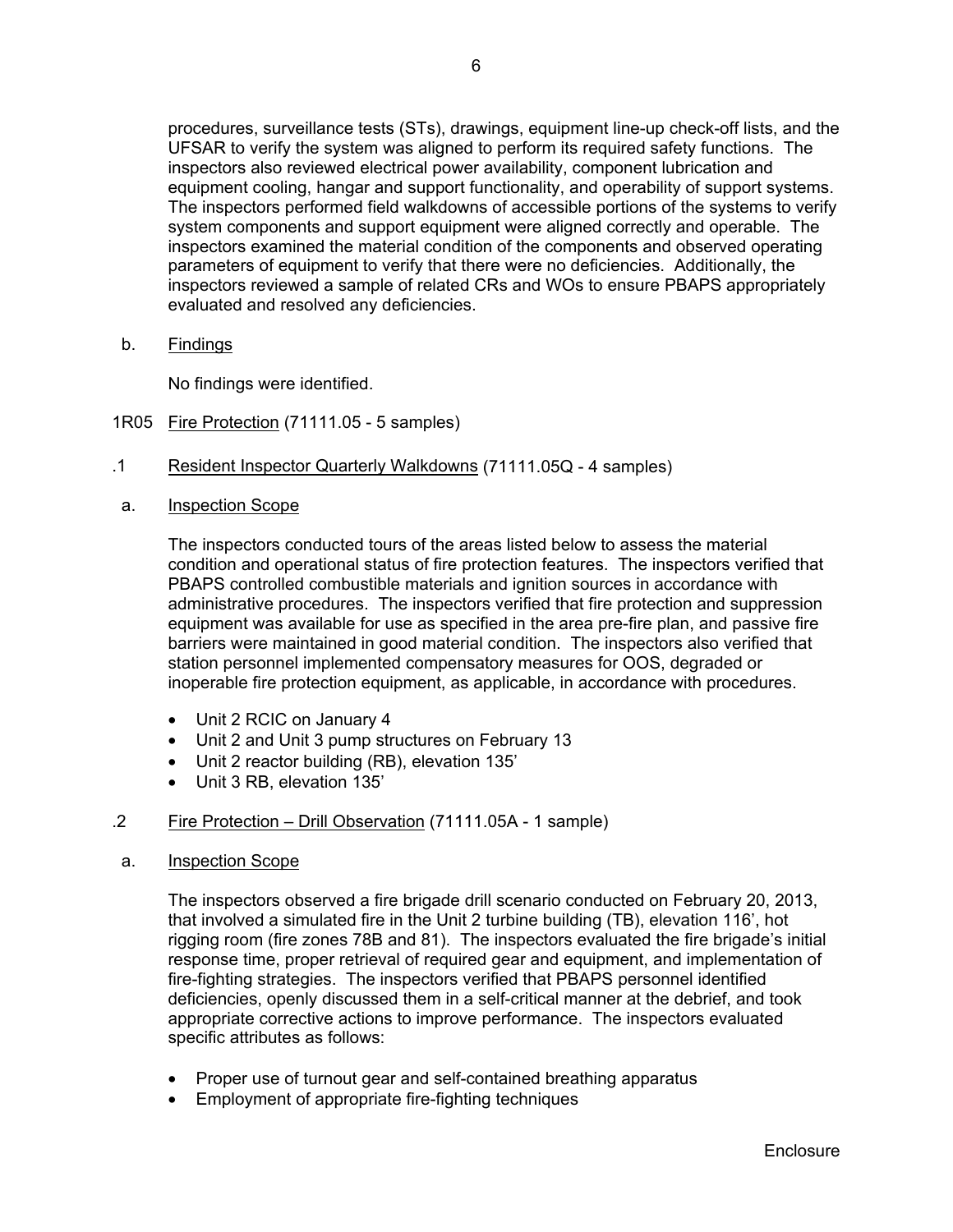- Sufficient fire-fighting equipment brought to the scene
- **Effectiveness of command and control**
- Search for victims and propagation of the fire into other plant areas
- Smoke removal operations
- Utilization of pre-planned strategies
- Adherence to the pre-planned drill scenario
- Drill objectives met
- b. Findings

No findings were identified.

- 1R07 Heat Sink Performance (71111.07 4 samples)
- .1 Heat Sink Performance Annual Review (71111.07A 1 sample)
- a. Inspection Scope

The inspectors reviewed the Unit 2 CS system room coolers to determine its readiness and availability to perform its safety function. The inspectors reviewed the design basis for the component and verified PBAPS's commitments to NRC Generic Letter 89-13, "Service Water System Problems Affecting Safety-Related Equipment." The inspectors reviewed the results of previous testing for the Unit 2 CS system room coolers to identify potential adverse trends and verify system performance. The inspectors discussed the results of the most recent testing with the engineering staff and reviewed fouling factor calculations associated with the room coolers. The inspectors verified that PBAPS initiated appropriate corrective actions for identified deficiencies. The inspectors also verified that the number of tubes plugged within the room coolers did not exceed the maximum allowed number.

b. Findings

No findings were identified.

- .2 Heat Sink and Heat Exchanger Sample Selection (71111.07 3 samples)
- a. Inspection Scope

Based on Exelon's risk ranking of safety-related heat exchangers (HXs), a review of past triennial heat sink inspections, recent operational experience, and resident inspector input, the inspectors selected one heat sink sample (Unit 2 – ESW) and two HX samples (E-2 and E-4 EDGs, and Unit 3 'H' CS room cooler) for inspection. For each sample, the inspectors reviewed program and system health reports, and self-assessments completed by Exelon staff.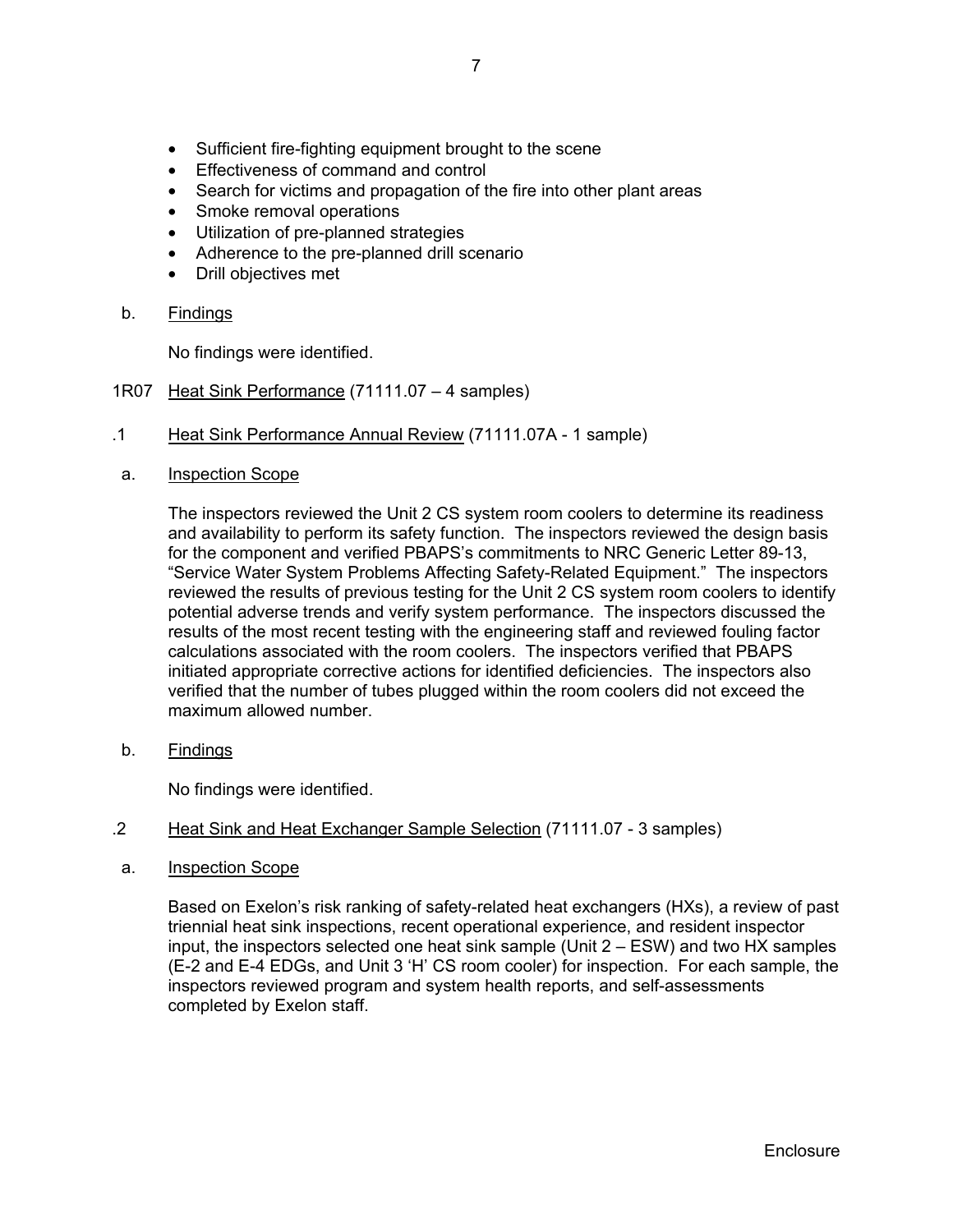### ESW System

The inspectors completed an ultimate heat sink inspection of the ESW system in accordance with applicable steps of Inspection Procedure (IP) 71111.07, sections 02.02(d)(4) and 02.02(d)(7). The ESW system takes a suction on the Conowingo Pond and removes heat from safety-related plant systems.

The inspectors determined that PBAPS has established adequate controls and maintenance and chemistry procedures to detect and prevent system degradation due to macrofouling of the ESW system. Biocide treatments of the ESW system are controlled in accordance with industry standards to maintain low biocide levels to eliminate system fouling from biotic species. System biocide treatments are monitored, trended, and evaluated to ensure biotic control. The inspectors reviewed associated chemistry procedures, macrofouling summary reports, macrofouling trending reports, quarterly heat sink meeting minutes, and interviewed responsible chemistry and engineering personnel.

The inspectors determined that PBAPS controls silting in the intake structure by full cleaning and inspection during each refueling outage, and partial cleaning and inspection once per refueling cycle. The inspectors reviewed the records for both units from 2005, and interviewed responsible engineering personnel.

The inspectors performed a walkdown of accessible portions of the ESW system, including the Unit 2 intake structure, E-2 and E-4 EDGs, and Unit 3 'H' CS room cooler.

#### Directly Cooled HXs

The inspectors reviewed the programs and procedures for maintaining the safety functions of the E-2 and E-4 EDGs, and the 3 'H' CS room cooler, which are directly cooled by ESW. Each EDG has three HXs (jacket cooling, lubrication oil, and air cooling), which are monitored by means of cleaning and inspection. The room coolers are monitored by means of performance testing.

The inspectors reviewed the results from the most recent inspections and cleaning of the six E-2 and E-4 EDG HXs, the trending of tube plugging, and engineering calculations of tube plugging limits. The inspectors walked down and observed conditions of the six E-2 and E-4 EDG HXs.

The inspectors reviewed the two most recently completed test procedures for the 3 'H' CS room cooler and walked down the cooler with the system manager, including condition of the cooler and associated controls and instrumentation. The inspectors reviewed the cooler flushing and fouling factor tracking information.

#### Review of Corrective Action Reports

The inspectors selected and reviewed a sample of CAP reports related to the ESW system, E-2 and E-4 EDG HXs, and safety-related room coolers. The review verified that Exelon staff are appropriately identifying, characterizing, and correcting problems related to these systems and components, and that the planned or completed corrective actions for the reported issues were appropriate. The reports reviewed are listed in Attachment 1.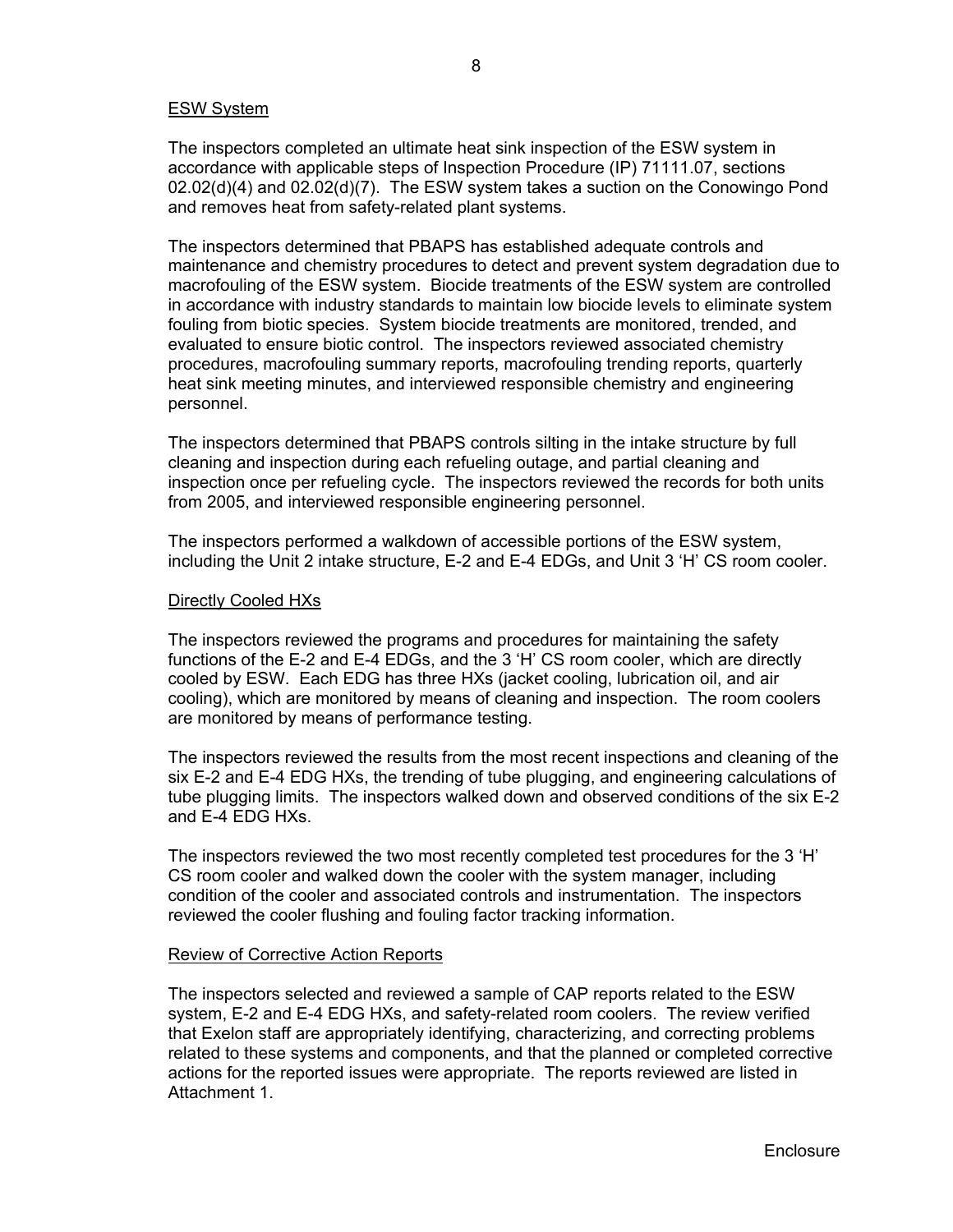No findings were identified.

- 1R11 Licensed Operator Requalification Program (71111.11 3 samples)
- .1 Quarterly Review of Licensed Operator Requalification Testing and Training (71111.11Q - 1 sample)
- a. Inspection Scope

The inspectors observed licensed operator requalification simulator training on February 6, 2013, which included a response to security threats, as well as response to a design basis loss of coolant accident (LOCA). The inspectors evaluated operator performance during the simulated events and verified completion of risk significant operator actions, including the use of abnormal and emergency operating procedures. The inspectors assessed the clarity and effectiveness of communications, implementation of actions in response to alarms and degrading plant conditions, and the oversight and direction provided by the control room supervisor. The inspectors verified the accuracy and timeliness of the emergency classification made by the shift manager and the TS action statements entered by the control room supervisor. Additionally, the inspectors assessed the ability of the crew and training staff to identify and document crew performance problems.

b. Findings

No findings were identified.

- .2 Quarterly Review of Licensed Operator Performance in the Main Control Room (71111.11Q - 1 sample)
- a. Inspection Scope

The inspectors observed control rod scram time testing, control rod stroke timing, MSIV partial closure reactor protection system (RPS) testing, as well as planned power ascension from approximately 60 percent to approximately 80 percent reactor power following planned maintenance and testing. The inspectors observed test performance to verify that procedure use, crew communications, and coordination of activities between work groups met established expectations and standards. Additionally, the inspectors observed reactivity manipulations to verify that they were performed in a safe controlled manner, with the appropriate level of peer verification and supervisory oversight.

b. Findings

No findings were identified.

- .3 Licensed Operator Requalification Examinations (71111.11B 1 sample)
- a. Inspection Scope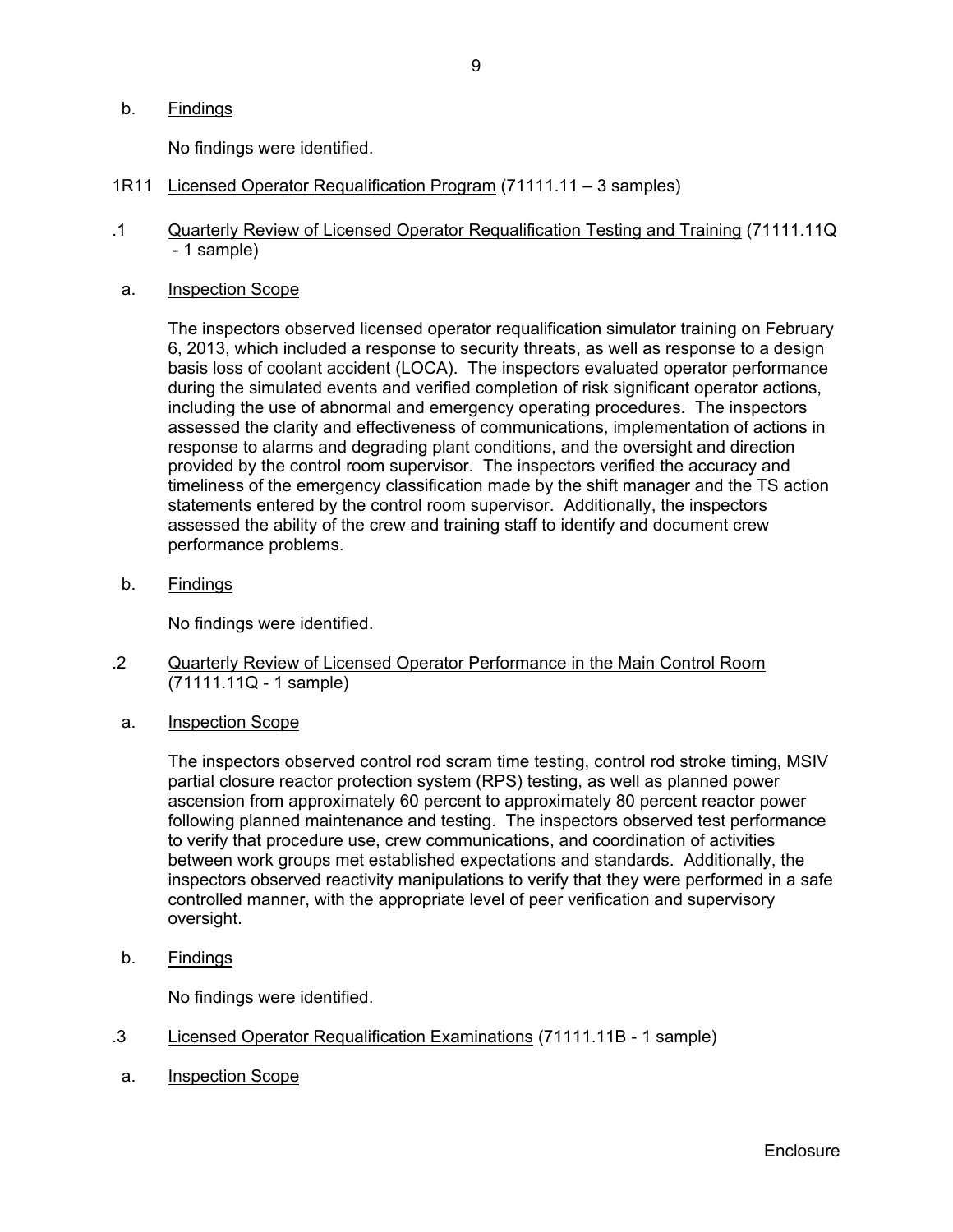The following inspection activities were performed using NUREG-1021, "Operator Licensing Examination Standards for Power Reactors," Revision 9, Supplement 1, and IP Attachment 71111.11, "Licensed Operator Requalification Program and Licensed Operator Performance."

## Examination Results

Requalification exam results (operating test, only) for year 2013 were reviewed to determine if pass/fail rates were consistent with the guidance of NRC Manual Chapter 0609, Appendix I, "Operator Requalification Human Performance Significance Determination Process."

The review verified the following:

- Individual pass rate on the dynamic simulator scenarios was greater than 80 percent. (Pass rate was 100 percent.)
- Individual pass rate on the job performance measures (JPMs) of the operating exam was greater than 80 percent. (Pass rate was 100 percent.)
- Individual pass rate on the written examination was greater than 80 percent. (The written exam was previously administered in February and March 2012.)
- More than 80 percent of the individuals passed all portions of the requalification exam. (Pass rate was 100 percent.)
- Crew pass rate was greater than 80 percent. (Pass rate was 100 percent.)

#### Written Examination Quality

The inspectors reviewed a sample of comprehensive written exams that facility staff previously administered to the operators in February and March 2012.

### Operating Test Quality

The inspectors reviewed operating tests (scenarios and JPMs) associated with three different examination weeks.

### Licensee Administration of Operating Tests

The inspectors observed facility training staff administer dynamic simulator exams and JPMs during the week of March 11, 2013. These observations included facility evaluations of crew and individual operator performance during the simulator exams and individual performance of JPMs.

## Exam Security

The inspectors assessed whether facility staff properly safeguarded exam material, and whether test item repetition was excessive.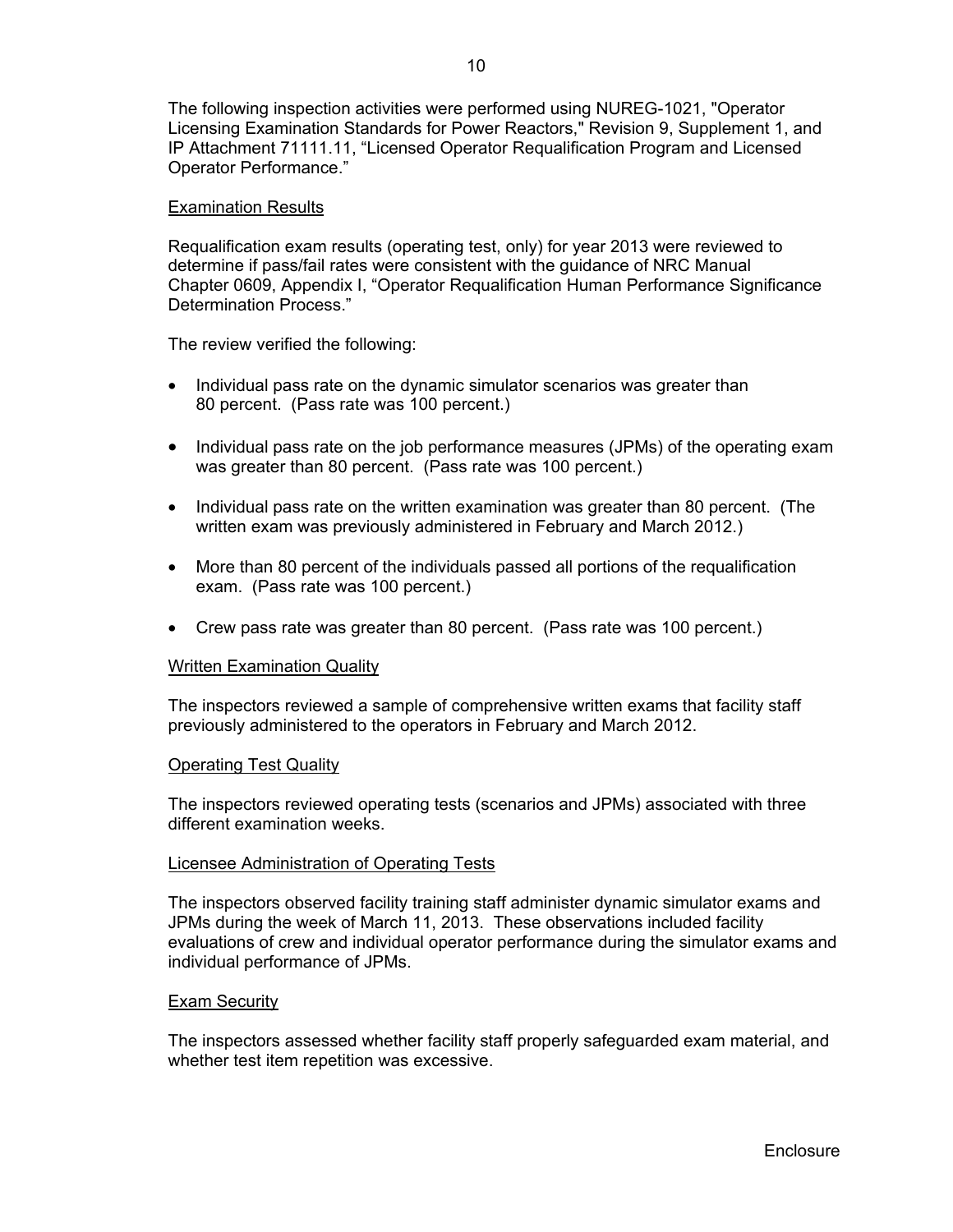# Remedial Training and Re-examinations

The inspectors reviewed one remedial training package and the associated re-exam for an operator who failed the simulator scenario portion of the 2012 operating test.

### Conformance with License Conditions

License reactivation and license proficiency records were reviewed to ensure that Title 10 CFR 55.53 license conditions and applicable program requirements were met. The inspectors also reviewed a sample of records for requalification training attendance, and a sample of medical examinations for compliance with license conditions and NRC regulations.

### Simulator Performance

Simulator performance and fidelity were reviewed for conformance to the reference plant control room. A sample of simulator deficiency reports was also reviewed to ensure facility staff addressed identified modeling problems.

### Problem Identification and Resolution

The inspectors reviewed recent operating history documentation found in inspection reports, licensee event reports (LERs), the licensee's CAP, NRC End-of-Cycle and Mid Cycle reports, and the most recent NRC plant issues matrix. The resident staff was also consulted for insights regarding licensed operators' performance. The inspectors focused on events associated with operator errors that may have occurred due to possible training deficiencies.

b. Findings

No findings were identified.

- 1R12 Maintenance Effectiveness (71111.12Q 2 samples)
- a. Inspection Scope

The inspectors reviewed the samples listed below to assess the effectiveness of maintenance activities on structures, systems, and components (SSCs) performance and reliability. The inspectors reviewed system health reports, CAP documents, maintenance WOs, and maintenance rule (MR) basis documents to ensure that PBAPS was identifying and properly evaluating performance problems within the scope of the MR. For each sample selected, the inspectors verified that the SSC was properly scoped into the MR in accordance with 10 CFR 50.65 and verified that the (a)(2) performance criteria established by the PBAPS staff were reasonable. As applicable, for SSCs classified as (a)(1), the inspectors assessed the adequacy of goals and corrective actions to return these SSCs to (a)(2). Additionally, the inspectors ensured that PBAPS staff was identifying and addressing common cause failures that occurred within and across MR system boundaries.

E-3 EDG planned maintenance overhaul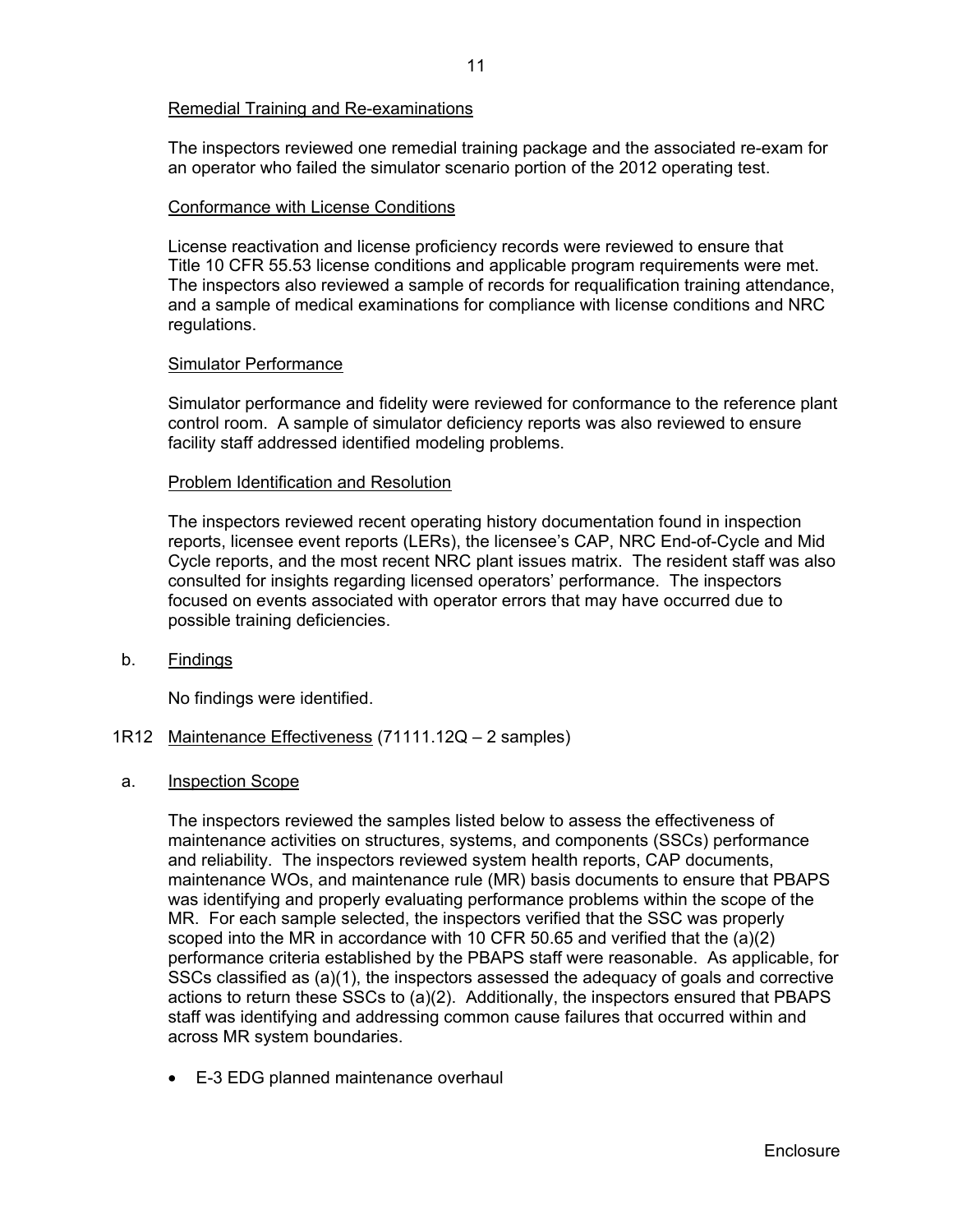- Recirculation pump seal disassembly and inspection following partial first stage seal failure during the previous Unit 2 operating cycle
- b. Findings

No findings were identified.

## 1R13 Maintenance Risk Assessments and Emergent Work Control (71111.13 - 6 samples)

a. Inspection Scope

The inspectors reviewed station evaluation and management of plant risk for the maintenance and emergent work activities listed below to verify that PBAPS performed the appropriate risk assessments prior to removing equipment for work. The inspectors selected these activities based on potential risk significance relative to the reactor safety cornerstones. As applicable for each activity, the inspectors verified that PBAPS personnel performed risk assessments as required by 10 CFR 50.65(a)(4) and that the assessments were accurate and complete. When PBAPS performed emergent work, the inspectors verified that operations personnel promptly assessed and managed plant risk. The inspectors reviewed the scope of maintenance work and discussed the results of the assessment with the station's probabilistic risk analyst to verify plant conditions were consistent with the risk assessment. The inspectors also reviewed the TS requirements and inspected portions of redundant safety systems, when applicable, to verify risk analysis assumptions were valid and applicable requirements were met.

- Unit 2 elevated risk with HPCI OOS on January 2 and 3
- Unit 3 elevated risk with 'A' residual heat removal (RHR) OOS on January 15 and 16
- Unit 2 and Unit 3 common 343-start up inoperable concurrent with E-3 inoperable on February 4
- Unit 2 PLU device emergent troubleshooting on February 24
- Unit 2 and 3 elevated risk with one of two qualified off-site sources OOS risk on March 5
- Unit 3 'C' feedwater heater isolation on March 25
- b. Findings

Introduction. The inspectors determined that PBAPS's failure to follow the operability determination process described in OP-AA-108-115, "Operability Determinations," constituted a Green finding. Specifically, on February 24, 2013, between 6:15 a.m. and 10:30 a.m., an immediate determination of operability was not made in a timely manner. The issue was not initially documented in accordance with the CAP following the discovery that Unit 2 was operating outside of the analyzed limits specified in the COLR with the PLU circuit OOS.

Description. On February 24, 2013, night shift operations personnel conducted the Unit 2 monthly functional test RT-O-01D-411-2, of the Power Load Unbalance (PLU) circuit. The Unit 2 PLU circuit did not indicate a trip signal as required with the keylock switch in the "test" position. Operators notified shift management, initiated a CR, and contacted on call reactor engineering staff at 1:57 a.m. as directed in the procedure to evaluate the impact on fuel thermal limits.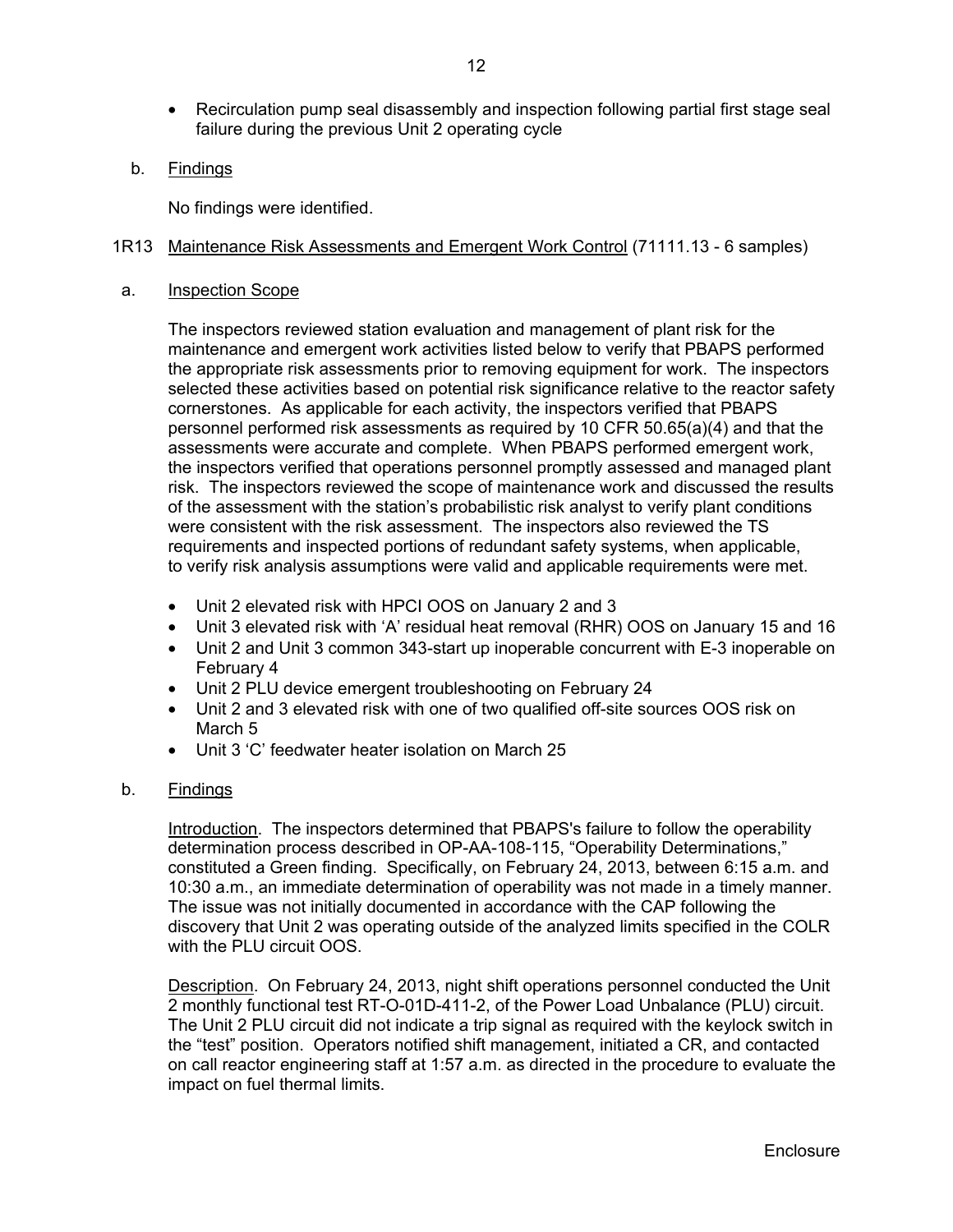As background, the purpose of the PLU circuit is to prevent a main turbine overspeed condition by anticipating rapid turbine acceleration during a postulated main generator load rejection event. The PLU circuit compares main turbine power to the main generator load and actuates protective relays when there is an unbalance above a specified value. PLU circuit actuation results in fast closure of the turbine control valves and a reactor scram signal. This anticipatory scram signal limits reactor pressure, neutron flux, and provides margin to the fuel cladding MCPR safety limit to ensure it is not exceeded. The PLU circuit is not safety-related, and is not listed in the PBAPS TSs or COLR.

After several discussions between reactor engineering and Exelon staff, the on-call reactor engineer responded to the operations night shift manager that the impact to the thermal limits with the PLU circuit OOS was not analyzed above 55 percent thermal power in the cycle-specific transient analysis performed to support the Unit 2 COLR, and effectively placed Unit 2 in TS LCO 3.2.2, Condition A. TS LCO 3.2.2, Condition A, requires action within two hours to restore MCPR within the operating limits specified in the COLR. Verbal discussions were followed by an informational email at 6:15 a.m. from reactor engineering to confirm and provide the specific technical information regarding the unanalyzed condition above 55 percent thermal power with the PLU circuit OOS, and subsequent applicability of the MCPR TS LCO 3.2.2, Condition A.

At 10:30 a.m. on February 24, operators entered TS LCO 3.2.2, Condition A, for Unit 2, and took action within two hours to place the PLU device keylock switch from "test," to "normal," with the intention of restoring functionality to the circuitry associated with the PLU device. The inspectors independently concluded that entry into TS LCO 3.2.2, Condition A, required two necessary and sufficient conditions to be satisfied: nonfunctionality of the PLU circuit, and subsequent non-conforming MCPR thermal limit conditions as a result of the PLU non-functionality. Operators then declared the PLU circuit functional with the keylock switch in "normal," because it was not known with certainty that the PLU circuit had failed verses a failure of the test circuitry. The inspectors questioned operators regarding the technical basis for this conclusion. The inspectors also determined this conclusion and the technical basis were not documented in a CR, contrary to Section 4.1.4 of Procedure OP-AA-108-115. Operations staff informed the inspectors that instrument and control (I&C) troubleshooting would confirm whether the problem was in the PLU test circuit. The inspectors noted this did not appear to be consistent with PBAPS Procedure OP-AA-108-115, Section 4.1.6, which indicates operability determinations should not be delayed awaiting results of detailed evaluations. The inspectors determined, from discussions with shift operations as well as direct observation and inspection, that no additional relevant technical information was discussed between 6:15 a.m. and 10:30 a.m. regarding the applicability of TS LCO 3.2.2, Condition A, that was not already communicated via phone conversations and a 6:15 a.m. email.

At 12:30 p.m. on February 24, operators received verbal confirmation from the reactor fuel vendor that the MCPR thermal limits were satisfied between 90 percent and 100 percent reactor power with the Unit 2 PLU circuit OOS. This was subsequently provided in writing and confirmed that the MCPR thermal limits were satisfied between 85 percent and 100 percent reactor power with the PLU circuit OOS. Between 55 percent and 85 percent reactor power, the application of thermal limit penalties would be required and could require control rod pattern adjustment, depending on various operational parameters, and potentially result in lower steady state reactor power levels.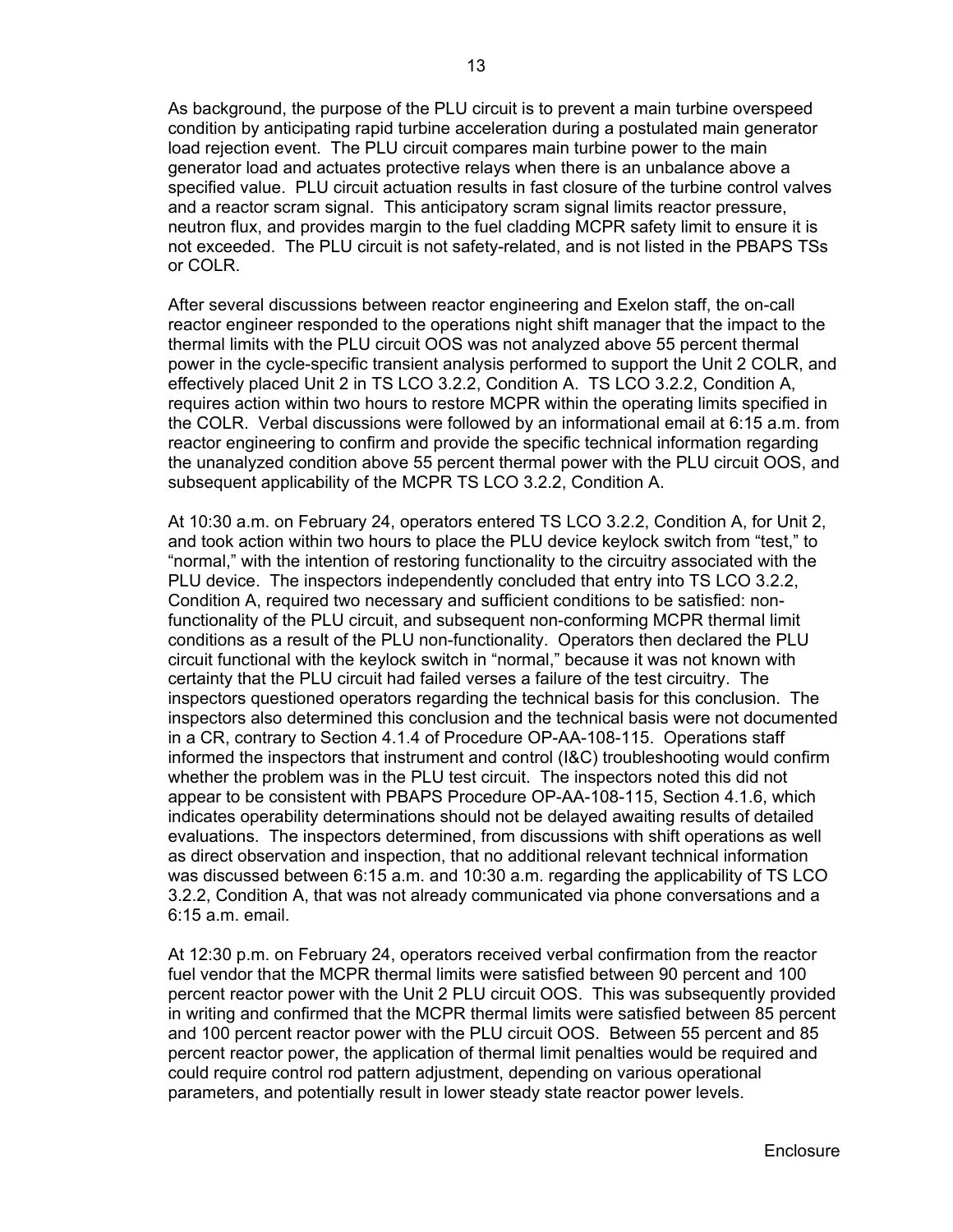Subsequently at approximately 6:00 p.m. on February 24, I&C staff confirmed the PLU circuit card failed and the problem was not with the test circuit. The problem was later corrected through circuit card replacement.

The inspectors noted that the procedure guidance to contact reactor engineering if the PLU test failed to evaluate fuel limits was not effective when short term TS action statements may be involved. Notwithstanding, the inspectors determined operators had sufficient information, as of 6:15 a.m. on February 24, to make an immediate determination of PLU functionality and subsequent MCPR thermal limit impact, and document the basis for their decision. The inspectors determined that PBAPS operators did not follow the OD process as described in Procedure OP-AA-108-115, "Operability Determinations." Specifically, sections 4.1.5 and 4.1.6 state an SRO member of the operating crew shall make an immediate determination of operability and document the determination in a CR in accordance with the CAP. Section 4.1.6 also states operability should be determined immediately upon discovery of a degraded or nonconforming condition, and that the determination should be made without delay and in a controlled manner using the best information possible. Contrary to section 4.1.6, on February 24, 2013, an immediate determination of the LCO 3.2.2 was not made between 6:15 a.m. and 10:30 a.m., after the operating crew SROs were informed in writing that Unit 2 core operating limits were not analyzed above 55 percent reactor power with the PLU device OOS. Contrary to section 4.1.5, TS LCO 3.2.2 operability status was not documented in the CR. For any condition which MCPR is not within the limits specified in the COLR, LCO 3.2.2 requires action to restore MCPR to within limits within two hours. Consequently, operations entered into the Unit 2 MCPR LCO after exceeding the twohour required action completion time. The inspectors determined an immediate determination of operability was not performed in a matter commensurate with the safety significance of the two-hour LCO required action completion time. The inspectors concluded this was not a violation of TSs because subsequent analysis by a third party vendor determined that MCPR thermal limits were satisfied between 85 percent and 100 percent reactor power with the PLU circuit OOS on Unit 2.

Analysis. The inspectors determined that PBAPS staff not following their OD procedure was a performance deficiency. Specifically, on February 24, 2013, between 6:15 a.m. and 10:30 a.m., a SRO member of the operating crew did not perform an immediate OD of the Unit 2 MCPR LCO 3.2.2, and did not document the determination in accordance with the CAP. Consequently, operations entered LCO 3.2.2, Condition A, after exceeding the two-hour required action completion time. This finding was more than minor because it was associated with the design control attribute of the barrier integrity cornerstone and adversely affected the cornerstone objective of providing reasonable assurance that the physical design barriers (fuel cladding) protect the public from radionuclide releases caused by events. Additionally, the inspectors determined that this issue was similar to examples 3.j and 3.k contained in IMC 0612, Appendix E, "Examples of Minor Issues." Specifically, examples 3.j and 3.k illustrate that actual LCO action statement entry (i.e., inoperability) is not a prerequisite to an issue being more than minor, and illustrate the need for further detailed analysis to confirm compliance with MCPR limits did adversely affect the cornerstone objective. Using IMC 0609, Attachment 4, "Phase 1 – Initial Screening and Characterization of Findings," and IMC 0609, Appendix A, "The SDP for Findings At-Power," the inspectors determined that this issue screened to Green, because it was associated only with the fuel cladding barrier. Additionally, subsequent analysis performed by a third-party vendor and accepted by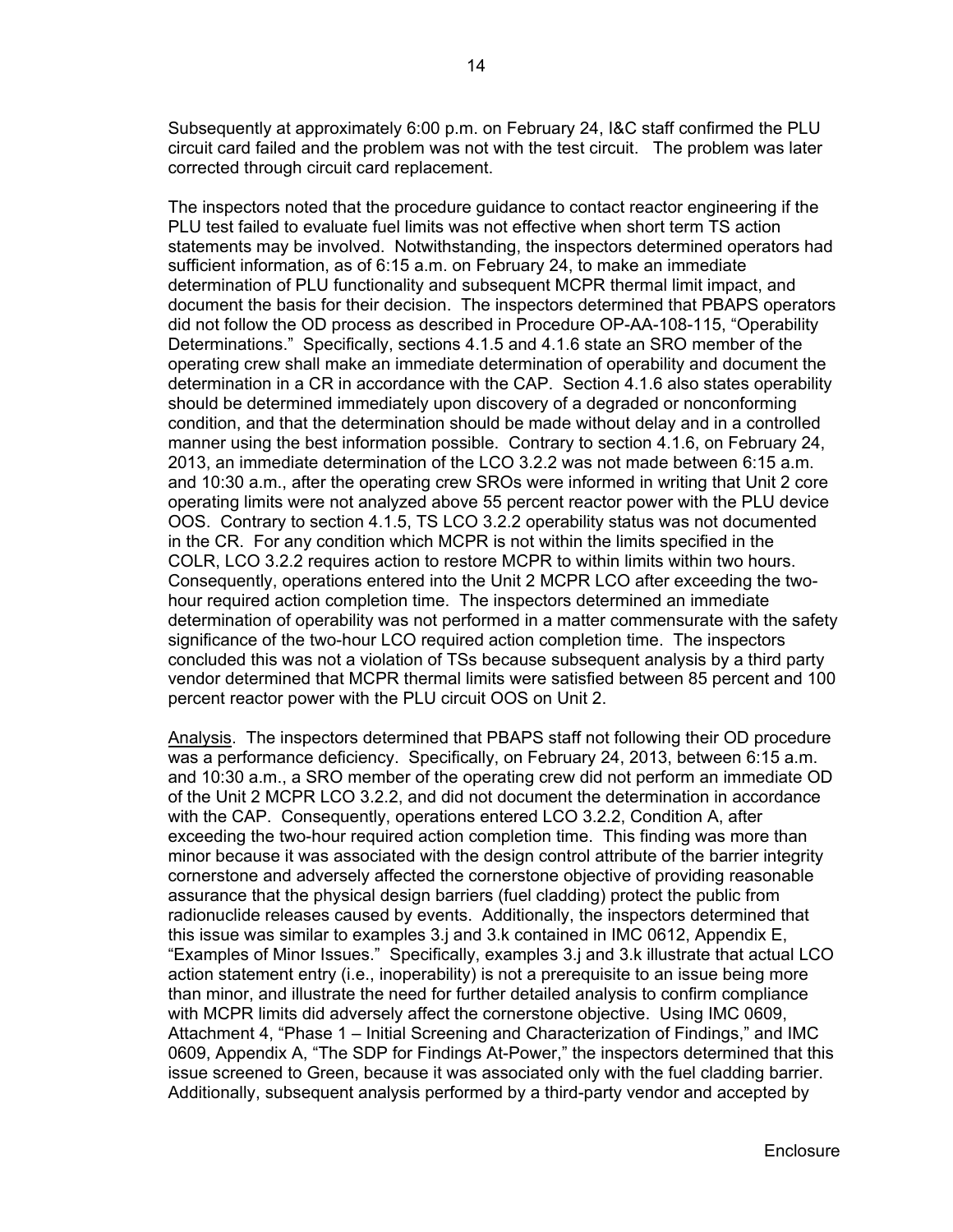PBAPS concluded that the existing MCPR limits were applicable and bounded operation between 85 percent and 100 percent RTP without the application of penalties. Therefore, there was no actual adverse impact to the fuel cladding barrier. The inspectors reviewed the third party vendor analysis report, and determined that is was appropriate to the circumstances.

The inspectors determined that this finding had a cross-cutting aspect in the area of Human Performance, decision-making, because PBAPS did not use conservative assumptions in decision making and did not adopt a requirement to demonstrate that the proposed action was safe in order to proceed rather than a requirement to demonstrate that it is unsafe in order to disprove the action [H.1(b)]. Specifically, PBAPS did not use conservative decision making to make an immediate determination regarding TS LCO 3.2.2, Condition A, nor to make a functionality determination of the PLU circuit at 10:30 a.m. Regarding TS LCO 3.2.2, PBAPS did not immediately demonstrate that the continued operation outside of the analyzed limits specified in the COLR was safe, but rather required a demonstration that it was unsafe in order to disprove the operating conditions. Regarding PLU circuit functionality determination at 10:30 a.m., PBAPS did not demonstrate that the PLU circuit was functional, but rather required a demonstration that it was non-functional.

Enforcement. This finding does not involve an enforcement action because no violation of a regulatory requirement was identified. PBAPS entered this issue in the CAP in accordance with issue report (IR) 1501290. Because this finding does not involve a violation and is of very low safety significance, it is identified as (**FIN 05000277/2013002- 01, Inadequate Operability Determination in Response to Power Load Unbalance Device Failure).** 

- 1R15 Operability Determinations and Functionality Assessments (71111.15 6 samples)
- a. Inspection Scope

The inspectors reviewed six ODs for the following degraded or non-conforming conditions:

- Unit 2 control rod drive mechanism foreign material exclusion
- Unit 2 and Unit 3 motor operated valve (MOV) control wire splicing for multiple spurious operation project
- Unit 2 steam jet-air ejector (SJAE) TRM functionality following main steam line (MSL) radiation monitor failure on January 30
- E-3 EDG fuel oil storage tank pitting on February 6
- E-3 EDG jacket water pump non-Q gasket on February 14
- Unit 2 standby liquid control tank level on March 14

The inspectors selected these issues based on the risk significance of the associated components and systems. The inspectors evaluated the technical adequacy of the ODs to assess whether TS operability was properly justified and the subject component or system remained available such that no unrecognized increase in risk occurred. The inspectors compared the operability and design criteria in the appropriate sections of the TSs and UFSAR to PBAPS's evaluations to determine whether the components or systems were operable. Where compensatory measures were required to maintain operability, the inspectors determined whether the measures in place would function as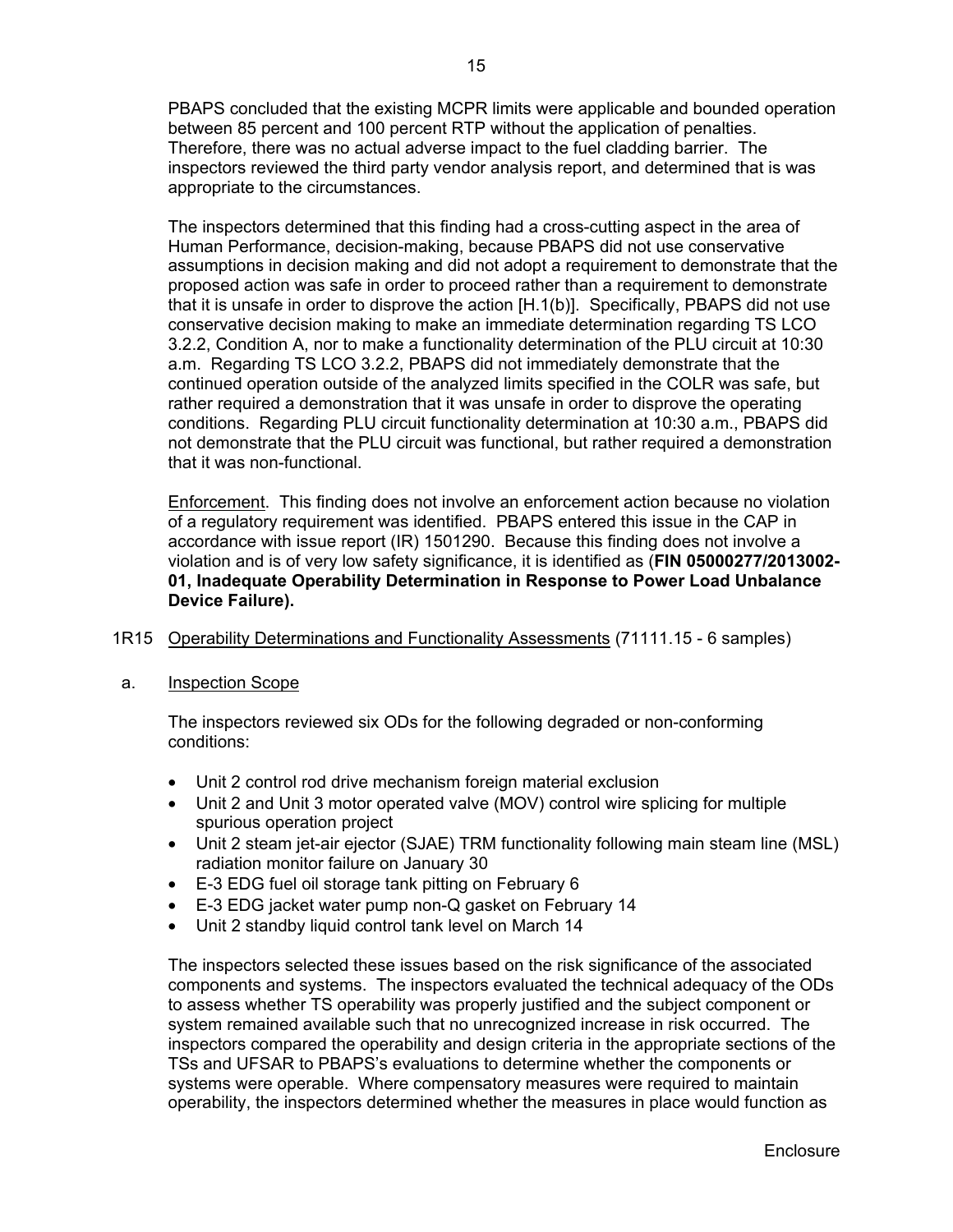intended and were properly controlled by PBAPS. The inspectors determined, where appropriate, compliance with bounding limitations associated with the evaluations.

b. Findings

No findings were identified.

### 1R18 Plant Modifications (71111.18 - 2 samples)

- .1 Temporary Modifications
- a. Inspection Scope

The inspectors reviewed the temporary modifications listed below to determine whether the modifications affected the safety functions of systems that are important to safety. The inspectors reviewed 10 CFR 50.59 documentation and post-modification testing results, and conducted field walkdowns of the modifications to verify that the temporary modifications did not degrade the design bases, licensing bases, and performance capability of the affected systems.

- Unit 3 control rod blade racks on February 7 and 8
- Unit 2 and Unit 3 main control room (MCR) habitability program changes on February 20 and 22
- b. Findings

No findings were identified.

- 1R19 Post-Maintenance Testing (71111.19 6 samples)
- a. Inspection Scope

The inspectors reviewed the post-maintenance tests (PMTs) for the maintenance activities listed below to verify that procedures and test activities ensured system operability and functional capability. The inspectors reviewed the test procedure to verify that the procedure adequately tested the safety functions that may have been affected by the maintenance activity, that the acceptance criteria in the procedure was consistent with the information in the applicable licensing basis and/or design basis documents (DBDs), and that the procedure had been properly reviewed and approved. The inspectors also witnessed the test or reviewed test data to verify that the test results adequately demonstrated restoration of the affected safety functions.

- Unit 2 HPCI ramp generator signal condition (RGSC) on January 4 and January 7
- MCR door on January 10
- Unit 2 scram timing on January 13 and January 14
- Unit 2 average power range monitor (APRM) on January 15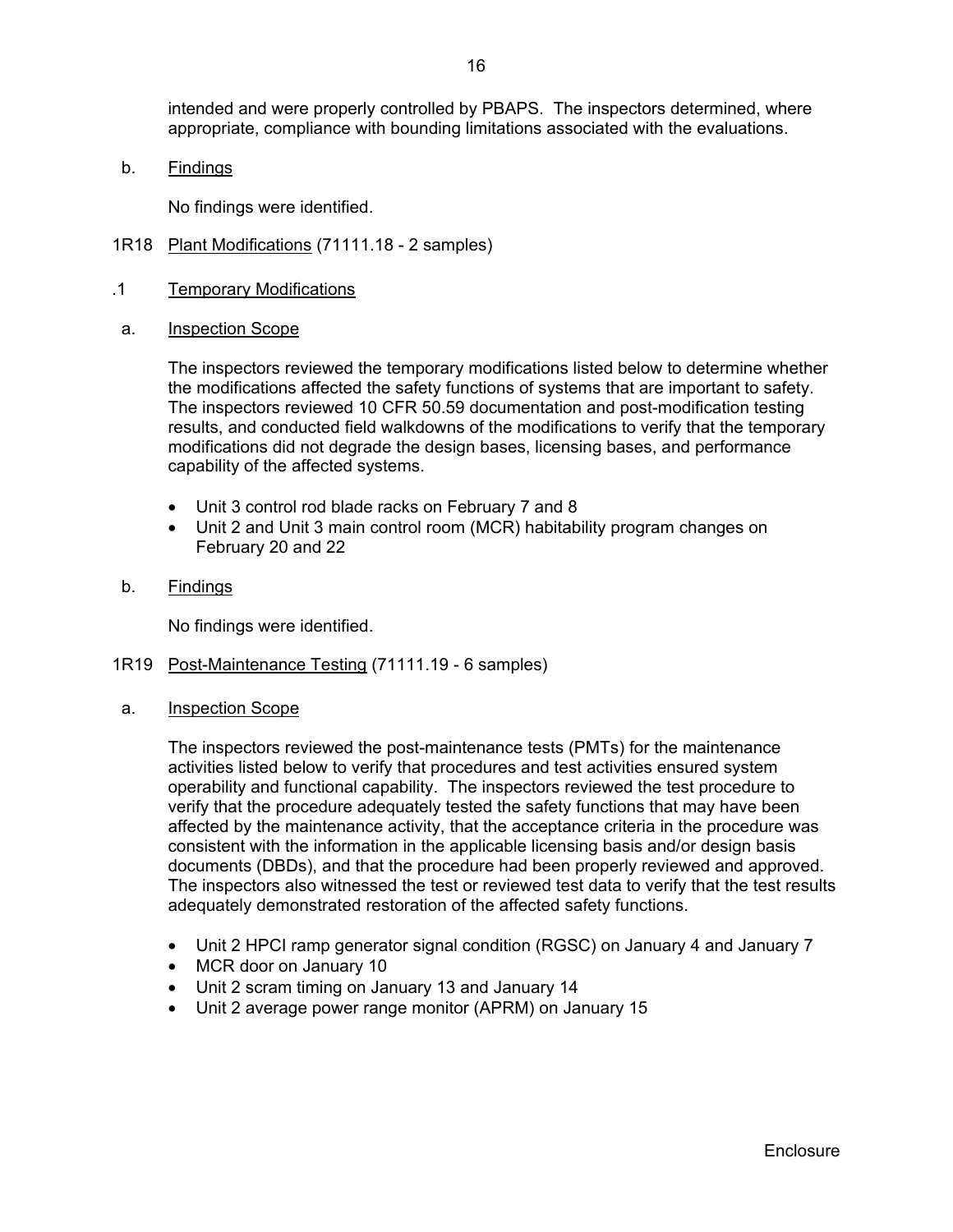- Unit 2 'A' MSL radiation monitor on January 31
- E-3 EDG on February 24

### b. Findings

No findings were identified.

- 1R22 Surveillance Testing (71111.22 6 samples)
- a. Inspection Scope (4 routine surveillances; 1 RCS sample; 1 IST sample)

The inspectors observed performance of STs and/or reviewed test data of selected risksignificant SSCs to assess whether test results satisfied TSs, the UFSAR, and PBAPS procedure requirements. The inspectors verified that test acceptance criteria were clear, tests demonstrated operational readiness and were consistent with design documentation, test instrumentation had current calibrations and the range and accuracy for the application, tests were performed as written, and applicable test prerequisites were satisfied. Upon test completion, the inspectors considered whether the test results supported that equipment was capable of performing the required safety functions. The inspectors reviewed the following STs:

- Unit 2 HPCI Pump, Valve, and Flow Test on January 7 (IST)
- MSIV Partial Closure Test on January 13 and 14
- 3 'A' RHR Test on January 18
- Unit 3 RCIC Quarterly Pump, Valve, and Flow Test on January 24
- E-3 Fast Start and Full Load Test on February 14 and February 15
- Unit 2 and Unit 3 RCS Test on February 19 (RCS)
- b. Findings

No findings were identified.

## **Cornerstone: Emergency Preparedness**

### 1EP2 Alert and Notification System Evaluation (71114.02 - 1 sample)

a. Inspection Scope

An onsite review was conducted to assess the maintenance and testing of the Alert and Notification System (ANS). During this inspection, the inspectors conducted a review of the ANS testing and maintenance programs. The inspectors reviewed the associated ANS procedures and the Federal Emergency Management Agency approved ANS Design Report to ensure compliance with design report commitments for system maintenance and testing. The inspection was conducted in accordance with NRC IP 71114, Attachment 2. Title 10 CFR 50.47(b)(5) and the related requirements of 10 CFR Part 50, Appendix E, were used as reference criteria.

b. Findings

No findings were identified.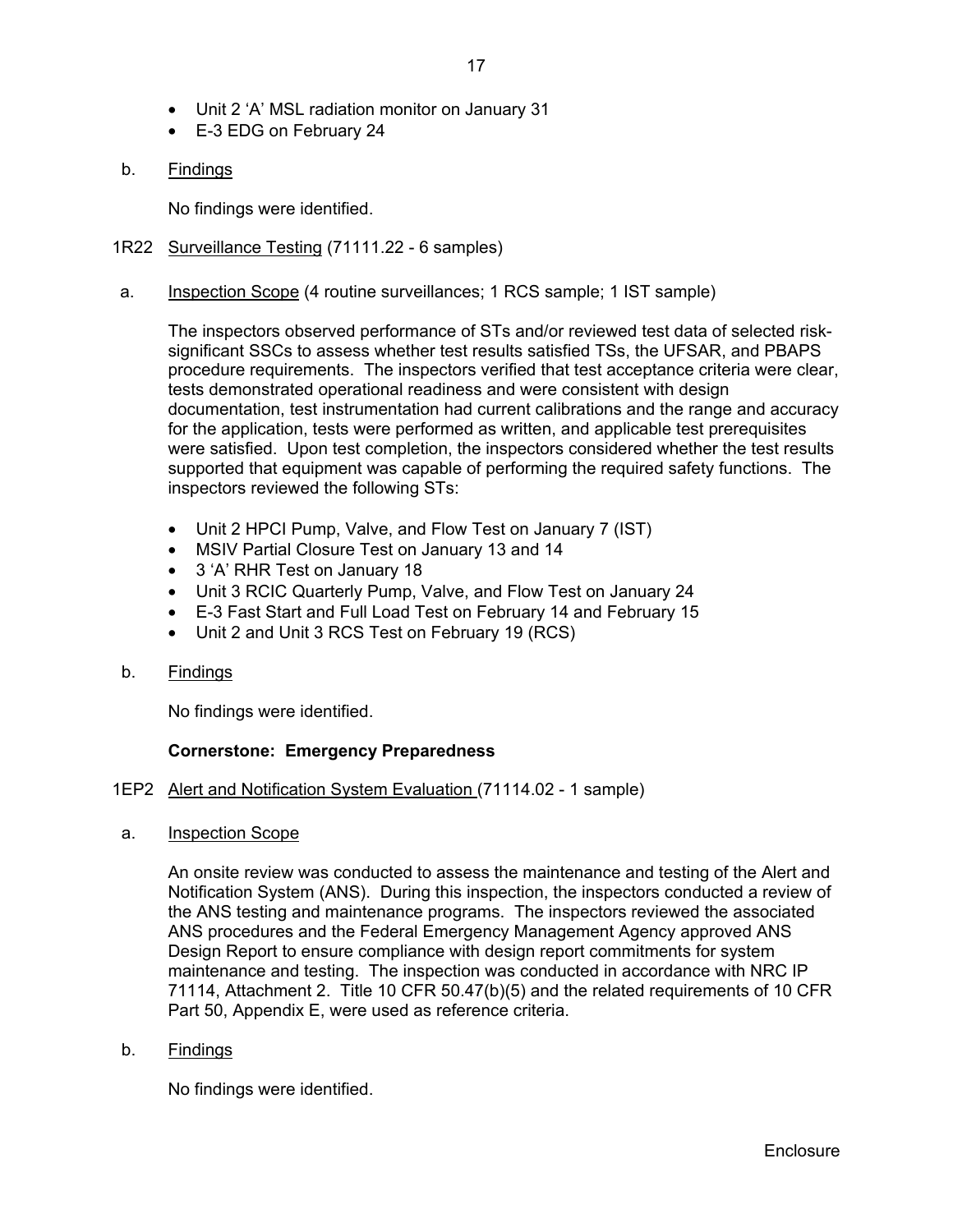# 1EP3 Emergency Response Organization Staffing and Augmentation System (71114.03 – 1 sample)

# a. Inspection Scope

The inspectors conducted a review of the Peach Bottom Emergency Response Organization (ERO) augmentation staffing requirements and the process for notifying and augmenting the ERO. The review was performed to verify the readiness of key licensee staff to respond to an emergency event and to verify Exelon's ability to activate their emergency response facilities (ERF) in a timely manner. The inspectors reviewed the Exelon Nuclear Standardized Emergency Plan and the Peach Bottom Emergency Plan Annex for ERF activation and ERO staffing requirements, the ERO duty roster, applicable station procedures, augmentation test reports, the most recent drive-in drill report, and CRs related to this inspection area. The inspectors also reviewed the onshift staffing analysis that was added to Peach Bottom's Emergency Plan Annex in accordance with the new NRC EP regulation. The inspectors also reviewed a sample of ERO responder training records to verify training and qualifications were up to date. The inspection was conducted in accordance with NRC IP 71114, Attachment 3. Title 10 CFR 50.47(b)(2) and related requirements of 10 CFR Part 50, Appendix E, were used as reference criteria.

b. Findings

No findings were identified.

### 1EP4 Emergency Action Level and Emergency Plan Changes (71114.04 – 1 sample)

a. Inspection Scope

NRC staff from the Office of Nuclear Security and Incident Response (NSIR) performed an in-office review of the latest revisions of various Emergency Plan Implementing Procedures (EPIPs) and the Emergency Plan located under ADAMS accession numbers ML123260651, ML12355A287 and ML130180297, as listed in the Attachment.

Exelon determined that in accordance with 10 CFR  $50.54(q)$ , the changes made in the revisions resulted in no reduction in the effectiveness of the Plan, and that the revised Plan continued to meet the requirements of 10 CFR 50.47(b) and Appendix E to 10 CFR Part 50. The NRC review was not documented in a safety evaluation report and did not constitute approval of licensee-generated changes; therefore, this revision is subject to future inspection. The specific documents reviewed during this inspection are listed in the Attachment.

b. Findings

No findings were identified.

### 1EP5 Maintaining Emergency Preparedness (71114.05 – 1 sample)

a. Inspection Scope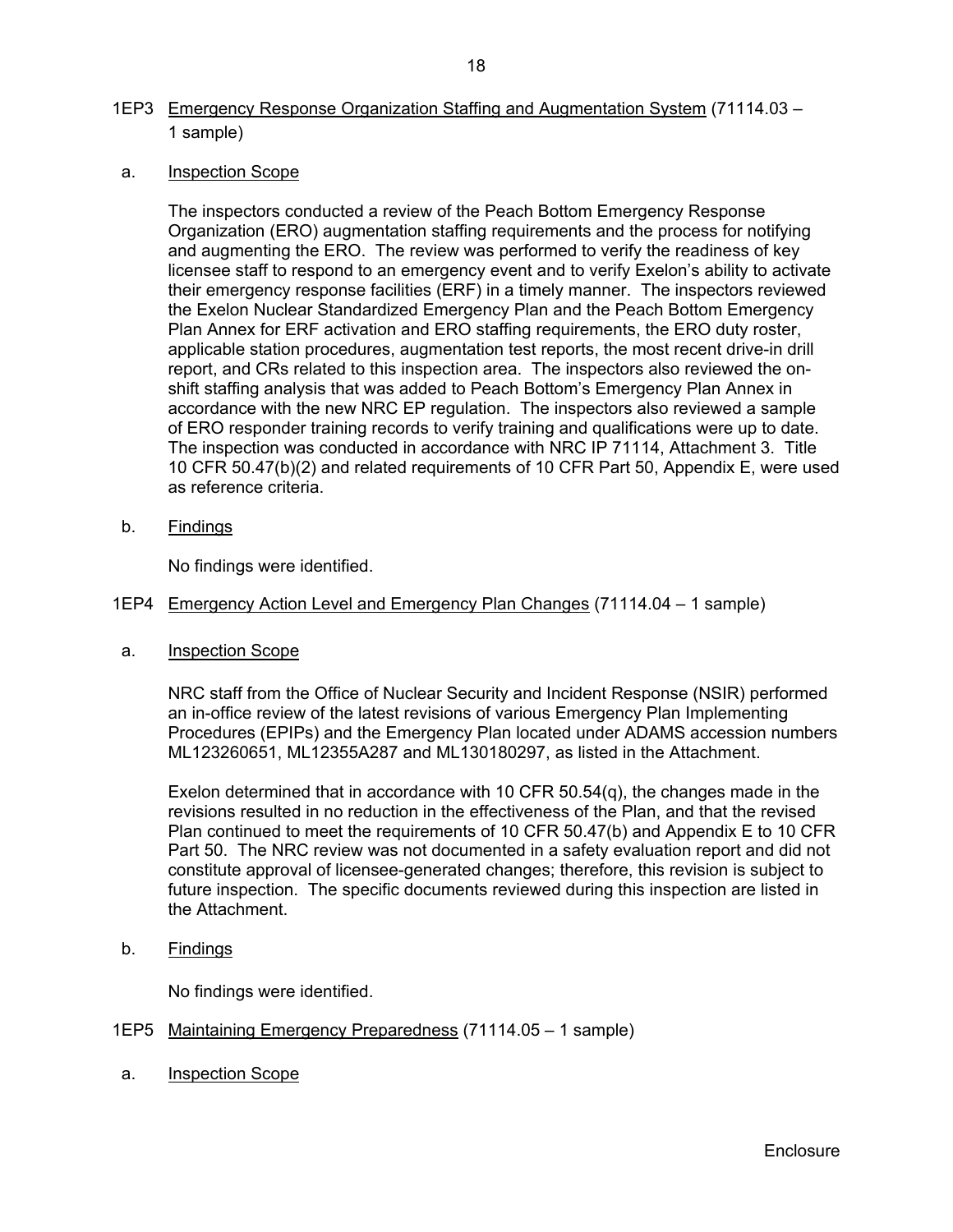The inspectors reviewed a number of activities to evaluate the efficacy of Exelon's efforts to maintain the Peach Bottom Emergency Preparedness Program. The inspectors reviewed: Letters of Agreement and/or Memorandums of Understanding with offsite agencies; the 10 CFR 50.54(q) Emergency Plan change process and practice; licensee maintenance of equipment important to EP; and provisions for, and implementation of, primary, backup, and alternate ERF maintenance. The inspectors also verified Exelon's compliance at Peach Bottom with new NRC EP regulations regarding: emergency action levels for hostile action events; protective actions for on-site personnel during events; emergency declaration timeliness; ERO augmentation and alternate facility capability; evacuation time estimate updates; and, ANS back-up means. The inspectors further evaluated Exelon's ability to maintain their EP program through their identification and correction of EP weaknesses, by reviewing a sample of drill reports, actual event reports, self-assessments, 10 CFR 50.54(t) audits, and EPrelated CRs. The inspectors reviewed a sample of EP-related CRs initiated at PBAPS from February 2011 through February 2013. The inspection was conducted in accordance with NRC IP 71114.05. Title 10 CFR 50.47(b) and the related requirements of 10 CFR Part 50, Appendix E, were used as reference criteria.

b. Findings

No findings were identified.

# **2. RADIATION SAFETY**

# **Cornerstone: Occupational/Public Radiation Safety (PS)**

## 2RS1 Radiological Hazard Assessment and Exposure Controls (71124.01)

a. Inspection Scope

During the week of February 4-8, 2013, the inspectors reviewed and assessed Exelon performance in assessing the radiological hazards in the workplace associated with licensed activities and the implementation of appropriate radiation monitoring and exposure control measures for both individual and collective exposures. The inspectors verified that Exelon staff are properly identifying and reporting Performance Indicators (PIs) for the occupational radiation safety cornerstone and identifying those performance deficiencies that were reportable as a PI and which may have represented a substantial potential for overexposure of the worker. The inspectors used the requirements in Title 10 of the CFR Part 20 and guidance in Regulatory Guide (RG) 8.38, "Control of Access to High and Very High Radiation Areas (VHRAs) for Nuclear Plants," the TSs, and Exelon's procedures required by TS as criteria for determining compliance.

## Radiological Hazard Assessment

The inspectors determined if, since the last inspection, there have been changes to plant operations that may result in a significant new radiological hazard for onsite workers or members of the public. The inspectors verified that Exelon staff have assessed the potential impact of these changes and has implemented periodic monitoring, as appropriate, to detect and quantify the radiological hazard.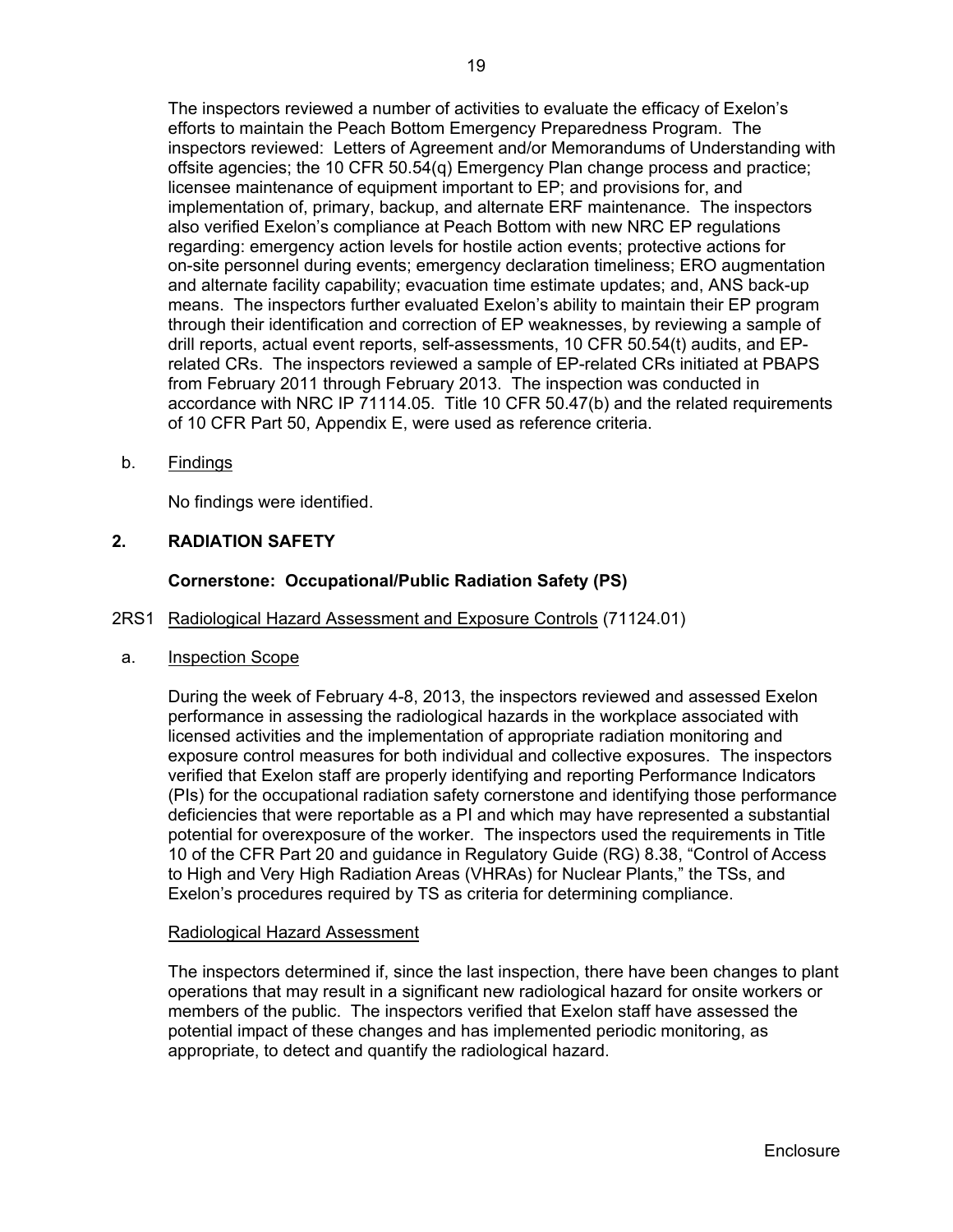The inspectors reviewed the last two radiological surveys from selected plant areas. The inspectors verified that the thoroughness and frequency of the surveys is appropriate for the given radiological hazard.

The inspectors conducted walkdowns of the facility, including radioactive waste processing, storage, and handling areas to evaluate material conditions and potential radiological conditions.

### Radiological Hazards Control and Work Coverage

The inspectors examined the Exelon's physical and programmatic controls for highly activated or contaminated materials stored within spent fuel and other storage pools. The inspectors verified that appropriate controls were in place to preclude inadvertent removal of these materials from the pool.

The inspectors conducted selective inspection of posting and physical controls for high radiation areas (HRA) and VHRAs, to the extent necessary to verify conformance with the Occupational PI.

## Risk-Significant HRA and VHRA Controls

The inspectors discussed with the radiation protection manager (RPM) the controls and procedures for high-risk HRAs and VHRAs. The inspectors verified that any changes to Exelon procedures did not substantially reduce the effectiveness and level of worker protection.

The inspectors discussed with first-line health physics supervisors the controls in place for special areas that have the potential to become VHRAs during certain plant operations. The inspectors verified that Exelon controls for all VHRAs, and areas with the potential to become a VHRA, ensured that an individual is not able to gain unauthorized access to the VHRA.

b. Findings

No findings were identified.

### 2RS2 Occupational As Low as Reasonably Achievable Planning and Controls (71124.02)

a. Inspection Scope

During the week of February 4-8, 2013, the inspectors used the requirements in 10 CFR Part 20, RG 8.8, "Information Relevant to Ensuring that Occupational Radiation Exposures at Nuclear Power Plants will be As Low As Reasonably Achievable (ALARA)," RG 8.10, "Operating Philosophy for Maintaining Occupational Radiation Exposure ALARA," the TS, and the licensee's procedures required by TS as criteria for determining compliance.

#### Radiological Work Planning

The inspectors compared the results achieved during the fall 2012 Unit 2 refueling outage with the intended dose established in Exelon's ALARA planning for these work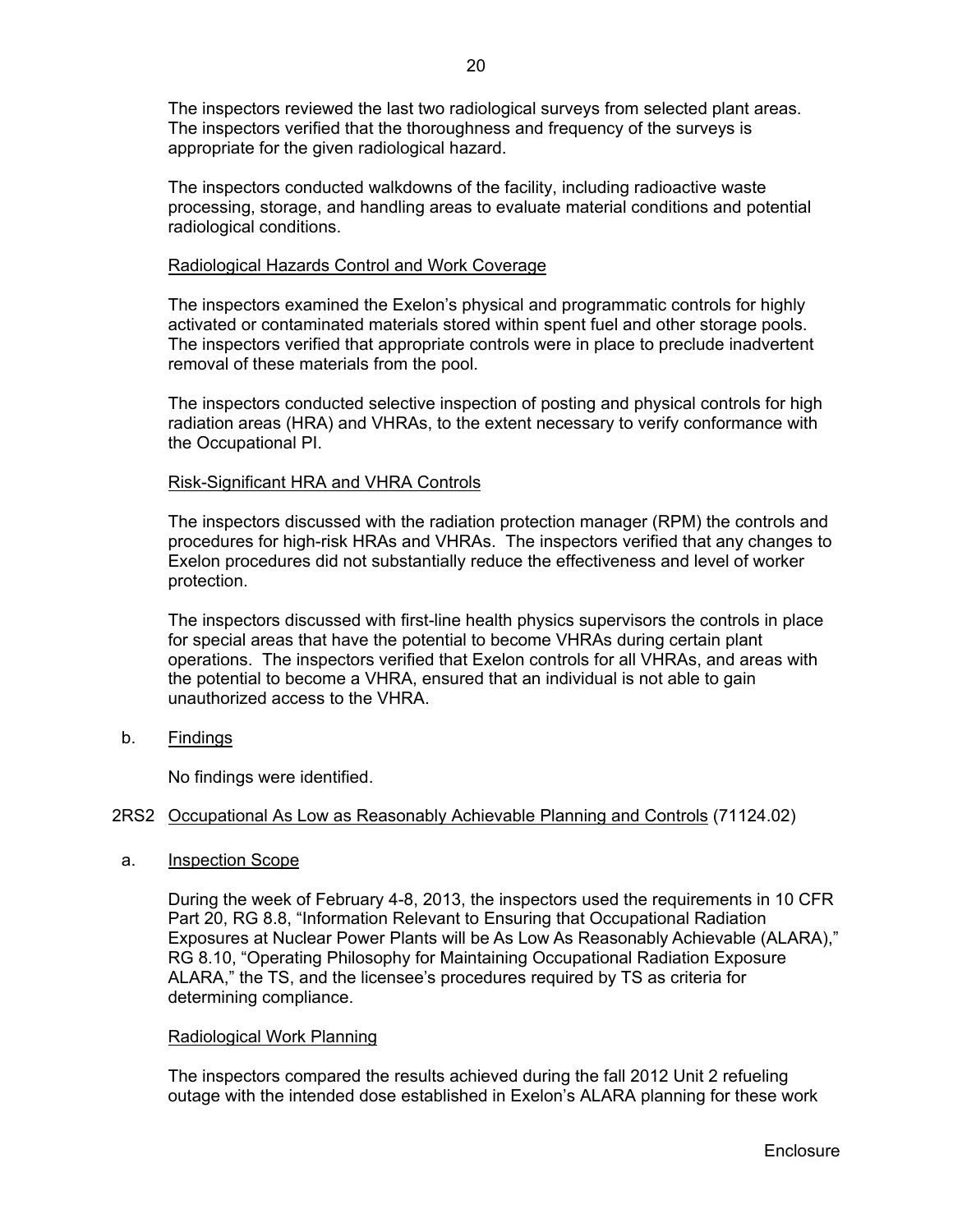activities. The inspectors compared the person-hour estimates provided by maintenance planning and other groups to the radiation protection group with the actual work activity time requirements, and evaluated the accuracy of these time estimates. The inspectors determined the reasons for any inconsistencies between intended and actual work activity doses. The inspectors focused on those work activities with planned or accrued exposure greater than 5 person-rem.

The inspectors determined that post-job reviews were conducted and that identified problems were entered into Exelon's CAP.

b. Findings

No findings were identified.

### 2RS3 In-Plant Airborne Radioactivity Control and Mitigation (71124.03 – 1 sample*)*

a. Inspection Scope

The inspectors used the requirements in 10 CFR Part 20, the guidance in RG 8.15, "Acceptable Programs for Respiratory Protection," RG 8.25, "Air Sampling in the Workplace," NUREG-0041, "Manual of Respiratory Protection Against Airborne Radioactive Material," the TS, and Exelon procedures required by TS as criteria for determining compliance.

### Engineering Controls

The inspectors selected installed systems to monitor and warn of changing airborne concentrations in the plant. The inspectors verified that alarms and set-points were sufficient to prompt Exelon/worker action to ensure that doses were maintained within the limits of 10 CFR Part 20 and ALARA. The inspectors verified that Exelon had established trigger points for evaluating levels of airborne beta-emitting and alphaemitting radionuclides.

## Use of Respiratory Protection Devices

The inspectors verified that respiratory protection devices used to limit the intake of radioactive materials are certified by the National Institute for Occupational Safety and Health/Mine Safety and Health Administration (NIOSH/MSHA) or had been approved by the NRC. The inspectors selected work activities where respiratory protection devices were used and verified that the devices were used consistent with their NIOSH/MSHA certification.

The inspectors reviewed Exelon procedures for maintenance, inspection, and use of respiratory protection equipment including self-contained breathing apparatus (SCBA). Additionally, the inspectors reviewed procedures for air quality maintenance.

The inspectors reviewed records of air testing for supplied-air devices and SCBA bottles. The inspectors verified that air used in these devices met or exceeded Grade D quality. The inspectors verified that plant breathing air supply systems met the minimum pressure and airflow requirements for the devices in use. The inspectors reviewed the quarterly breathing air quality checks for 2012.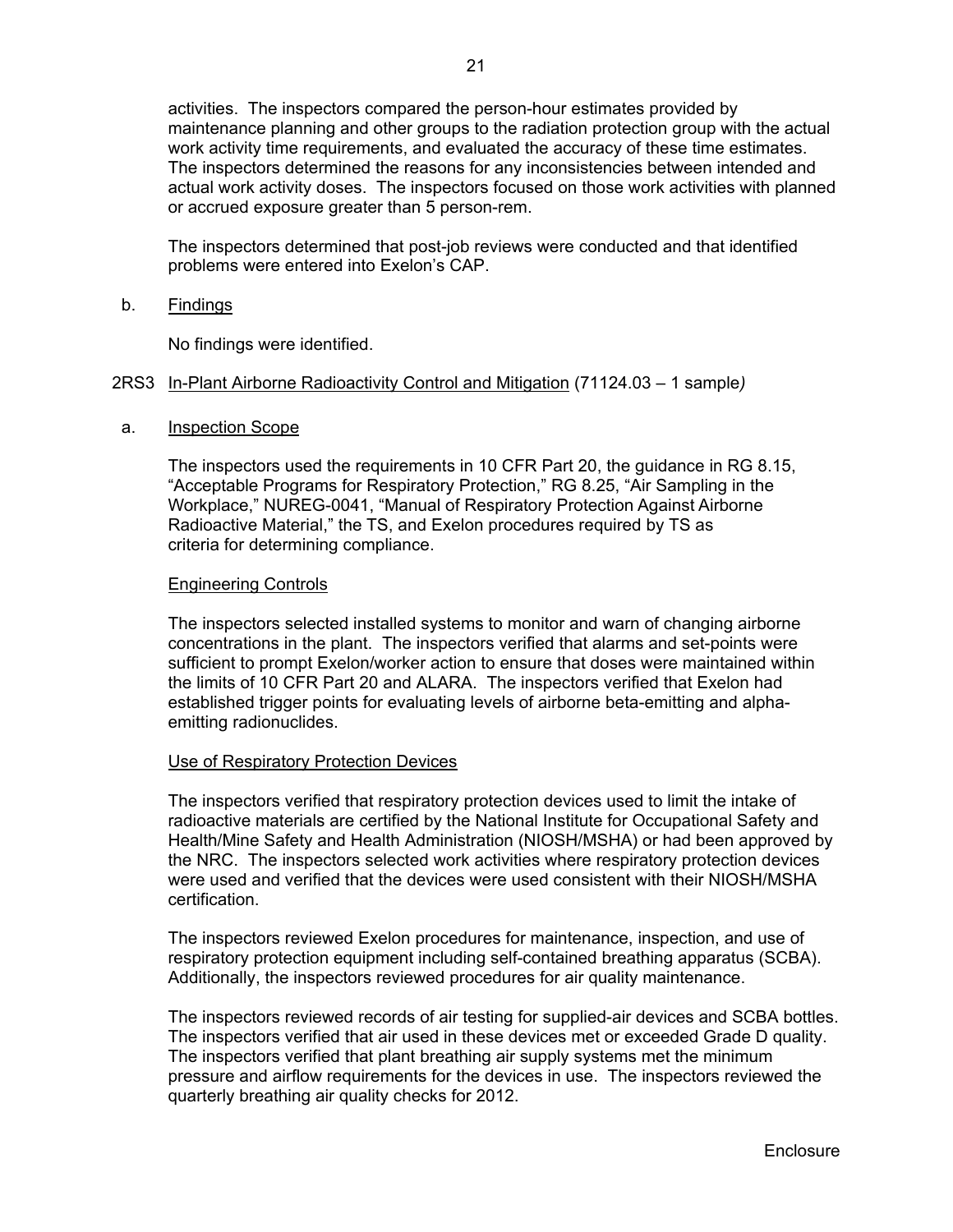The inspectors selected individuals qualified to use respiratory protection devices, and verified that they had been deemed fit to use the devices by a physician. The inspectors verified that these individuals knew how to safely use the device and how to properly respond to any device malfunction or unusual occurrence.

The inspectors chose respiratory protection devices staged and ready for use in the plant or stocked for issuance for use. The inspectors observed the physical condition of the device components and reviewed records of routine inspection for each.

### SCBA for Emergency Use

Based on UFSAR, TS, and emergency operating procedure requirements, the inspectors reviewed the status and surveillance records of SCBAs staged in-plant for use during emergencies. The inspectors reviewed the monthly inspection and functional test records for the period from July through December 2012.

The inspectors selected individuals on control room shift crews, and individuals from designated departments currently assigned emergency duties. The inspectors determined that control room operators and other emergency response and radiation protection personnel were trained and qualified in the use of SCBAs. The inspectors determined that personnel assigned to refill bottles were trained and qualified for that task.

The inspectors verified that appropriate mask sizes and types were available for use. The inspectors selected on-shift operators, and verify that they had no facial hair that would interfere with the sealing of the mask to the face. The inspectors also verified that vision correction did not penetrate the face seal.

The inspectors reviewed the past two years of maintenance records for SCBA units used to support operator activities during accident conditions and designated as "ready for service."

The inspectors verified that problems associated with the control and mitigation of inplant airborne radioactivity were being identified by Exelon at an appropriate threshold and were properly addressed for resolution in the CAP.

b. Findings

No findings were identified.

# **4. OTHER ACTIVITIES**

- 4OA1 Performance Indicator Verification (71151 9 samples)
- .1 Initiating Events (6 samples)
- a. Inspection Scope

The inspectors reviewed a selected sample of the PBAPS's information submitted for the six Initiating Events PIs listed below to assess the accuracy and completeness of the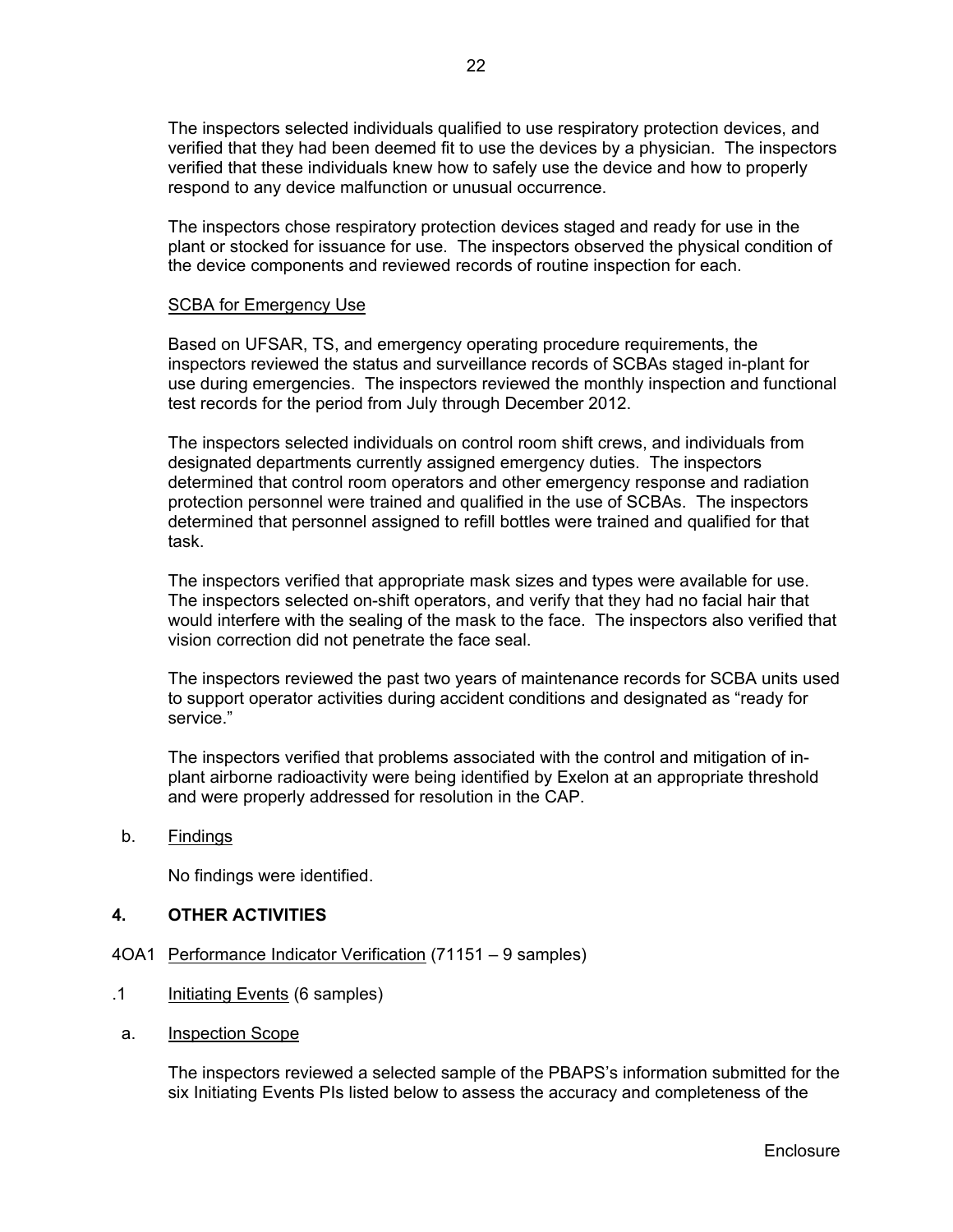data reported to the NRC for these PIs. The PI definitions and the guidance contained in Nuclear Energy Institute (NEI) 99-02, "Regulatory Assessment Indicator Guideline," Revision 6, and Exelon procedure LS-AA-2001, "Collecting and Reporting of NRC PI Data," Revision 14, were used to verify that procedure and reporting requirements were met. The inspectors reviewed raw PI data collected from January 1, 2012 through December 31, 2012, and compared graphical representations from the applicable PI reports to the raw data to verify the data was included in the report. The inspectors also examined a selected sample of operations logs and plant computer thermal power data trends to verify the PI data was appropriately captured for inclusion into the PI report and that the individual PIs were correctly calculated.

# Units 2 and 3

- Unplanned Scrams per 7,000 Critical Hours (IE06)
- Unplanned Scrams with Complications (IES07)
- Unplanned Power Changer per 7,000 Critical Hours (IE08)
- b. Findings

No findings were identified.

- .2 Emergency Preparedness Performance Indicators (3 samples)
- a. Inspection Scope

The inspector reviewed data for the three EP PIs, which are: (1) Drill and Exercise Performance; (2) ERO Drill Participation; and, (3) ANS Reliability. The last NRC EP inspection at PBAPS was conducted in the first calendar quarter of 2012. Therefore, the inspector reviewed supporting documentation from EP drills and equipment tests from the first calendar quarter of 2012 through the fourth calendar quarter of 2012 to verify the accuracy of the reported PI data. The review of the PIs was conducted in accordance with NRC IP 71151. The acceptance criteria documented in NEI 99-02, "Regulatory Assessment Performance Indicator Guidelines," Revision 6, was used as reference criteria.

b. Findings

No findings were identified.

- 4OA2 Problem Identification and Resolution (71152 2 samples)
- .1 Routine Review of Problem Identification and Resolution Activities
- a. Inspection Scope

As required by IP 71152, "Problem Identification and Resolution," the inspectors routinely reviewed issues during baseline inspection activities and plant status reviews to verify that PBAPS entered issues into the CAP at an appropriate threshold, gave adequate attention to timely corrective actions, and identified and addressed adverse trends. In order to assist with the identification of repetitive equipment failures and specific human performance issues for follow-up, the inspectors performed a daily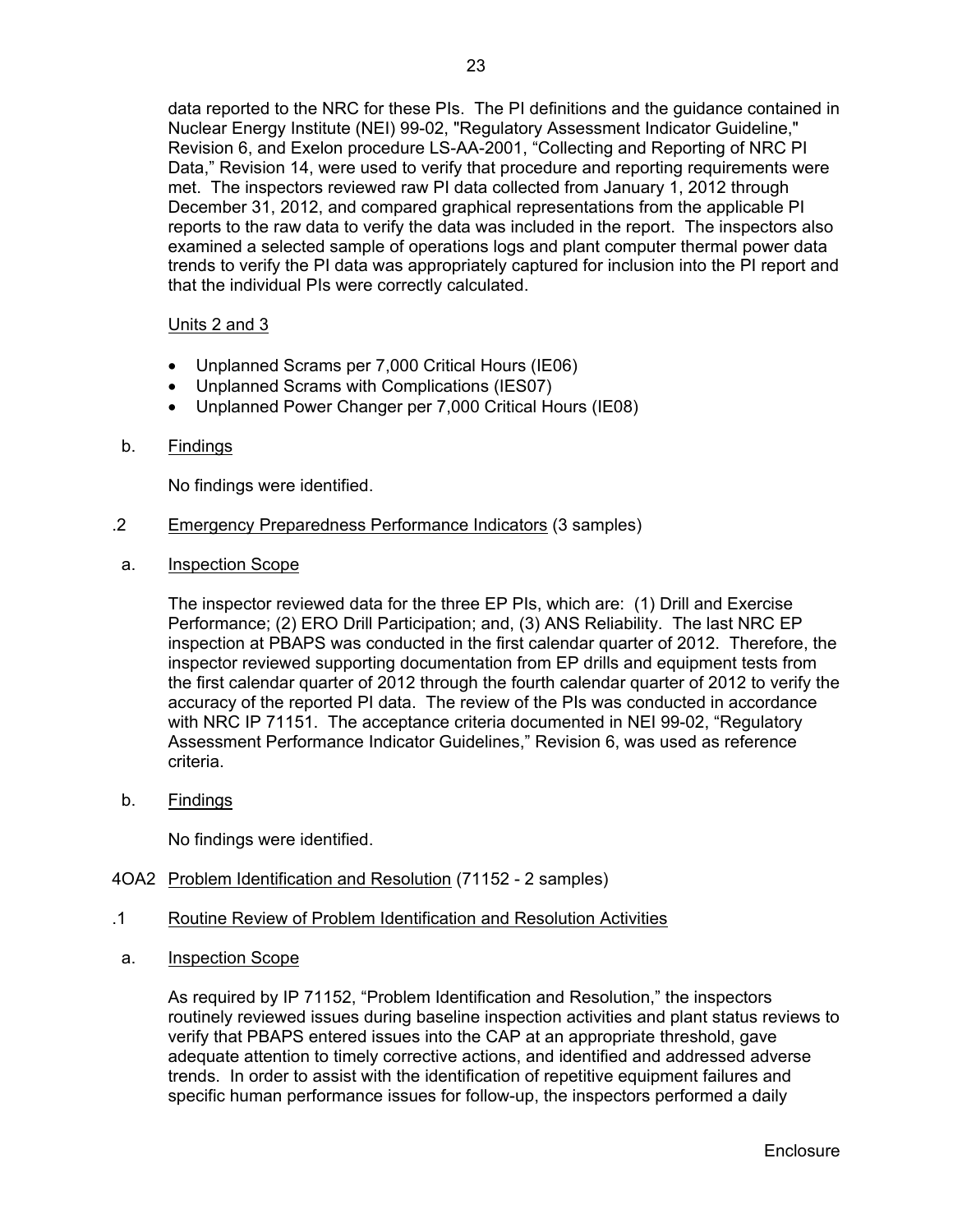screening of items entered into the CAP and periodically attended CR screening meetings.

b. Findings and Observations

No findings were identified.

- .2 Annual Sample: Corrective Actions to Address Degraded Boraflex in the Spent Fuel Pool Racks (1 sample)
- a. Inspection Scope

The inspectors performed an in-depth review of PBAPS's corrective actions in response to NRC NCV 2012-002-03, Untimely Corrective Actions Resulted in Spent Fuel Pool (SFP) Boraflex Degradation Exceeding Design Limits. The inspectors assessed PBAPS's administrative controls to monitor boraflex degradation in the SFP racks, and remove cells from service prior to exceeding the allowable degradation specified in Operability Evaluation (OE) 10-007. OE 10-007 was performed to reduce the design basis limiting fuel assembly reactivity  $(K_{\text{inf}})$  in response to non-conservative TS 4.3.1.1.a, while PBAPS pursued a license amendment request (LAR) to change TS 4.3.1.1.a, in accordance with NRC Administrative Letter 98-10, "Dispositioning of TSs that are Insufficient to Assure Plant Safety." In addition to changing the allowable  $K_{inf}$  value specified in TS 4.3.1.1.a, the LAR is seeking approval for the use and design analysis credit of neutron-absorbing rack inserts in the SFP cells to replace design analysis credit of the degrading boraflex.

#### b. Findings and Observations

No findings were identified. The inspectors determined that PBAPS was taking appropriate corrective actions in response to NRC NCV 2012-002-003.

The inspectors reviewed OE 10-007. The inspectors determined that PBAPS was appropriately monitoring SFP rack boraflex degradation, and was taking appropriate action to predict boraflex degradation and remove cells from service by performing spent fuel moves in the SFP prior to exceeding the allowable degradation limits specified in OE 10-007. The inspectors noted that at the end of 2012, there were 260 cells removed from service on Unit 2, and 121 cells removed from service on Unit 3. At the time of inspection, the inspectors noted that PBAPS projected approximately 100 to 200 additional cells per year that would have to be removed from service. PBAPS has a total of 3,819 SFP cells per Unit.

The inspectors noted that PBAPS began to install the neutron-absorbing rack inserts in the SFP cells in accordance with 10 CFR 50.59, but requires approval of the LAR in order to take design analysis credit for the neutron absorption capability of the inserts. The inspectors reviewed PBAPS's modification packages and associated 50.59 screening to verify that PBAPS was making changes to plant in accordance with 10 CFR 50.59. The inspectors observed installation of several neutron-absorbing rack inserts in the Unit 2 SFP. The inspectors reviewed PBAPS's schedule for SFP rack insert installation, and noted that installation began in 2013 on Unit 2, and is scheduled to complete in both SFPs by 2016, as documented in IR 1127773, assignment 11.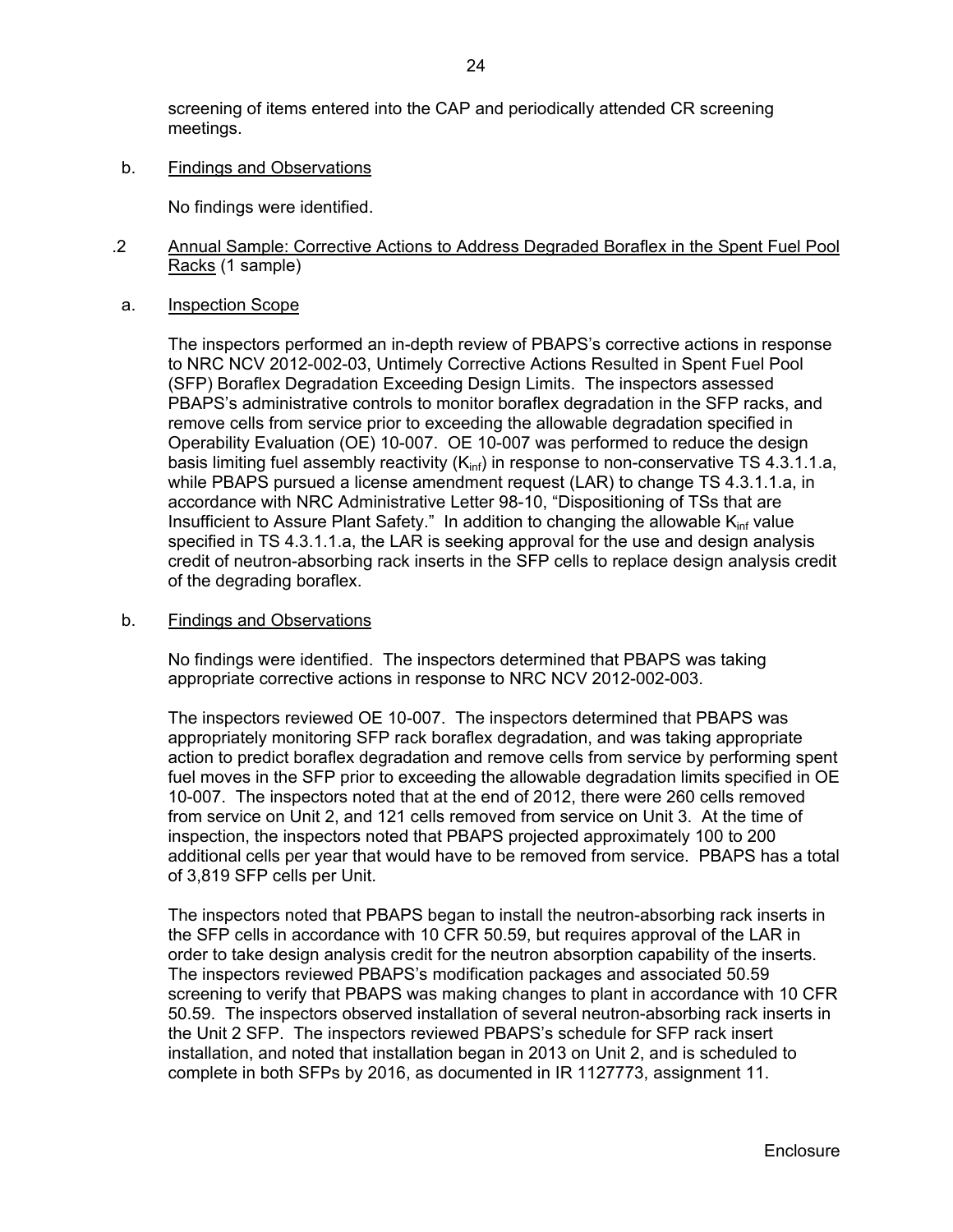# .3 Annual Sample: Maintenance Rule Program Functional Failure Screening Process (1 sample)

### a. Inspection Scope

The inspectors performed an in-depth review of PBAPS's corrective actions in response to an NRC-identified deficiency in the MR program functional failure review process, as described in ER-AA-310-1004, "MR – Performance Monitoring," and ER-PB-310-1010, "MR Implementation PBAPS." The inspectors noted that the CAP does not require a system number to be assigned to IRs written for conditions adverse to the quality of SSCs. ER-AA-310-1004 requires system engineers to perform maintenance rule functional failure (MRFF) determinations within 30 days of the IR generation date. The inspectors noted that PBAPS uses an electronic MR database to screen IRs for MRFF review based on the system number in the associated IR, and the database generates MRFF review assignments to the associated system engineer. The inspectors identified that the electronic MR database will not generate MRFF review assignments for IRs without an associated system number. Consequently, 9,152 IRs were not screened for MRFF reviews during a two-year rolling period from November 29, 2010 to November 29, 2012.

PBAPS documented this programmatic deficiency in the CAP under IR 1445266, and promptly completed all MRFF reviews. A detailed review of all 9,152 IRs was performed by the MR program coordinator, as well as the relevant system engineers, by December 15, 2012. The purpose of this annual inspection sample was for the inspectors to perform an independent sampling of the 9,152 IRs, as well as a review of the corrective actions to address this programmatic deficiency.

#### b. Findings and Observations

No findings were identified. The inspectors determined that PBAPS took appropriate corrective actions to correct this performance deficiency (PD), as documented in the assignments associated with IR 1445266.

As a result of the detailed MRFF review of all 9,152 IRs, PBAPS identified 84 IRs that involved SSCs in the scope of the MR, and one issue that was determined to be a MRFF. The MRFF was associated with the Annunciator system, and the functional failure did not result in the system exceeding the (a)(1) performance monitoring criteria. Based on the inspector's independent sampling review of the 9,152 IRs, the inspectors determined that PBAPS's review was timely, thorough, and accurate. The inspectors did not identify any additional MRFFs, and did not identify any additional IRs that involved SSCs in the scope of the MR.

The inspectors determined that the failure to perform MRFF reviews of the 84 IRs that involved SSCs in the scope of the MR, constituted a failure to meet section 4.3.4 of ER-AA-310-1004, which requires system managers to perform the review within 30 days of IR origination date. The inspectors determined that this PD screened to minor in accordance with IMC 0612, Appendix E, "Examples of Minor Issues," example 3.j, and 3.k, because this issue did not constitute a significant programmatic deficiency. The inspectors determined that PBAPS was effectively implementing the MR program, and was effectively controlling the performance of SSCs in the scope of the MR through the performance of appropriate preventive maintenance.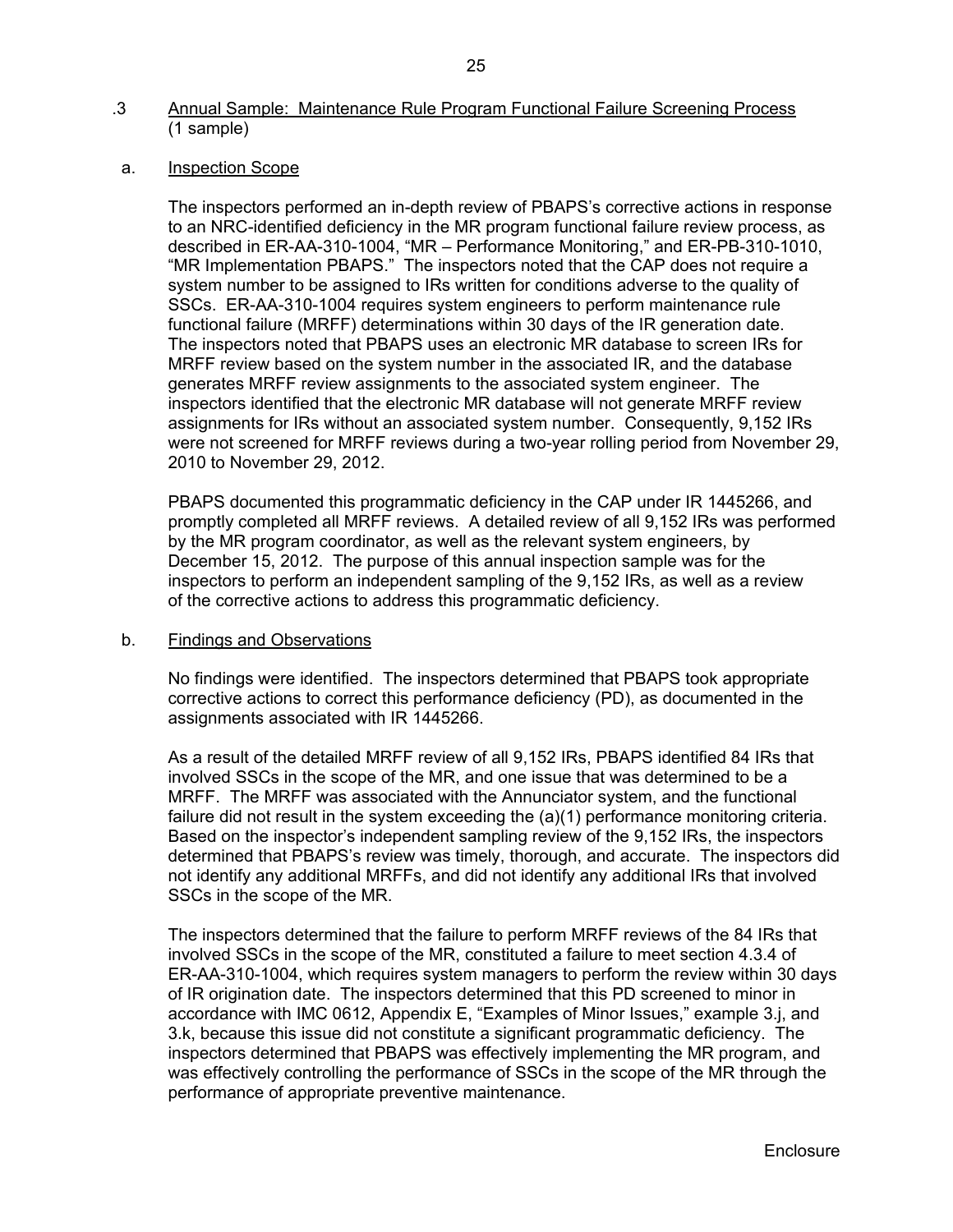## 4OA5 Other Activities

### .1 Institute of Nuclear Power Operations Report Review

a. Inspection Scope

The inspectors reviewed the final report for the PBAPS Institute of Nuclear Power Operations (INPO) assessment conducted in January 9, 2013. The inspectors reviewed this report to ensure that any issues identified were consistent with NRC perspectives of PBAPS performance and to determine if INPO identified any significant safety issues that required further NRC follow-up. No findings were identified.

b. Findings

No findings were identified*.* 

### 4OA6 Meetings, Including Exit

### Quarterly Resident Exit Meeting Summary

On April 12, 2013, the resident inspectors presented the inspection results to Mr. Michael Massaro, Site Vice President, and other PBAPS staff, who acknowledged the findings. Mr. M. Gray, Chief, USNRC, Region 1, Division of Reactor Projects, Branch 4, attended this quarterly inspection exit meeting. The inspectors verified that no proprietary information was retained by the inspectors or documented in this report.

# **ATTACHMENT: SUPPLEMENTARY INFORMATION**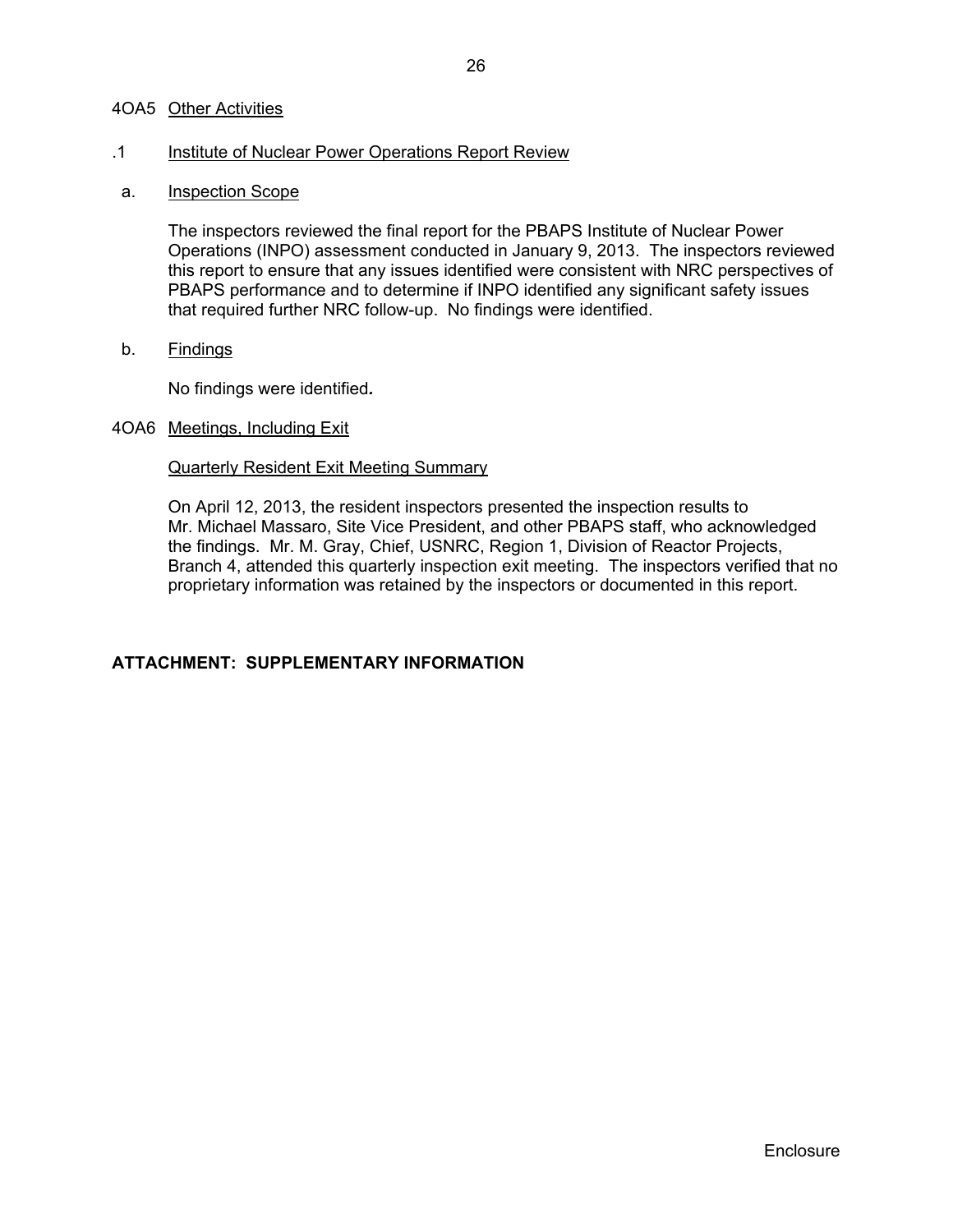## A-1

# **SUPPLEMENTARY INFORMATION**

# **KEY POINTS OF CONTACT**

### Exelon Generation Company Personnel

M. Massaro, Site Vice President

- P. Navin, Plant Manager
- N. Alexakos, Emergency Preparedness Manager
- J. Armstrong, Regulatory Assurance Manager
- R. Bolding, Respiratory Physicist
- J. Bowers, Training Director
- B. Henningan, Operations Training Manager
- M. Herr, Operations Director
- R. Holmes, Radiation Protection Manager
- J. Kovalchick**,** Security Manager
- T. Moore, Site Engineering Director
- P. Rau, Work Management Director
- R. Reiner, Chemistry Manager
- R. Shortes, Radiological Engineering Manager
- D. Striebig, Emergency Preparedness Coordinator

### NRC Personnel

- M. Gray, Branch Chief
- S. Hansell, Senior Resident Inspector
- A. Ziedonis, Resident Inspector
- S. Barr, Senior Emergency Preparedness Specialist
- E. Burket, Emergency Preparedness Specialist
- T. Fish, Senior Operations Engineer
- J. Furia, Senior Health Physicist
- J. Laughlin, Emergency Preparedness Inspector, NSIR
- G. Meyer, Senior Reactor Inspector
- J. Tomlinson, Operations Engineer

# **LIST OF ITEMS OPENED, CLOSED, DISCUSSED, AND UPDATED9**

Opened/Closed

05000277/2013002-01 FIN Inadequate Operability Determination in Response to Power Load Unbalance Device Failure (Section 1R13)

Opened

None

Closed None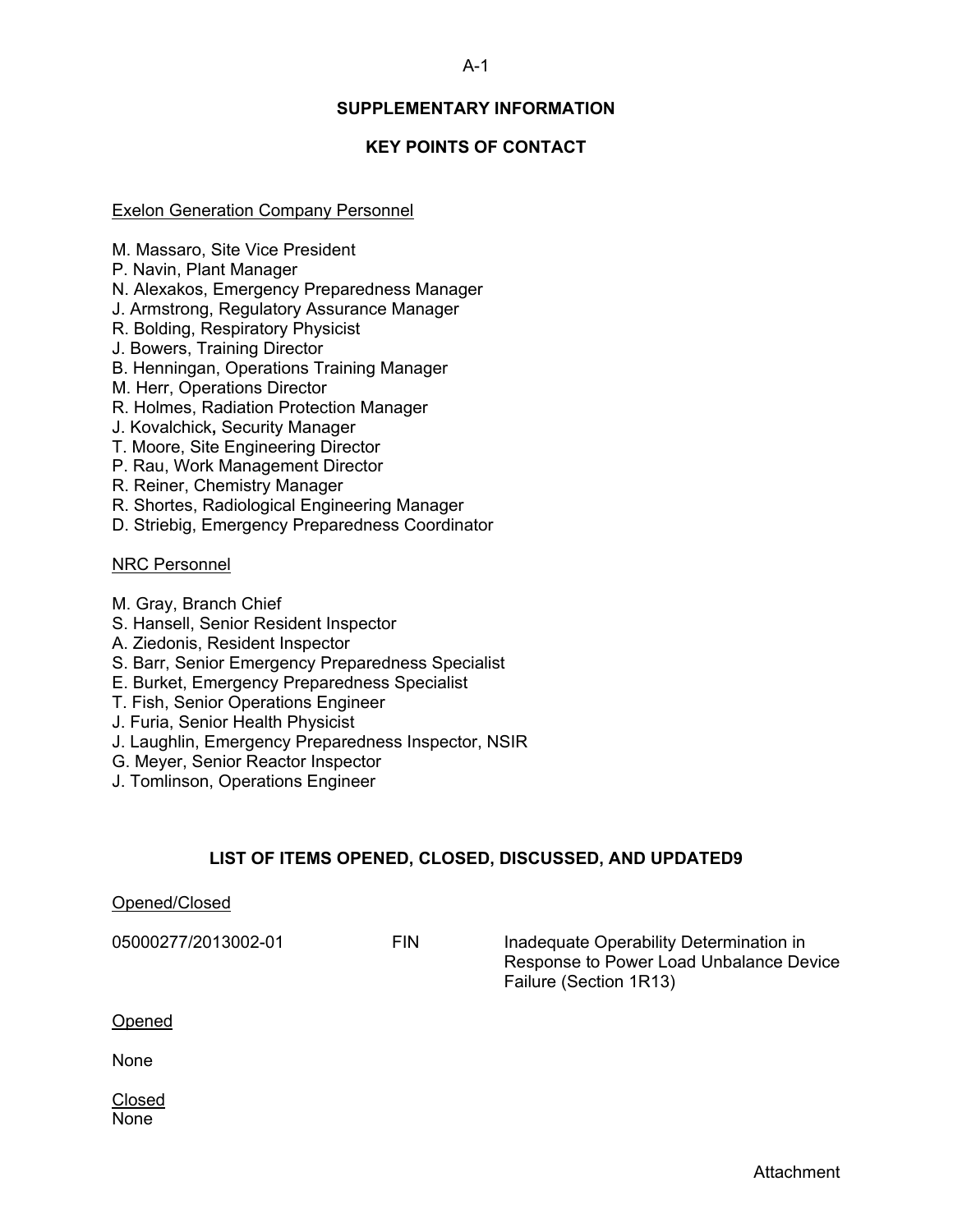# Discussed/Updated

None

# **LIST OF DOCUMENTS REVIEWED**

\* -- Indicates NRC-identified

## **Section 1R01: Adverse Weather Protection**

## **Procedures**

OP-PB-108-111-1001, Preparation for Severe Weather, Revision 9 OP-AA-108-111-1001, Severe Weather and Natural Disaster Guidelines, Revision 9

CRs

1477876, External Flood Seal Required 1477894, Scheduled Fukushima Flood Penetration Seals Not Worked

# **Section 1R04: Equipment Alignment**

Procedures

SO 13.1.A-2 COL, RCIC System Alignment for Automatic or Manual Initiation, Revision 13 SO 13.1.A-2 COL, RCIC System Alignment for Automatic or Manual Initiation, Revision 21 SO 14.1.A-3 'A' COL, CS System Loop A, Revision 13 SO 14.1.A-3 'B' COL, CS System Loop B, Revision 11

CRs

1464027, 3 'B' CS Loop Pressure Oscillating

## **Section 1R05: Fire Protection**

**Procedures** 

OP-AA-201-003, Attachment 1, Fire Drill Record, Revision 12, Performed 02/20/13 PF-81, Unit 2 TB, Hot Rigging Room – Elevation 116', Revision 9 RT-F-101-922-2, Fire Drill, Revision 3, Performed 02/20/13 TQ-AA-224-F020, Course Attendance Sheet, Revision 2, Performed 02/20/13 PF-5H, Unit 2 RB, General Area North – Elevation 135'-0", Revision 3 PF-5P, Unit 2 RB, Elevation 135' South, Revision 4 PF-13P, Unit 3 RB; South CRD Equipment & East Corridor - Elevation 135'-0", Revision 5 PF-13H, Unit 3 RB; North CRD Equipment & West Corridor - Elevation 135'-0", Revision 5

## ARs

AR 1477779, Hot Rigging Room Key Did Not Work AR 1481108, Housekeeping Zone #6, 2 RB, 135' / SIVR Housekeeping Walkdown

CRs

CR 1482824, Combustible Material in Combustible Free Area

## **Miscellaneous**

Fire Drill Scenario 2013-05, Class C Fire in the Unit 2 Hot Rigging Room PF-60, Unit 2 RB, RCIC Room – Elevation 88'-0"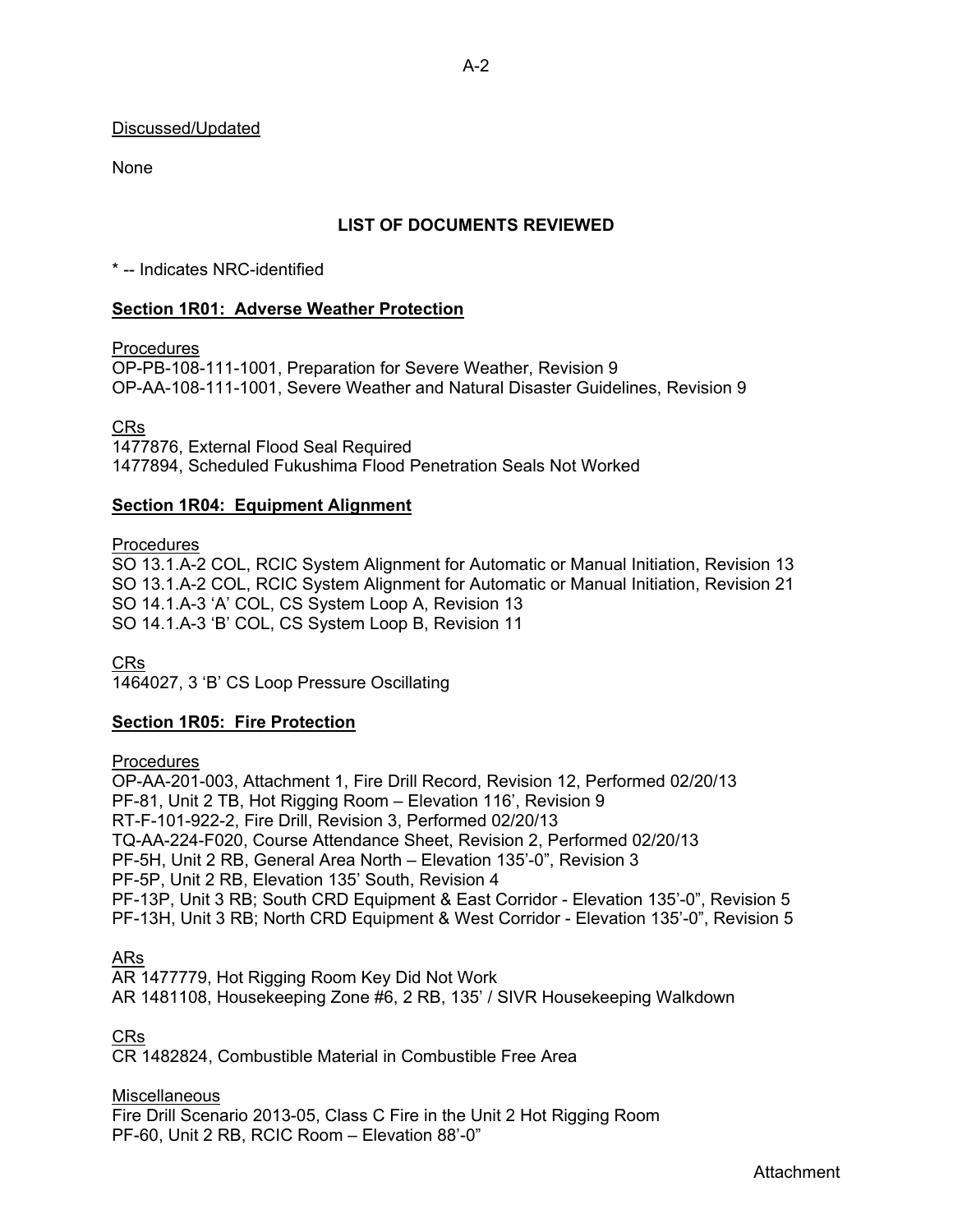PF-144, Circulating Water Pump Structure, Revision 5 Unified Control Room Log, dated February 13, 2013

## **Section 1R07: Heat Sink Performance**

## **Procedures**

RT-I-033-632-3, CS Room Cooler ESW Heat Transfer Test, Revision 12 CY-AA-120-4110-F-08, Revision 0, Peach Bottom Raw Water Treatment and Control ER-AA-340, Revision 6, GL 89-13 Program Implementing Procedure ER-AA-5400-1001, Revision 5, Raw Water Corrosion Program Guide RT-0-031-910-2, Revision 20, Chemical Treatment for Unit 2 Service Water (SW) Systems

# Completed Tests and Inspections:

HX Inspection Report, 0BE376 (E2) Jacket Coolant Cooler, February 9, 20112 HX Inspection Report, 0BE377 (E2) Lube Oil Cooler, February 9, 20112 HX Inspection Report, 0BE378 (E2) Air Coolant Cooler, February 9, 20112 HX Inspection Report, 0BE376 (E4) Jacket Coolant Cooler, May 15, 20112 HX Inspection Report, 0BE377 (E4) Lube Oil Cooler, May 15, 20112 HX Inspection Report, 0BE376 (E4) Air Coolant Cooler, May 15, 20112 RT-I-033-632-3, CS Room Cooler ESW Heat Transfer Test, Revision 12, March 25, 2011; March 5, 2013 RT-M-033-675-2, Unit 2 Pump Intake Structure Inspection and Cleaning; September 25, 2006 (Revision 3); September 28, 2008 (Revision 3); September 25, 2010 (Revision 3); and September 24, 2012 (Revision 4) RT-M-033-675-3, Unit 3 Pump Intake Structure Inspection and Cleaning; October 2, 2005 (Revision 3); October 2, 2007 (Revision 3); September 28, 2009 (Revision 3); and September 19, 2011 (Revision 4) A1611416, Unit 2 Intake Bay Inspection/cleaning, June 20, 2007 A1647886, Unit 2 Intake Bay Inspection/cleaning, August 21, 2009 A1654068, Unit 3 Intake Bay Inspection/cleaning, September 5, 2008 Engineering Calculations:

A0137845, E-2 EDG Jacket Coolant Cooler Tube Plugging Limit A0156707, E-2 EDG Lube Oil Cooler Tube Plugging Limit A0156719-02, E-2 EDG Air Coolant Cooler Tube Plugging Limit A01794649, E-2 EDG Lube Oil Cooler - Leakage

ARs:

01068222, E-4 Jacket Coolant Supply Temperature

01099661, Uncompleted E-4 Work in WW 1032

01232297, Unit 2 HPSW Corrosion Control Chemical Treatment

01324381, E-2 EDG HX Inspection Lessons Learned

01365008, E-4 EDG Lube Oil Cooler - Broken Flange

01417878, A ESW Bay Silt Levels

01429793, 2012 Fall Clamtrol Cancelled

01456135, ESW Op Eval Completed Late

01459656, Raw Water NDE Deferred

IRs:

01491016, GL 89-13 Commitment – Intake Soundings

01491017, Intake Pump Structure Silt Levels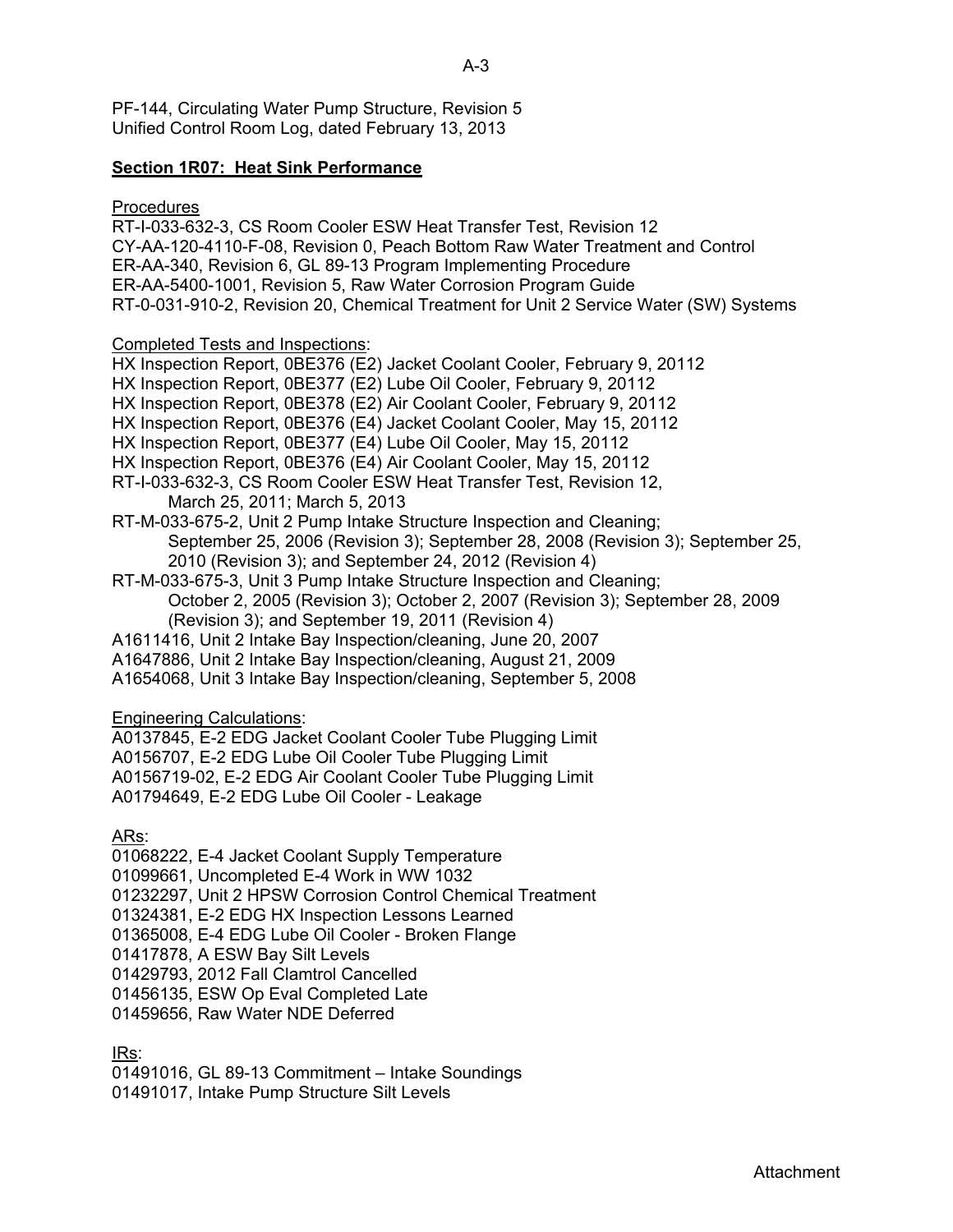Miscellaneous:

GL 89-13 Program Health Reports,  $4^{\text{th}}$  Quarter 2011 to  $4^{\text{th}}$  Quarter 2012

ESW System Health Reports, Units 2 and 3, 4<sup>th</sup> Quarter 2012

HPSW System Health Reports, Units 2 and 3,  $4<sup>th</sup>$  Quarter 2012

SW System Health Report, 4<sup>th</sup> Quarter 2012

PBAPS GL 89-13 FASA (Focused Area Self Assessment), A01303794-03

Quarterly Heat Sink Meeting Minutes, July 19, 2012; November 7, 2012; January 9, 2013 Normandeau Environmental Consultants, July 2012 Macrofouling Summary Report

Normandeau Environmental Consultants, September 2012 Macrofouling Summary Report

PEA-60863, EDG E1 Jacket Coolant HX Tubing Wall Thickness Evaluation,

November 25, 2009

CS Room Cooler Flushing Tracking Information

CS HX 3 'H' Fouling Factor Tracking Information

# **Section 1R11: Licensed Operator Requalification Program**

# **Procedures**

OT-100, Reactor Low Level, Revision 12

RT-R-003-961-2, CRD Friction Monitoring – Settle and Full Stroke Insertion Testing, Revision 2

ST-O-60F-405-3, MSIV Partial Closure and RPS Input Functional Test, Revision 18

SE-23, Response to Security Threats – Procedure, Revision 16

OP-AA-105-101, Administrative Process for NRC License and Medical Requirements

OP-AA-105-102, NRC Active License Maintenance

TQ-AA-150, Operator Training Programs

TQ-AA-201, Examination Security and Administration

TQ-AA-155, Conduct of Simulator Training and Evaluation

TQ-AA-306, Simulator Management Revision 5

Simulator Performance Testing 2011-2012

LS-AA-126-1001, LOR Self Assessment

CRs

1459276. AR for SPE Troubleshooting Scheduled Incorrectly

1460268, NOS ID: 0630 DPS Meeting Package Does Not Reflect Date Change

1461628, Packing Leak on HV-3-06C-71B (3B RFP Discharge Check Bypass)

1461870, CV-3-06A-3041A has an Active Packing Leak

1461871, Solenoid Valve Found Blowing Out Exhaust Port

1461872, Solenoid Valve Found Blowing Through Exhaust Port

1461873, Lube Oil Leaking from Ceiling in Moisture Separator Mezzanine

1461874, CV-3-06A-3041B Has an Active Packing Leak

1461876, CV-3-06A-3039C Packing Leak (Water) / Stem Seal Leak (Air)

1461877, CV-3-01E-3012D Packing Leak

1461881, Steam Leak Coming from CV-3-08A-3239A

1461951, 3 'A' RFPT Mechanical Overspeed Trip Reset Failure

1461977, Unit 3 FW Heater CV-3040C

- 1462029, Omitted 3 'B' RFPT Testing from RT-O-06D-400-3
- 1462077, No Replacement for 116-93008. Need AR for ECR per POME

1462230, Feedwater Delta Temperature OOS per RT-O-59C-560-3

1462648, Unit 3 Load Drop Summary

1463005, 2 'A' RFP HP Bearing Metal High Temp Alarm

1463162, ALARA Suggestion – Use of RMS 3 'A' SJAE Room

1463326, 5 'C' FWH Dump Valve Split Indication

1466601, Calibration Check of PI-2189A 2 'A' RFPT Bearing Pressure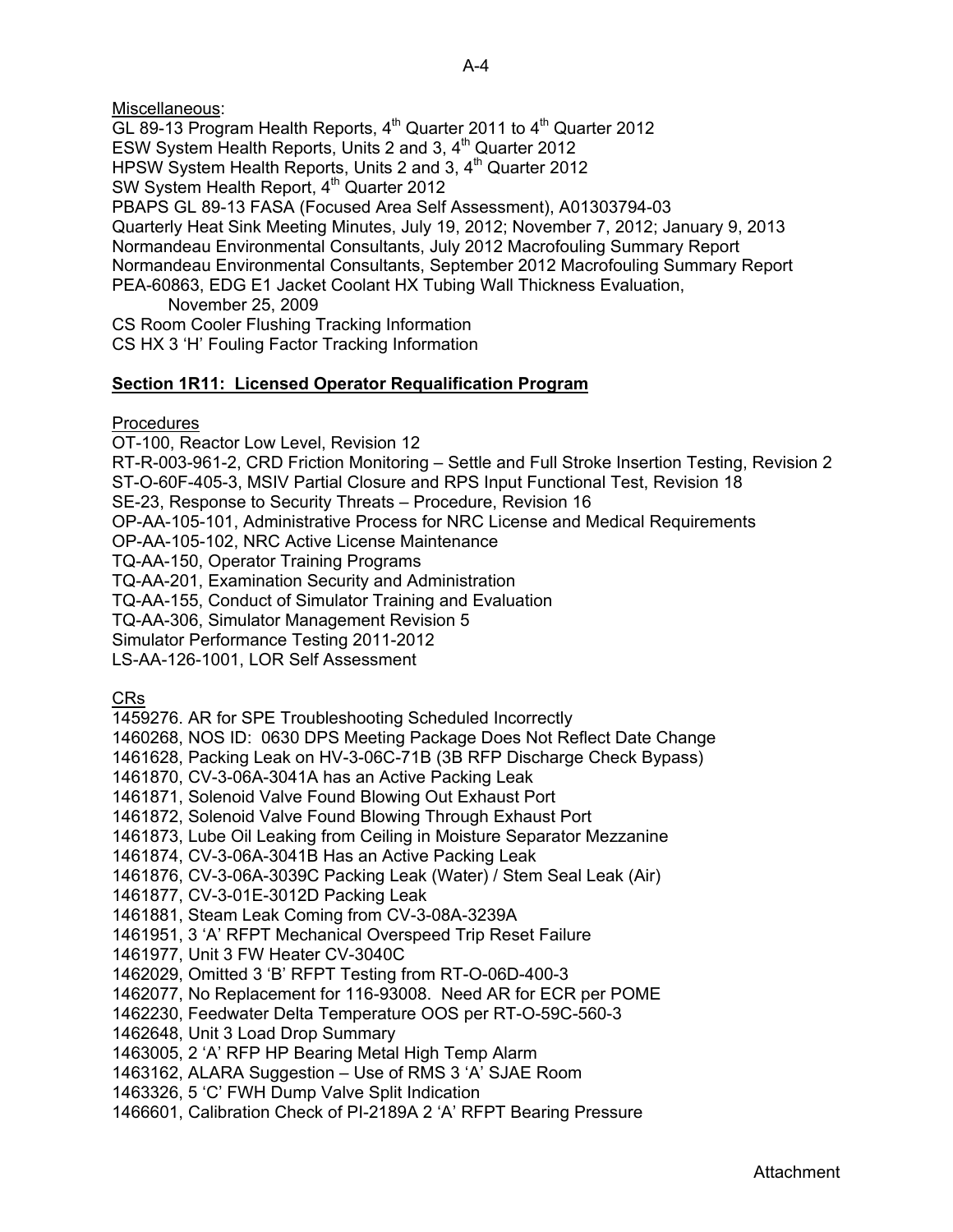1466615, Adjust 2 'A' RFPT Bearing Oil Supply Pressure 1469854, 2 'A' RFPT HP Bearing Metal Temp Troubleshooting 1470911, IR to Track Scheduling of Next RT-R-003-961-2 Performance 1271780, RHR RV-3-10-072D Leakage OD 1378769, U3 Control Rod 18-27 Inserted Beyond Its Target Position 1427846, NOS ID: Shift SRO Review Failed to Identify Inoperability 1486625, Training: Simulator Failure during 2013 LORT Annual Exam 1486218, Training: Gap in Simulator OBE Critique Identified

### Job Performance Measures

| JPM-054P  | JPM-234C  | JPM-254C  | JPM-334PA |
|-----------|-----------|-----------|-----------|
| JPM-313PA | JPM-259C  | JPM-363CA | JPM-030C  |
| JPM-044C  | JPM-128P  | JPM-235C  | JPM-081C  |
| JPM-271C  | JPM-339PA | JPM-345CA | JPM-100C  |
| JPM-305CA | JPM-155C  | JPM-324PA | JPM-236C  |
| JPM-287C  |           |           |           |

Comprehensive Written Exams (Previously administered in 2012) LORT-Exam Week B (SRO) LORT-Exam Week D (SRO) LORT-Exam Week E (SRO)

### Simulator Scenarios

| PSEG-0717R        | PSEG-0738R        | <b>PSEG-0752R</b> |
|-------------------|-------------------|-------------------|
| <b>PSFG-0734R</b> | <b>PSEG-0753R</b> | PSEG-0709R        |
| <b>PSEG-0725R</b> | PSEG-0742R        | <b>PSEG-0756R</b> |

**Simulator Testing** 

Scenario Based Testing - Scenarios used in 2012: 701R 705R 711R 714R 722R 1002R 702L 704L 722L 733R 747R

## **Simulator Deficiency Reports**

SDR-14093 SDR-14362 SDR-13833 SDR-14169 SDR-14509

## **Section 1R12: Maintenance Effectiveness**

CRs

1472625, Manufacturer Defective Part for E-3 D/G Airstart 1472648, E-3 D/G Fuel Oil Tank Hi/Low Alarm clear 1472740, CCP-OIO on "Permanent Protected Equipment" 1472710, Grease Fitting Found Degraded / Tachometer Drive Bearing E-3 EDG 1472718, Damage Fitting / E-3 EDG #4 Forward CS Fuel Pump 1472749, RWCU Pump/Motor 3AP049 Removal for Repair/Replacement 1473047, Shaft Seal Leak 1473200, E-3 D/G Jacket Coolant Engine Driven Pump Oil Leak 1473234, Broken Heat Shield Mounting Tab 1473286, E-3 EDG Speed Indication Reads Low 1473349, PSO4 EOS Critique for Day Shift 2.08.13 to 2.10.13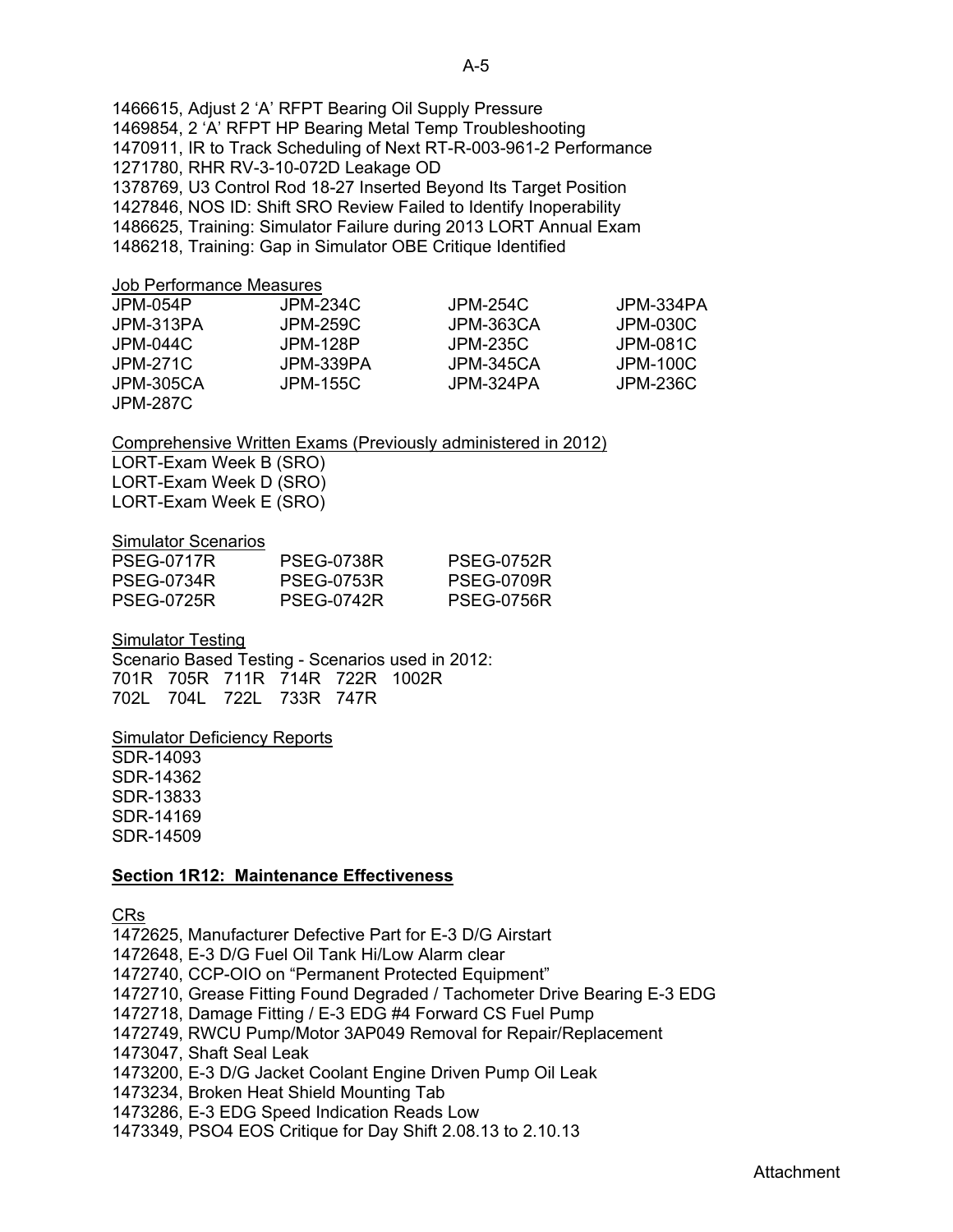1474034, PSO1 End of Shift Critique for Nightshift February 8<sup>th</sup> to 11 1474391, Potential Unevaluated Non-Q Gasket Used in EDG Q Application 1484783, Communication Breakdown for Priority Work List Item 1486138, Discovery during Disassembly of Old 2 'B' Recirc Seal

# **Section 1R13: Maintenance Risk Assessments and Emergent Work Control**

## **Procedures**

OP-AA-108-117, Protected Equipment Program, Revision 3 OP-PB-108-101-1002, Control of Protected Equipment Tracking Sheet, Revision 7 OP-PB-108-101-1002, PBAPS Protected Equipment Tracking Sheet, Attachment A GP-5, Power Operations, Revision 76 OP-AA-108-115, ODs, Revision 11 LS-AA-120, Issue Identification and Screening Process

CRs

\*1324453, NRC-Identified Enhancement to Protected Equipment Practices 1459938, Exceptions to OP-A-108-117, Protected Equipment Program \*1461292, NRC-Identified – Protected Equipment Enhancement Actions 1472508, PSO2 End of Shift Critique Day Shift 2/4-2/7, 2013 269057, GE SC04-15 Part 21 Off-Rated Transient Analysis QDC/DRE 269546, Part 21 – Turbine Control Assumptions in Transient Analysis 270464, Turbine Control System Impact in Transient Analysis 274815, GENE 10 CFR Part 21 Communication SC04-15 432107, Non-Conservative ARTS Off-Rated Thermal Limits for LGS 1191498, MSV #3 Failed to Close from MCR 1333178, Equipment OOS Impact on Analysis Assumptions 1479328, RT-O-01D-411-2 "Power Load Unbalance Test" Unsatisfactory 1479427, Power Load Unbalance Circuit Requirements 1479471, Conditional TC Change to GP-5 1479958, PSO2 End of Shift Critique 2-22/26-13 (Night Shift) 1483471, PSO5 End of Sift Critique for Night Shift March  $1<sup>st</sup> - 5<sup>th</sup>$ 1484880, PSO3 End of Shift Critique \*1501290, NRC 1Q13 Inspection – Untimely Operability Call **Miscellaneous** NUMARC 93-01, Industry Guideline for Monitoring the Effectiveness of Maintenance at Nuclear Power Plants, Revision 4A PCM Templates, Terry (Style) Turbine, Release Date: 7/30/2008 Unified Control Room Log, dated February 20, 2013 Unified Control Room Log, dated February 21, 2013 10 CFR Part 21.21(b) Transfer of Information SC04-15, Turbine Control System Impact in Transient Analysis, October 31, 2004 GE Hitachi Nuclear Energy 0000-0158-4237-R0, Evaluation of PLU OOS for Peach Bottom Unit 2 Cycle 20 GE Hitachi Nuclear Energy 0000-0158-4243-R0, Evaluation of PLU OOS for Peach Bottom Unit 2 Cycle 20 Limerick MCR Logs, March 25, 2011 NRC Part 9900 Technical Guidance: ODs and Functionality Assessments for Resolution of Degraded and Nonconforming Conditions Adverse to Quality or Safety Outage Control Center Log, Saturday, February 23, 2013 PBAPS Short Duration Time Clock Log, Unit 2, February 24, 2013 PBAPS TS 3.2.2, MCPR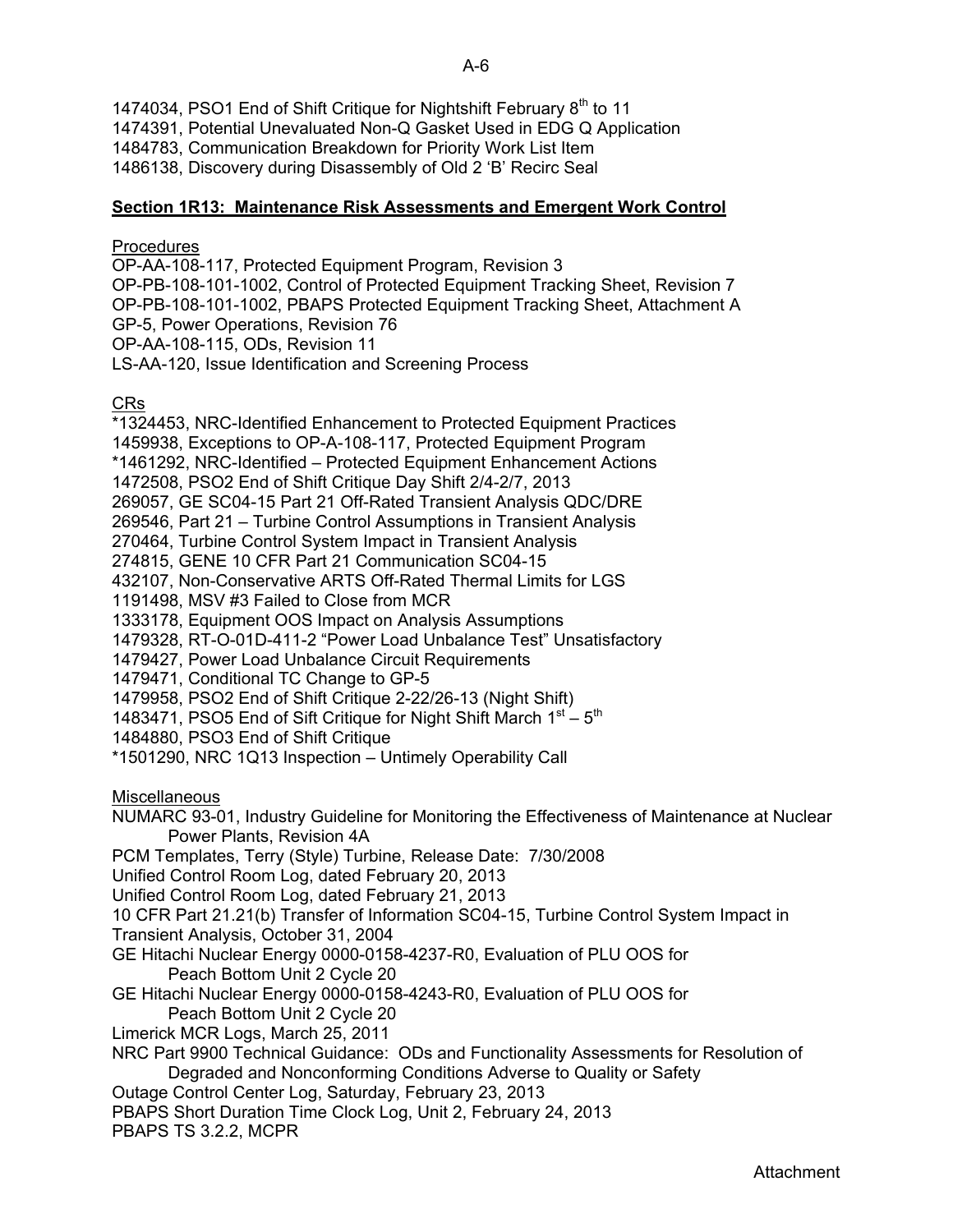PBAPS TS Bases B3.2.2, MCPR

PBAPS TS 5.6.5, COLR

PBAPS TS Bases B3.3.1.1, RPS Instrumentation

PBAPS TS 3.3.4.2, EOC-RPT Instrumentation

PBAPS TS Bases B3.3.4.2, EOC-RPT Instrumentation

PBAPS UFSAR Section 7.2.3.6.e, Scram Functions and Bases for Trip Settings: Turbine Control Valve Fast Closure

PBAPS UFSAR Section 3.7.6.2, Design Minimum Critical Power Ratio

PBAPS UFSAR Section 3.7.8, Verification and Testing

PBAPS UFSAR Section 14.2, Unacceptable Safety Results for Abnormal Operational **Transients** 

PBAPS UFSAR Section 14.5.1.1, Electrical Load Rejection (Turbine Control Valve Fast Closure) with Bypass Failure

PBAPS UFSAR Section 14.5.1.2.2, Turbine Trip from Lower Power without Bypass PBAPS UFSAR Section 14.5.1.2.4, End-of-Cycle Recirculation Pump Trip (EOC-RPT) System PBAPS UFSAR Section 14.7, Conclusions Safety Guide (RG) 1.33, Quality Assurance Requirements, November 3, 1972 RT-O-01D-411-2, PLU Circuit Test, Revision 8, performed February 24, 2013 TC 13-0024, Temporary Change to GP-5, dated February 24, 2013 TODI NF ID# NF1300060, Administrative Guidance for PB2C20 PLUOOS

TODI NF ID# NF1300087, Administrative Guidance for PB3C19 PLUOOS

## **Section 1R15: Operability Evaluations**

**Procedures** 

OP-AA-108-115, Open ODs, dated 02/11/13

CRs

1465288, OP-Eval 12-008 CA's Not Correctly Scheduled 1464278, 10 CFR Part 21 Foreign Material in CRDM (GEH SC 13-01)

## WOs / ARs

Miscellaneous

SC 13-01, GE Part 21 Communication, Foreign Material in Control Rod Drive Mechanisms (U.S.), dated January 17, 2013

## **Section 1R18: Plant Modifications**

CRs

1476917, Potential Time Critical Action Per OP-AA-102-106 Identified 1486417, CREV Radiation Monitors Are Obsolete 1485175, PORC-13-08 – CRB Rack Installation Procedure Remanded 1483601, SFP Sparger As Found Conditions Do Not Match Drawings 1486721, Unit 3 New CRB Racks Could Not Be Installed With Procedure As Written 1487274, Inadequate Clearance Available to Install New CRB Rack 1484321, RCR CAPR for Procedure Revision Removed From Procedure 1480988, Unit 3 New CRB Rack Install Work Stopped, Downstream Impacts 1472102, PB3 OEM Control Blade Serial Number Differences 1462927, SFP LLW Processing Equipment Start Delayed Processing ECR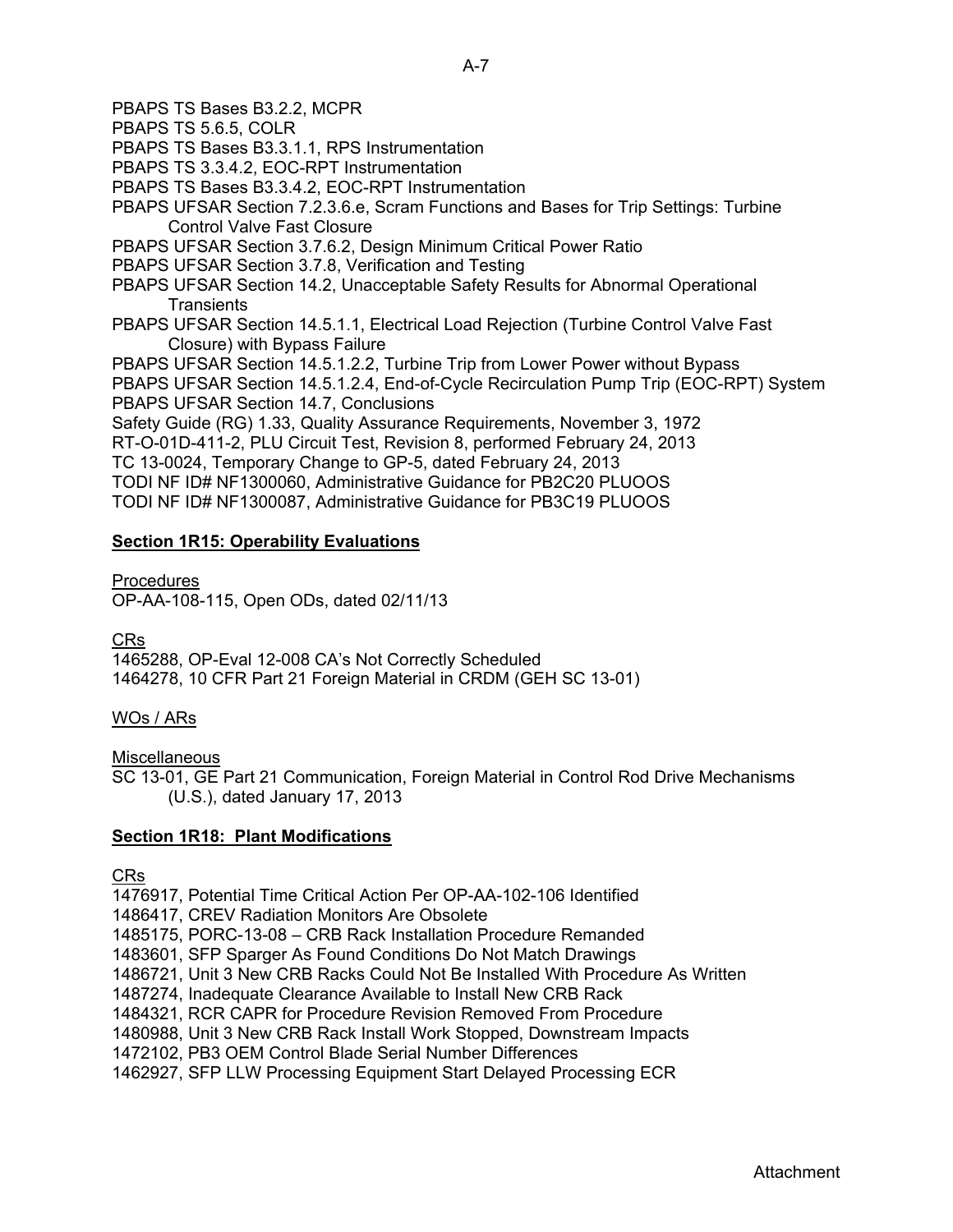# **Miscellaneous**

ECR Number, PB 11-00286, CRE Habitability Evaluation and Licensing Basis Change ECR No. 12-00464, New Control Rod Blade (CRB) Racks for the Unit 3 SFP

# **Section 1R19: Post-Maintenance Testing**

**Procedures** 

ST-R-003-485-3, CRD Scram Insertion Timing of Selected Control Rods, Revision 24

- RT-X-023-210-2, HPCI Flow Control Stability Test, Revision 7
- ST-O-013-301-2, RCIC Pump, Valve, Flow and Unit Cooler Functional and In-Service Test, Revision 40
- ST-O-023-301-2, HPCI Pump, Valve, Flow and Unit Cooler Functional and In-Service Test, Revision 61

# ARs

1638519

CRs

1427102, Potential Instability in Unit 2 HPCI EGM and Ramp Switch

- 1429185, Recommend Tuning of Unit 2 HPCI Governor Controls
- 1458294, RGSC Screw -4 Not Able to be Tighten Completely
- 1458430, Recommend Revision to S12M-23-GOV-XXC2
- 1458535, RGSC from Unit 2 HPCI Needs Refurbished and Returned to Stock

1460498, Security Door #324 (MCR) Will Not Latch

1460632, CREV Common Access Door in Leakage

1462374, APRM-LM-2-PB2 Failed During SI2N-60A-APRM-21C2

1462785, APRM 3 Failed to Give a Rod Block

- 1464466, OPEX Review ICES 302284 APRM Inoperable Due to Failure
- 1467702, NOS ID: NIRB APRM Voter Unit Card Failures
- 1477701, Need New Summer Readiness AR
- 1479227, E-3 Diesel Running Alarm Clearing During Full Load Run
- 1479229, E-3 EDG Jacket Coolant PP Seal Leakage Above ACMP Threshold
- 1479243, E-3 EDG Lube Oil Sump Alarm
- 1479263, Red Hand High
- 1479274, Scheduled NRC Y Shift for 02/23/2013 Not Completed
- 1479287, Emergent Clearance Written for E-3 EDG
- 1479373, E-3 EDG Speed Switch Long Term Upward Drift
- 1480099, Replace Refurbished Logic Cards in APRM 2/4 Voter
- 1480105, Replace Refurbished Logic Cards in APRM 2/4 Voter
- 1480111, Replace Refurbished Logic Cards in APRM 2/4 Voter
- 1480109, Replace Refurbished Logic Cards in APRM 2/4 Voter

## Miscellaneous

- SI2M-23-GOV-XXC2, Calibration Check of HPCI Turbine Governor, Revision 5, Performed on 1/3/13
- SI2N-60A-APRM-21C2, Calibration/Functional Check of Average Power Range Monitor (APRM) "2," Revision 6
- TC #13-0005 for SI2M-23-GOV-XXC2, Revision 5, Performed on 01/04/13
- 6280-MIJJ-30, HPCI Vendor Manual
- Unified Control Room Log, Wednesday, dated 01/09/13 Day Shift
- PBAPS TSs, Section 3.7.4 MCREV System
- PBAPS TS Bases, Section B 3.7.4, MCREV System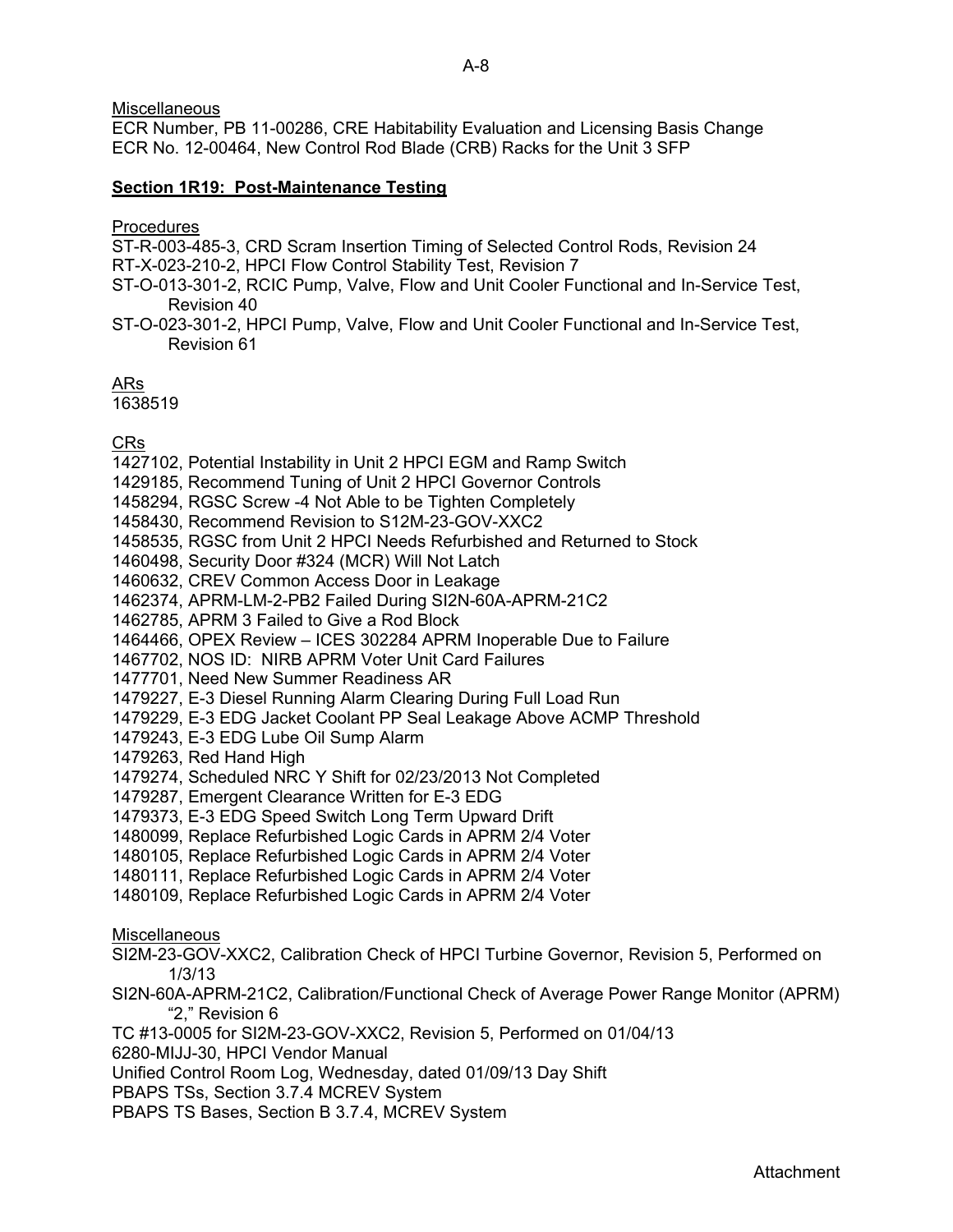# **Section 1R22: Surveillance Testing**

**Procedures** 

ST-O-023-301-2, HPCI Pump, Valve, Flow and Unit Cooler Functional and In-service Test, Revision 61

ST-O-052-413-2, E-3 Diesel Generator Fast Start and Full Load Test, Revision 22

RT-X-023-210-2, HPCI Flow Control Stability Test, Revision 7

SM-AA-300, Procurement Engineering Support Activities, Revision 6

SM-AA-300-1001, Procurement Engineering Process and Responsibilities, Revision 13 M-052-002, Diesel Engine Maintenance, Revision 38

CC-AA-102, Design Input and Configuration Change Impact Screening, Revision 26

CRs

- 1428083, HPCI Drain Pot Vent Valve Leaking Into HPCI Room
- 1457524, Emergent Clearance Revision Required
- 1457936, Inadequate Thread Engagement during Banana Test Jack Install
- 1458688, Scheduled Duration for HPCI Governor Cal Reduced by 21 Hours

1459002, Alarm 221 D-2, HPCI Turbine Inlet Drain Hi LVL/INSTR

1459016, Indicated RCIC Flow on FC-2-13-091 during HPCI Operation

- 1459029, Unit 2 HPCI Turbine Thrust BRG Oil Press Low Out of Specification during PVF
- 1459032, Unit 2 HPCI CLG Wtr HDR Press Gauge Has Broken Indicator Needle
- 1464380, 3 'A' RHR Pump DP in the Action Range
- 1464435, Calibrated Gages not Zero'd Prior to Use
- 1474391, Potential Unevaluated Non-Q Gasket Used in EDG Q Application
- 1474861, Potential Unevaluated Non-Q Gasket Used in EDG Q Application

**Miscellaneous** 

Fairbanks Morse EDG Vendor Manual

Unified Control Room Log, Day Shift, EDG E-3, dated Saturday, February 23, 2013

- Unified Control Room Log, Night Shift, Performed SO52A.1.B Diesel Generator Operations, dated Saturday, February 23, 2013
- Unified Control Room Log, Night Shift, Paragon Status Change, dated Saturday, February 23, 2013
- Unified Control Room Log, Day Shift, 0-TS-13-0012 for AC Sources Operating was Exited, dated Sunday, February 24, 2013

# **Section 1EP2: Alert and Notification System Evaluation**

Consolidated Technical Review of Exelon East Updated Design Reports for Three Mile Island, Peach Bottom, Limerick, and Oyster Creek Nuclear Stations, dated 8/15/05

EP-MA-121-1006, Exelon East ANS Siren Monitoring, Troubleshooting, and Testing, Revision 8 PBAPS ANS test and Maintenance Records for 2012

Peach Bottom Nuclear Power Plant, Upgraded Public ANS Report, dated April 2005

# **Section 1EP3: Emergency Response Organization Staffing and Augmentation System**

50.54(q) Program Evaluation and Effectiveness Review, Peach Bottom Station On-Shift Staffing Technical Basis, dated 12/3/12

EP-AA-1000, Exelon Nuclear Standard Radiological Emergency Plan, Revision 23 EP-AA-1007 Addendum 1, PBAPS On-Shift Staffing Technical Basis, Revision 0 EP-AA-1007, Exelon Nuclear Radiological Emergency Plan Annex for PBAPS, Revision 26 EP-AA-112-100-F-07, Mid-Atlantic ERO Notification or Augmentation, Revision G Peach Bottom ERO Team Roster 2/11/13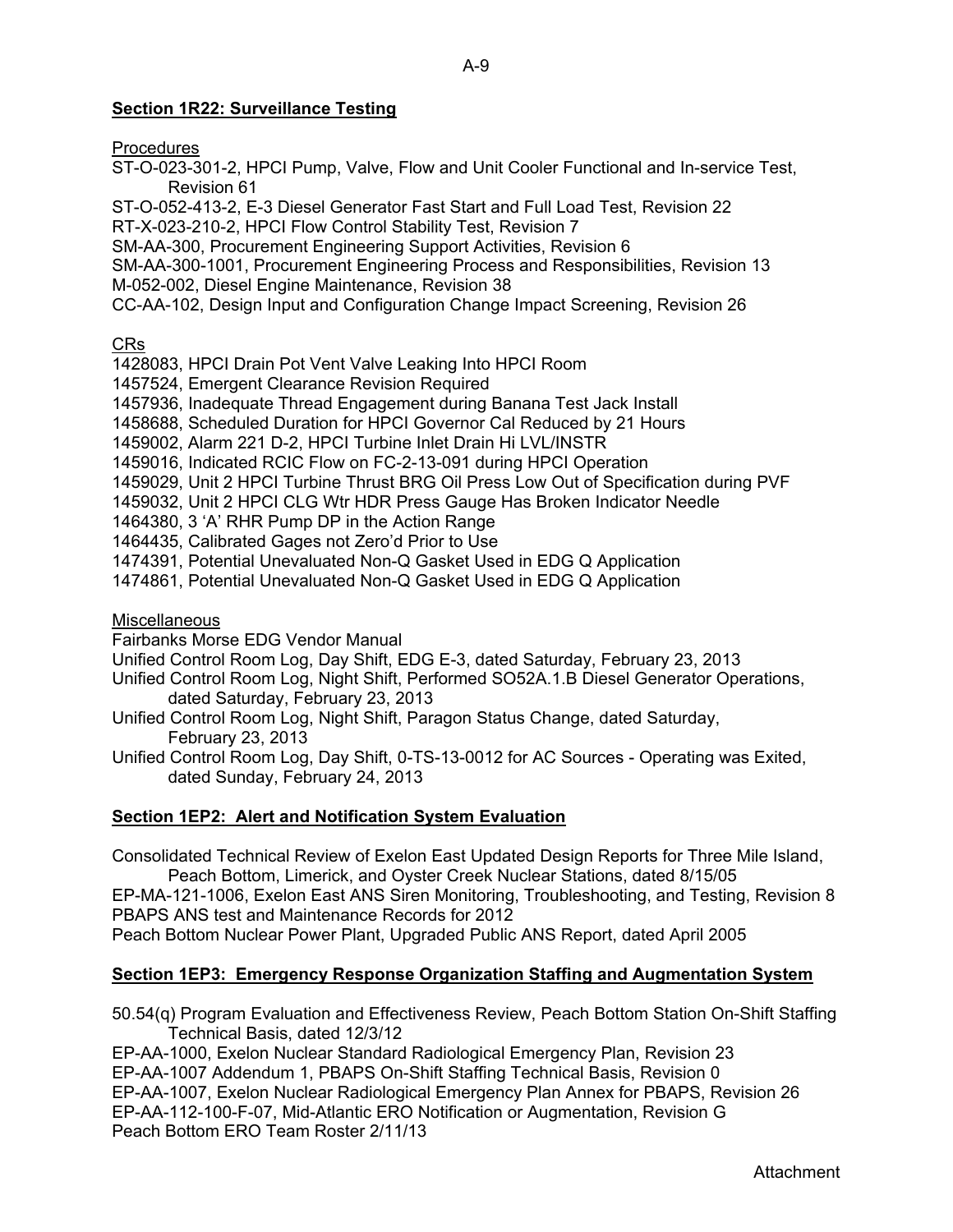TQ-AA-113, ERO Training and Qualification, Revision 20

EP-AA-122-1001, Drill & Exercise Scheduling, Development and Conduct, Revision 15 ERO Call-in Augmentation Drill Results  $1<sup>st</sup>$  Quarter 2011 to  $4<sup>th</sup>$  Quarter 20112

# **Section 1EP4: Emergency Action Level and Emergency Plan Changes**

EP-AA-1000, "Standardized Radiological Emergency Plan," Revision 22 and 23 EP-AA-1007, "Radiological Emergency Plan Annex for PBAPS," Revisions 24, 25, 26

# **Section 1EP5: Correction of Emergency Preparedness Weaknesses**

Check-In Self-Assessment, NRC EP Baseline Inspection and INPO Review Visit, dated 12/19/12

EP-AA-1, Nuclear Policy – EP, Revision 0

EP-AA-120-1001, 10 CFR 50.54(q) Change Evaluation, Revision 7

EP-AA-121-F-07, Peach Bottom Equipment Matrix, Revision 1

EP-AA-121, Emergency Response Facilities and Equipment Readiness, Revision 11

- Evacuation Time Estimates for the Peach Bottom Station Plume Exposure Pathway Emergency Planning Zone, December 2012
- Letter of Agreement between Maryland Emergency Management Agency and Exelon Nuclear, dated 1/3/13
- Letter of Agreement between the Delta-Cardiff Volunteer Fire Company and Exelon Nuclear, dated 1/16/12

Letter of Agreement between the York Hospital and Exelon Generation, dated 1/18/12

- Letter of Agreement between Upper Chesapeake Health System/Harford Memorial Hospital and Exelon Nuclear, dated 1/3/13
- LS-AA-104-1002, 50.59 Applicability Review Form, Revision 4
- LS-AA-104, Exelon 50.59 Review Process, Revision 7
- Mutual Statement of Agreement between the Commonwealth of Pennsylvania and Exelon Nuclear, dated 2/6/12
- Peach Bottom 8/23/11 Unusual Event Report, September 15, 2011
- RT-E-101-911-2, Radiation Protection Emergency Kit Inventory, performed 2/7/13
- RT-M-40P-950-2, Technical Support Center (TSC) Ventilation System Test, performed 1/24/13
- NOSA-PEA-12-03, Peach Bottom EP Audit Report, dated 5/9/12
- NOSA-PEA-11-03, Peach Bottom EP Audit Report, dated 4/20/11

NOSA-PEA-12-03, Peach Bottom EP Audit Plan, dated 4/5/12

CRs

| 1208829 | 1261117 | 1474298 |
|---------|---------|---------|
| 1228256 | 1261193 | 1444711 |
| 1228257 | 1294009 | 1475282 |
| 1228259 | 1436178 | 1475401 |
| 1229826 | 1437118 | 1474766 |
| 1231639 | 1450329 |         |

## ARs

A1867898, Main Stack Rad Monitor Trouble Alarms in MCR, 7/20/12 A1885753, Main Stack Rad Monitor Trouble Alarms in MCR, 11/28/12

## **Section 2RS1: Radiological Hazard Assessment and Exposure Controls**

Procedures:

RP-AA-460, Controls for High and Locked HRAs, Revision 23 RP-AA-460-001, Controls for VHRAs, Revision 4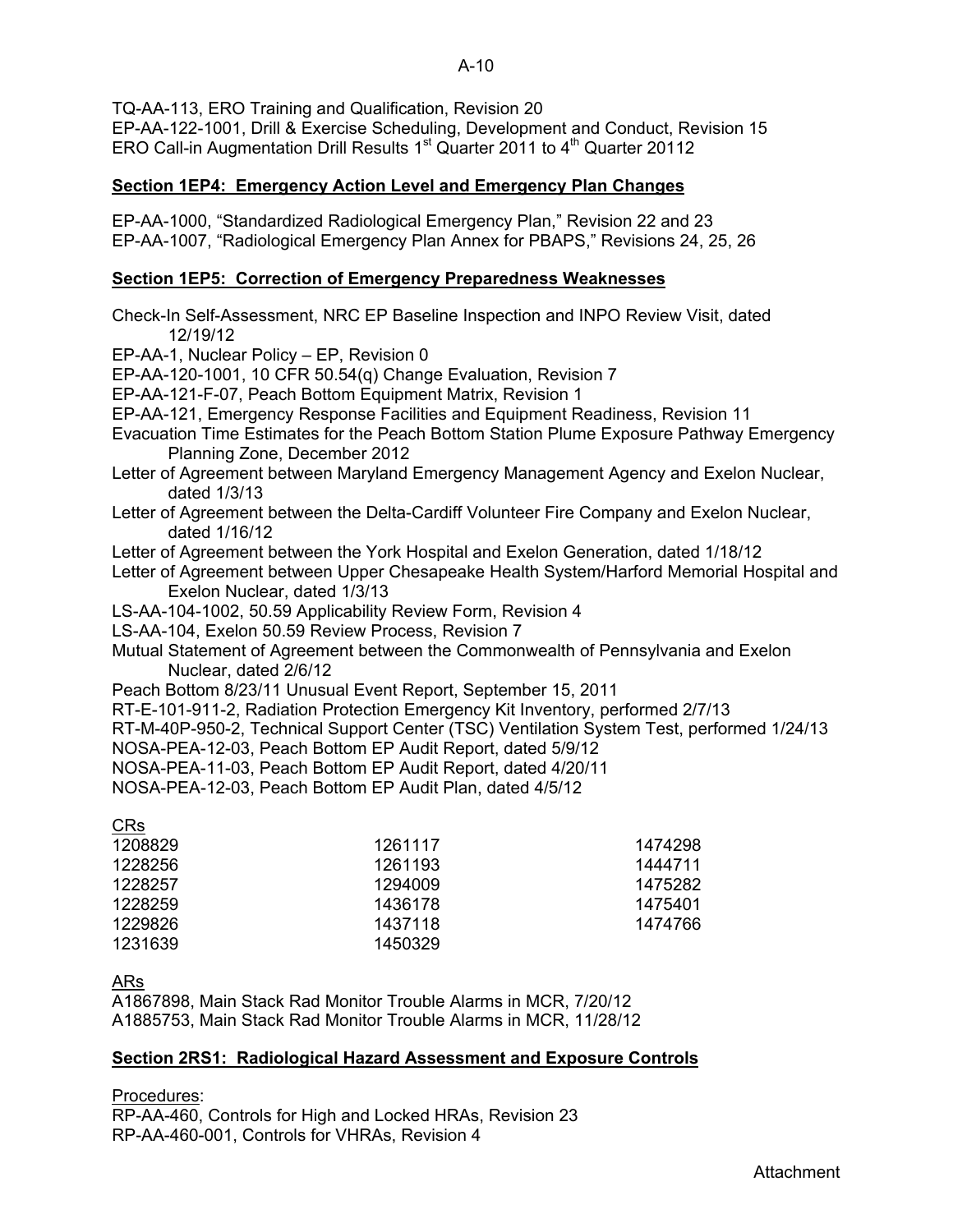A-11

RP-AA-460-002, Revision 1, Additional High Radiation Exposure Control

RP-AA-460-003, Access to HRAs/LHRAs/VHRAs in Response to a Potential or Actual Emergency, Revision 2

## **Section 2RS2: Occupational ALARA Planning and Controls**

PBAPS Radiation Protection Refuel Outage Report P2R19

| ARS:      |           |           |
|-----------|-----------|-----------|
| 01451201; | 01457176; | 01470972; |
| 01450683; | 01457183: | 01468871; |
| 01450706; | 01457194; | 01469873; |
| 01450740; | 01457202; | 01470400; |
| 01450836; | 01464262; | 01471786  |
| 01457170; | 01460961; |           |
| 01457163; | 01465332; |           |
| 01451731; | 01462237; |           |
|           |           |           |

### **Section 2RS3: In-Plant Airborne Radioactivity Control and Mitigation**

Procedures:

 $\overline{a}$ 

RP-AA-301, Radiological Air Sampling Program, Revision 5

- RP-AA-440, Respiratory Protection Program, Revision 10
- RP-AA-441, Evaluation and Selection Process for Radiological Respirator Use, Revision 4
- RP-AA-441-1001, Respirator Field Use and Air Testing, Revision 5
- RP-AA-442, Selection of Respiratory Protection for Non-Radiological Use, Revision 4
- RP-AA-443, Quantitative Respirator Fit Testing, Revision 12
- RP-AA-444, Controlled Negative Pressure (CNP) Fit Testing, Revision 4
- RP-AA-825, Maintenance, Care and Inspection of Respiratory Protective Equipment, Revision 6
- RP-AA-825-1001, Inspection of Respiratory Protection Equipment, Revision 5
- RP-AA-825-1011, Inspection and Use of the Mururoa V4 MTH2 and V4 F1 Air Supplied Suits, Revision 4
- RP-PB-825-1011, Inspection and Use of the Mururoa V4 F1 RR Air Supplied Suit, Revision 0

RP-AA-825-1013, Operation and Inspection of the 3M Air-Mate Hood and PAPR Blower Unit, Revision 3

- RP-AA-825-1014, Operation and Inspection of the 3M Versaflo TR-300 PAPR System, Revision 0
- RP-AA-825-1014-F-01, Use of the 3M S-403 Versaflo Economy Hood, Revision 0
- RP-AA-825-1014-F-02, Use of the 3M M-100 Series Versaflo Faceshield, Revision 0
- RP-AA-825-1014-F-03, Use of the 3M M-300 Series Versaflo Faceshield and Hard Hat, Revision 0
- RP-AA-825-1014-F-04, Use of the 3M S-800 Versaflo Series Hoods, Revision 0
- RP-AA-825-1020, Operation and Use of Air Line Supplied Respirators, Revision 0
- RP-AA-825-1033, Operation of the MSA Optimair MM 2K Mask Mounted Air Purifying Respirator, Revision 1
- RP-AA-825-1035, Issue and Control of Respirators, Revision 1
- SY-AA-1021, Millennium Protective Masks, Revision 5
- RT-H-099-905-2, Laboratory Confirmation of Breathing Air Quality, Revision 11
- RT-H-099-990-2, One Hour SCBA Pack Inspection and Functional Test, Revision 15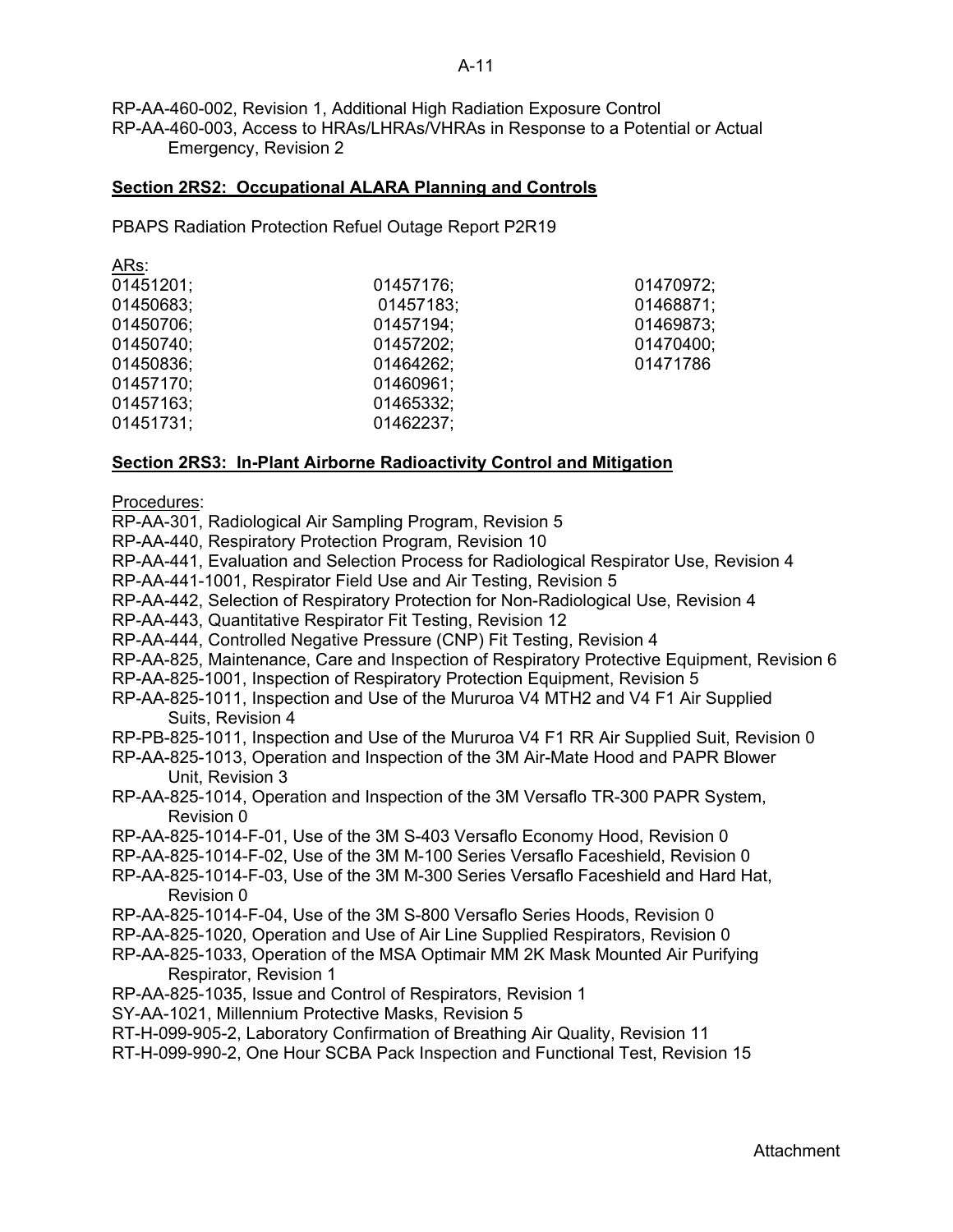CRs/ ARs AR: 014535354

# **Section 4OA1: Performance Indicator Verification**

EP-AA-125-1001, EP PI Guidance, Revision 7 EP-AA-125-1002, ERO Performance – PIs Guidance, Revision 8 EP-AA-125-1004, Emergency Response Facilities & Equipment PIs Guidance, Revision 6 EP-AA-125-1003, ERO Readiness - PIs Guidance, Revision 7 PI Data –  $1<sup>st</sup>$  quarter 2012 to  $4<sup>th</sup>$  quarter 2012

# **Section 4OA2: Identification and Resolution of Problems**

## **Procedures**

M-019-002, Installation of NETCO Snap-In Absorber Inserts in the Spent Nuclear Fuel Storage Racks, Revision 1

ER-AA-310, Implementation of the MR, Revision 8

ER-AA-310-1004, MR – Performance Monitoring, Revision 11

ER-PB-310-1010, MR Implementation PBAPS, Revision 6

CRs

\*1459607, High CS Loop Discharge Pressure While OOS

1458464, NRC-Identified Combustible Safety Netting in CFZ

1459275, Earthquake in Alaska Causes Potential Torus LVL Oscillation

1460454, EP Review of Fire Alarm Condition Per EP-AA-120

1460376, MCR Received 008 G1-A Fire Alarm

1477405, 10 CFR Part 21 Notification Review for 2012

1147062, Unit 2 Fuel Pool Rack Boraflex Upgrade Project

1484839, New NETCO Insert Fell In Unit 2 SFP

1445266, IR with No/Inaccurate Affected Systems Identified

1450689, Main Control Room Annunciator Panel Not Working

1452049, IR Not Reviewed for FF Within 30 Days

1452282, MRFF in Annunciator System

1459865, Quarterly MR SSC Evaluations Not Documented

1465540, MR Expert Panel Meeting January 18, 2013

1475902, Recommendation to Allow SOC to Add or Revise Unit Field

**Miscellaneous** 

ECR 11-00077, Unit 2 Fuel Pool Rack Boraflex Upgrade Project, Revision 5

ECR 12-00045, Install NETCO Rack Inserts in the Unit 2 and Unit 3 SFP Racks, Revision 0

Operability Evaluation 10-007, Spent Fuel Pool Storage Rack Boraflex Panels

PBAPS LAR – Use of Neutron Absorbing Inserts in Unit 2 and Unit 3 Spent Fuel Storage Racks, dated November 3, 2011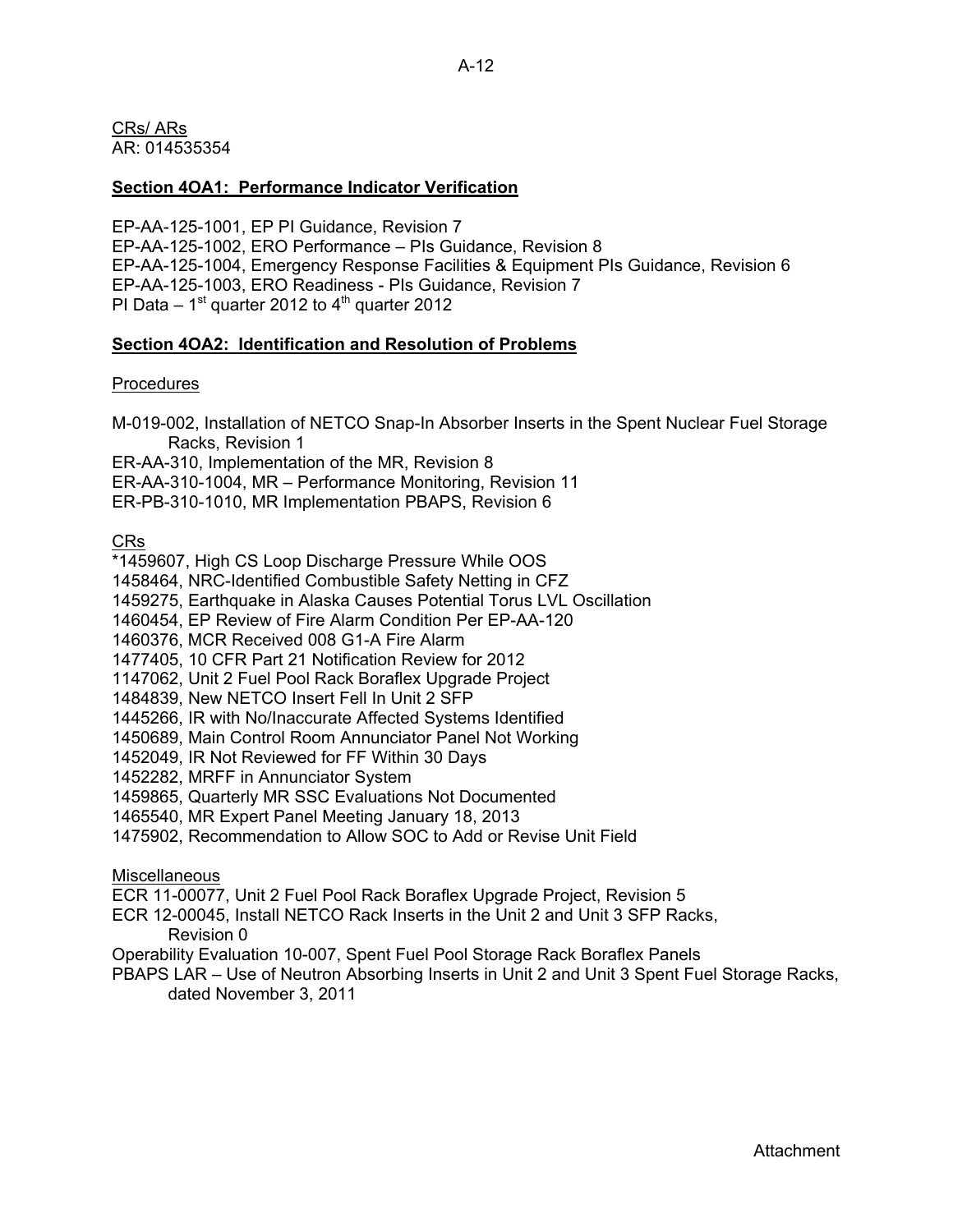# **LIST OF ACRONYMS**

| <b>ADAMS</b>   | Agencywide Documents Access and Management System |
|----------------|---------------------------------------------------|
| <b>ALARA</b>   | as low as is reasonably achievable                |
| <b>ANS</b>     | alert and notification system                     |
| APRM           | average power range monitor                       |
| AR             | action request                                    |
| <b>CAP</b>     | corrective action program                         |
| <b>CFR</b>     | <b>Code of Federal Regulations</b>                |
| <b>COLR</b>    | core operating limits report                      |
| <b>CRs</b>     | condition reports                                 |
| <b>CS</b>      | core spray                                        |
| <b>DBD</b>     | design basis document                             |
| <b>DRS</b>     | Division of Reactor Safety                        |
| <b>EDG</b>     | emergency diesel generator                        |
| EP             | <b>Emergency Preparedness</b>                     |
| <b>EPIP</b>    | <b>Emergency Plan Implementing Procedures</b>     |
| <b>ERF</b>     | <b>Emergency Response Facility</b>                |
| <b>ERO</b>     | <b>Emergency Response Organization</b>            |
| <b>ESW</b>     | emergency service water                           |
| <b>FEMA</b>    | <b>Federal Emergency Management Agency</b>        |
| PI             | groundwater protection initiative                 |
| <b>HEPA</b>    | high efficiency particulate air                   |
| <b>HP</b>      | health physics                                    |
| <b>HPCI</b>    | high pressure coolant injection                   |
| <b>HPSW</b>    | high pressure service water                       |
| <b>HRA</b>     | high radiation area                               |
| <b>HX</b>      | heat exchanger                                    |
| <b>1&amp;C</b> | instrument and control                            |
| <b>IMC</b>     | inspection manual chapter                         |
| <b>INPO</b>    | Institute of Nuclear Power Operation              |
| IP             | inspection procedure                              |
| IR.            | issue report                                      |
| <b>JPM</b>     | job performance measures                          |
| LAR            | license amendment request\                        |
| LCO            | limiting condition for operation                  |
| <b>LDE</b>     | lens dose equivalent                              |
| <b>LERs</b>    | licensee event reports                            |
| <b>LOCA</b>    | loss of coolant accident                          |
| LORT           | licensed operator requalification training        |
| <b>MCPR</b>    | minimum critical power ratio                      |
| <b>MCR</b>     | main control room                                 |
| <b>MCREV</b>   | main control room emergency ventilation           |
| MDA            | minimum detectable activity                       |
| <b>MOV</b>     | motor-operated valve                              |
| ΜR             | maintenance rule                                  |
| <b>MRFF</b>    | maintenance rule functional failure               |
| <b>MSIV</b>    | main steam isolation valve                        |
| <b>MSL</b>     | main steam line                                   |
|                |                                                   |